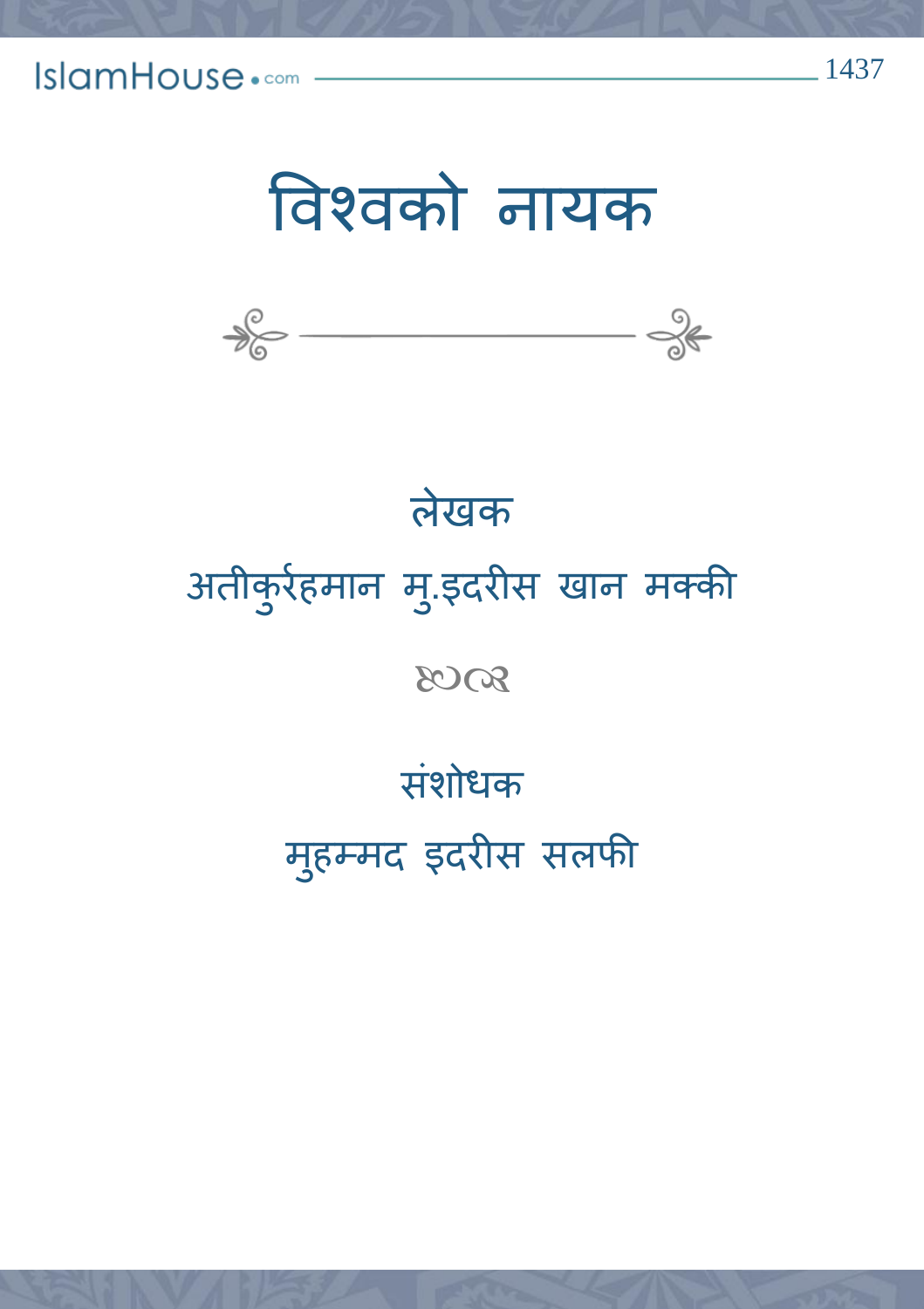





المراجعة محمد إدريس سلفي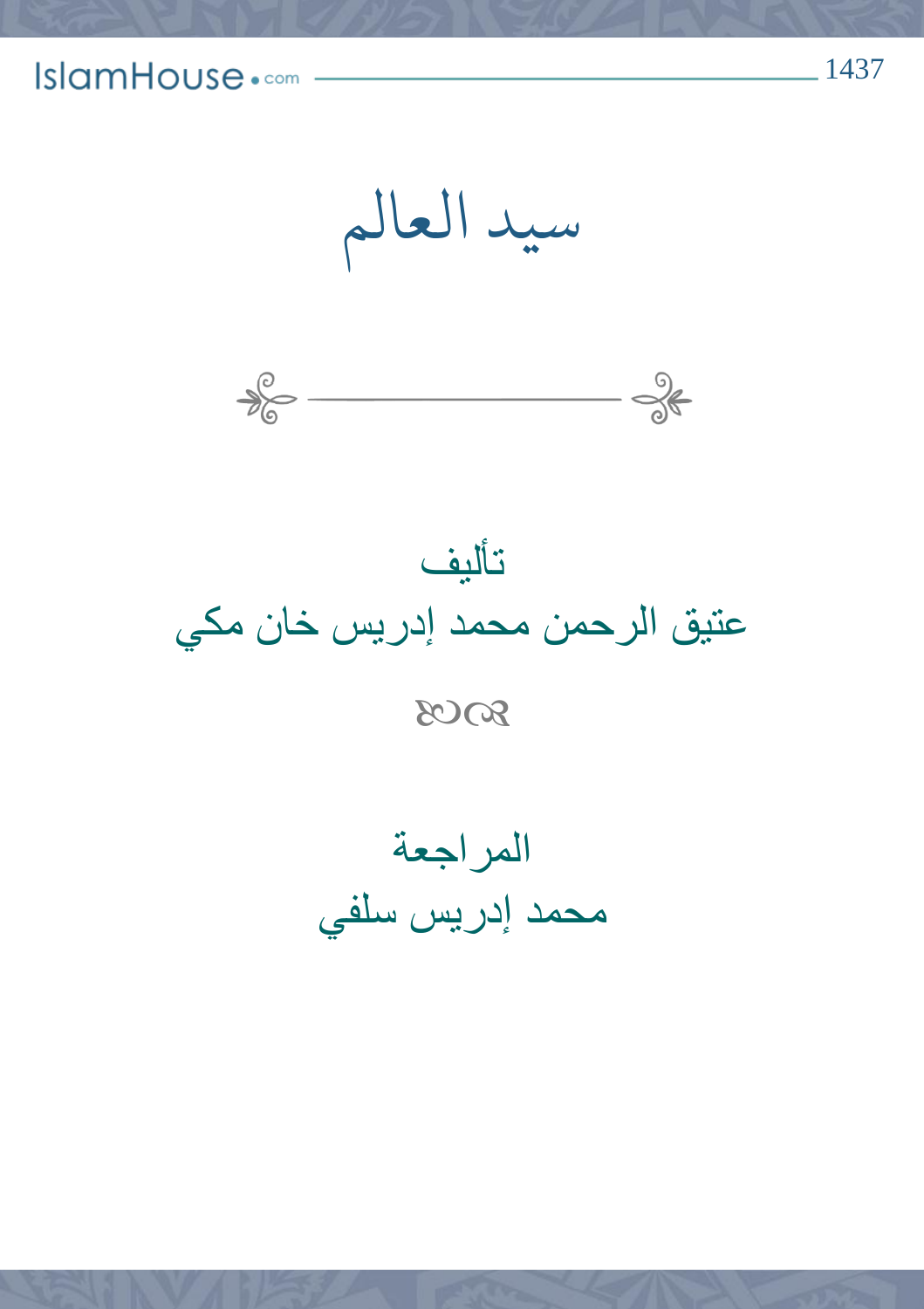## بسم الله الرحمن الرحيم

#### **8008**



للتواصل مع المؤلف: 0501372254 लेखकसित सम्पर्क गर्ने नं. ०५०१३७२२५४ प्रथम प्रकाशन साल सन २०१५ ई. सं. निःशल्क वितरणको लागि मात्र

#### 8008

#### पुस्तक पाइने ठेगाना -:

□इस्लामिक गाइडेन्स सेन्टर कपिलवस्त नगरपालिका व.नं. ९ महवा तौलिहवा कपिलवस्त् (नेपाल) सम्पर्क नं 00९७७९ ८१९४३७७५ ८ सउदी नं 00966-0501372254 □इस्लामिक गाइडेन्स सेन्टर रबवा अल रियाज सप्तदी अरबीया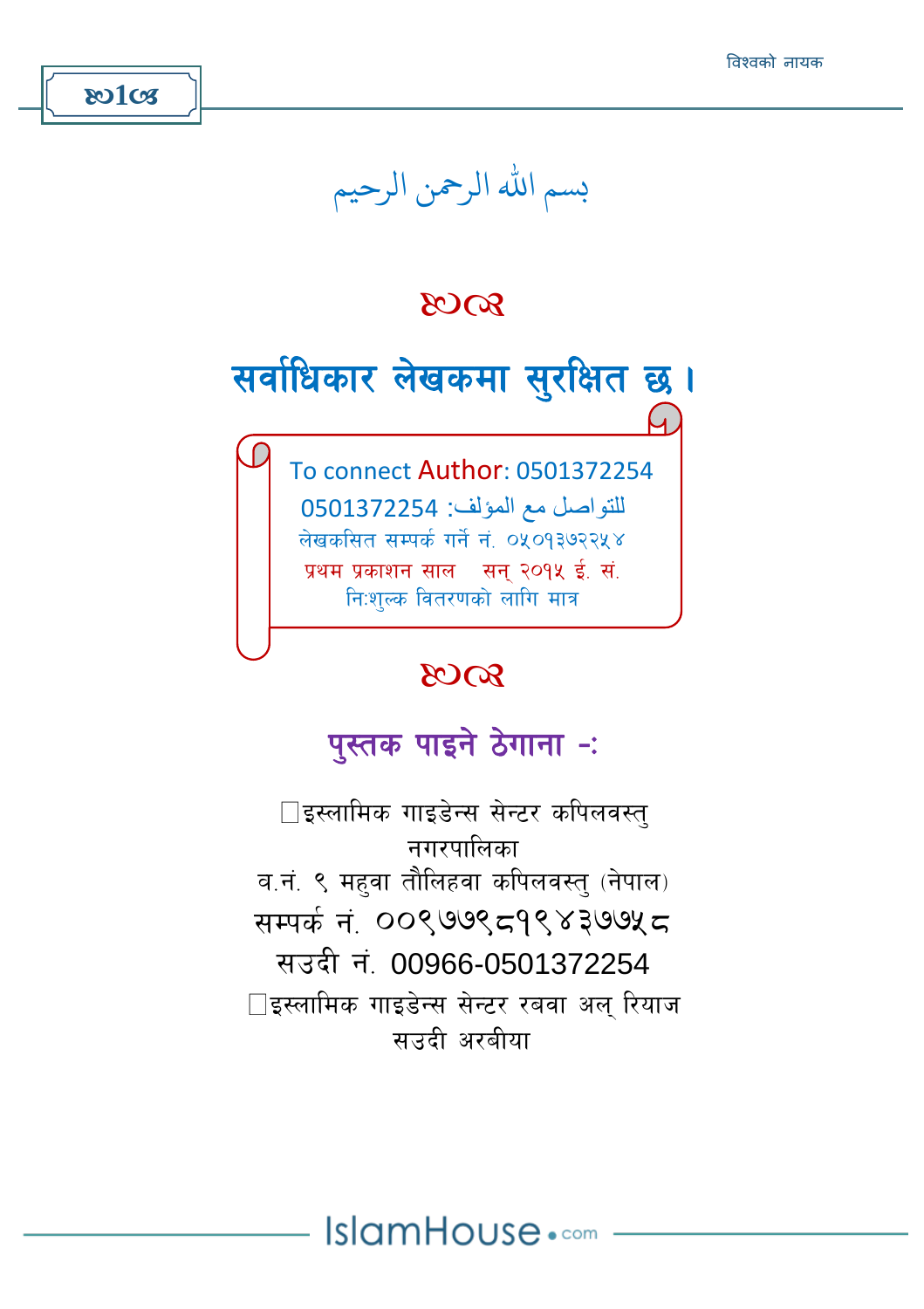

 $\frac{1}{\sqrt{2}}$ 

#### प्रस्तावना

बिस्मिल्लाहिर्रहमानिर्रहीम

अलहम्दो लिल्लाहे नहमदोह व नस्तईनोह व नस्तगफिरह व नऊजो बिल्लाहे मिन शोरूरे अनफोसेना व मिन सईयाते आमालेना, मैँयहदेहिल्लाहो फलामोजिल्ला लह व मैँयुजलिल्हो फला हादिया लह व अशहदोअल्लाइलाहा इल्लल्लाहो व अशहदो अन्ना मोहम्मदन् अब्दह् व रसूलह् । (अम्मा बअ्द)

हरेक प्रकारको प्रशंसा अल्लाहको लागि छ जसले सर्म्पण ब्रम्हाण्डलाई उत्पन्न गऱ्यो, र अल्लाहको शान्ति अवतरित होस् अन्तिम संदेष्टा महम्मद सल्लल्लाहो अलैहे वसल्लम र उहाँको घर परिवार र साथीहरू माथि र उनी सबैहरू माथि जुन यस इस्लामको प्रचार प्रसार गरे र महम्मदको पद्धतिलाई उत्तम मानी उसै माथि हिंडी आफनो जीवन व्यतीत गरे ।

प्रस्त्**त पुस्तक ( विश्वको नायक**) जुन तपाईहरूको समक्ष पेशगर्ने सहास गरेको छु यो विश्वको सर्वोत्कष्ट नायक महम्मद सल्लल्लाहो अलैहे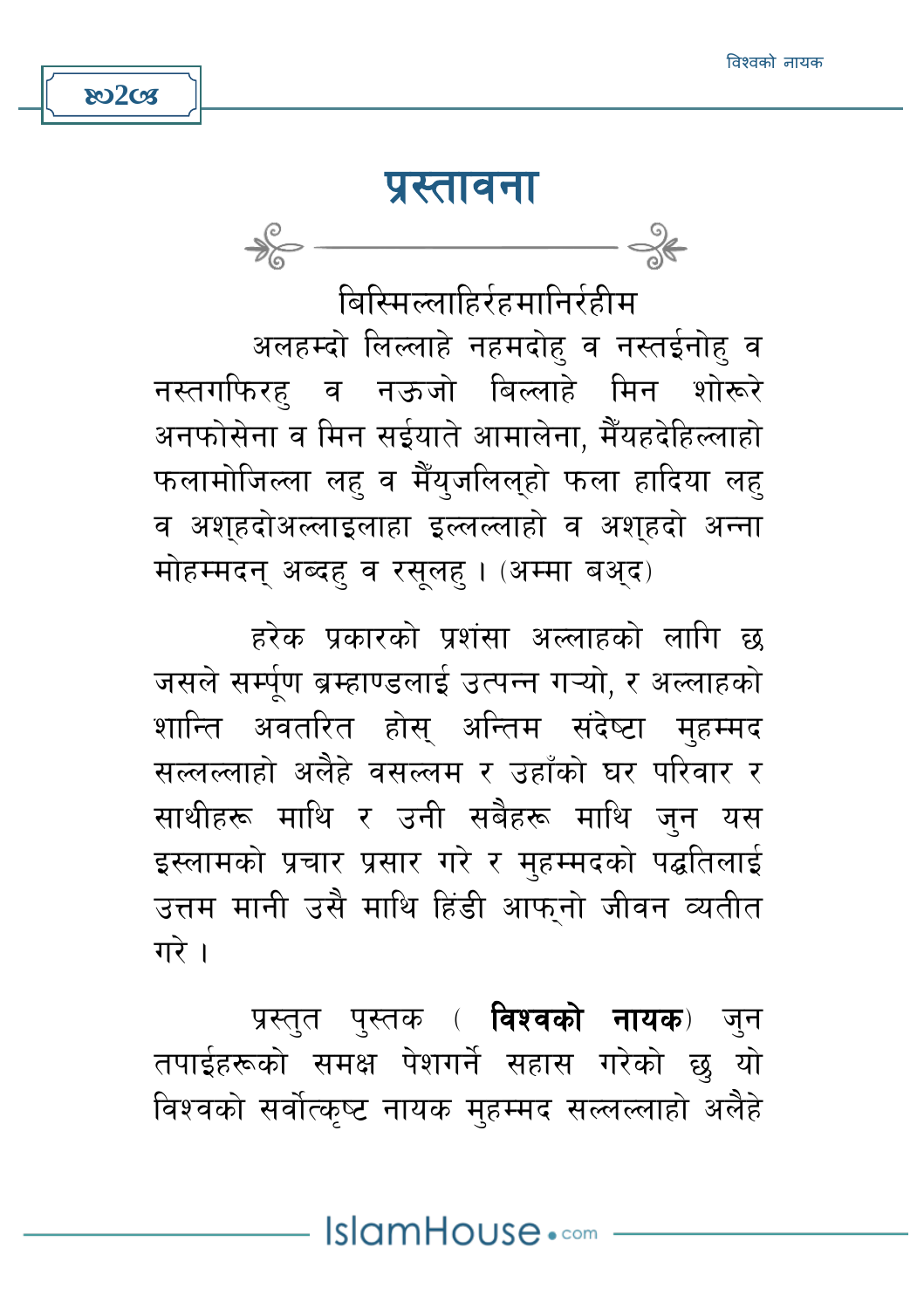वसल्लमको जीवनी बारे हो, कसैले पनि उहाँ सल्लल्लाहो अलैहे वसल्लमको जीवनका सबै साना ठुला घटनाहरू मैले आफुनो किताबमा उल्लेख गरेछ यस्तो भन्ने आँट गरेको छैन । त म कसरी भन्न सक्छ कि मैले प्रस्तुत किताबमा मुहम्मद सल्लल्लाहो अलैहे वसल्लमको जीवनका सबै साना ठूला घटनाहरू वर्णन गरेछ , तर मैले यो पुस्तक लेख्ने उद्देश्य केवल यो हो कि प्रत्येक व्यक्तिलाई कम्तीमा उहाँको जीवनबारे सामान्य ज्ञान भइहालोस् , मात्र यही उद्देश्यले नै यो पुस्तक त्यार पारेको छु। यसैले गर्दा यसमा केही प्रमुख घटनाहरू मात्र वर्णन गरिएका छन् , र मैले जुन पुस्तकहरूको सहायताले यो किताब त्यार पारेछ निम्न हुन् : अर्रहीकुल मख्तूम, जादुल् मआद, रौजतुल् अनवार, अल बिदाया वन्निहाया, मुहसिने इन्सानियत, रहमत्ल् लिल्आलमीन आदि ।

803cg

यदि मैले लेखेका क्नै घटना अथवा मितिबारे क्नै किसिमको शंका हँदाखेरी उपरोक्त पुस्तकहरूबाट पुष्टि गर्नहोला । र मलाई आशा छ कि यो सानो पस्तिका तपाईहरूको लागि लाभप्रद सिद्ध हुनेछ , र अल्लाह यसबाट सृष्टिलाई फाईदा पुऱ्याई मलाई आफ्नो दयाको पात्र बनाउन् । अल्लाह सित विन्ती छ कि मेरो यो सानो प्रयासलाई कबुल गरी मेरो र मेरो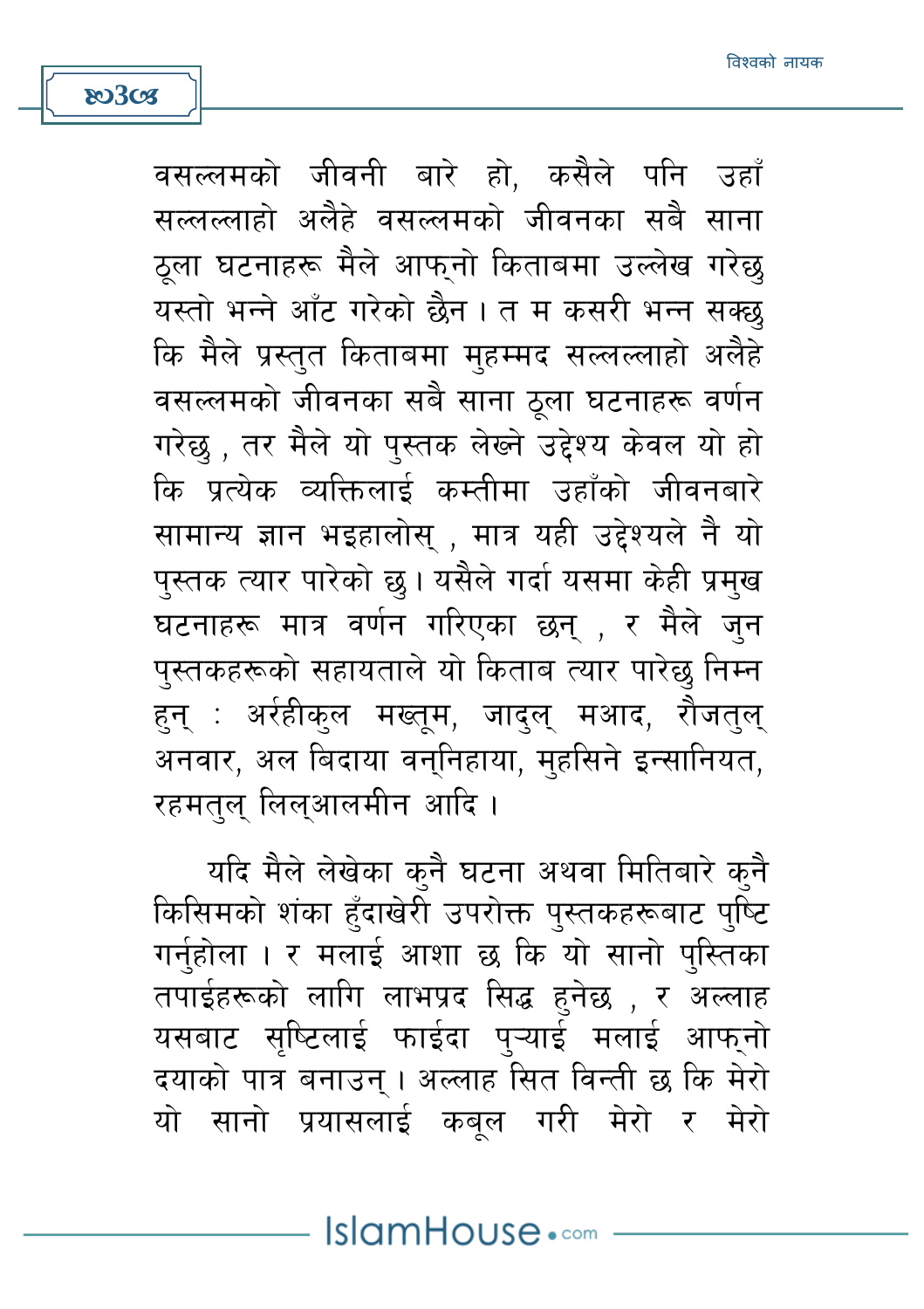घरपरिवारका समस्त सदस्यहरूको मुक्तिको माध्यम बनाउन (आमीन)

> लेखक अतीक्र्रहमान मुहम्मद इदरीस खान मक्की कपिलवस्त् नगरपालिका वार्ड नं. ९ महवा तौलिहवा कपिलवस्त् (नेपाल) email- atiqkhannp1982@yahoo.com सम्पर्क नं. ००९७७९८१९४३७७५८ सउदी मो. न. ००९६६५०१३७२२५४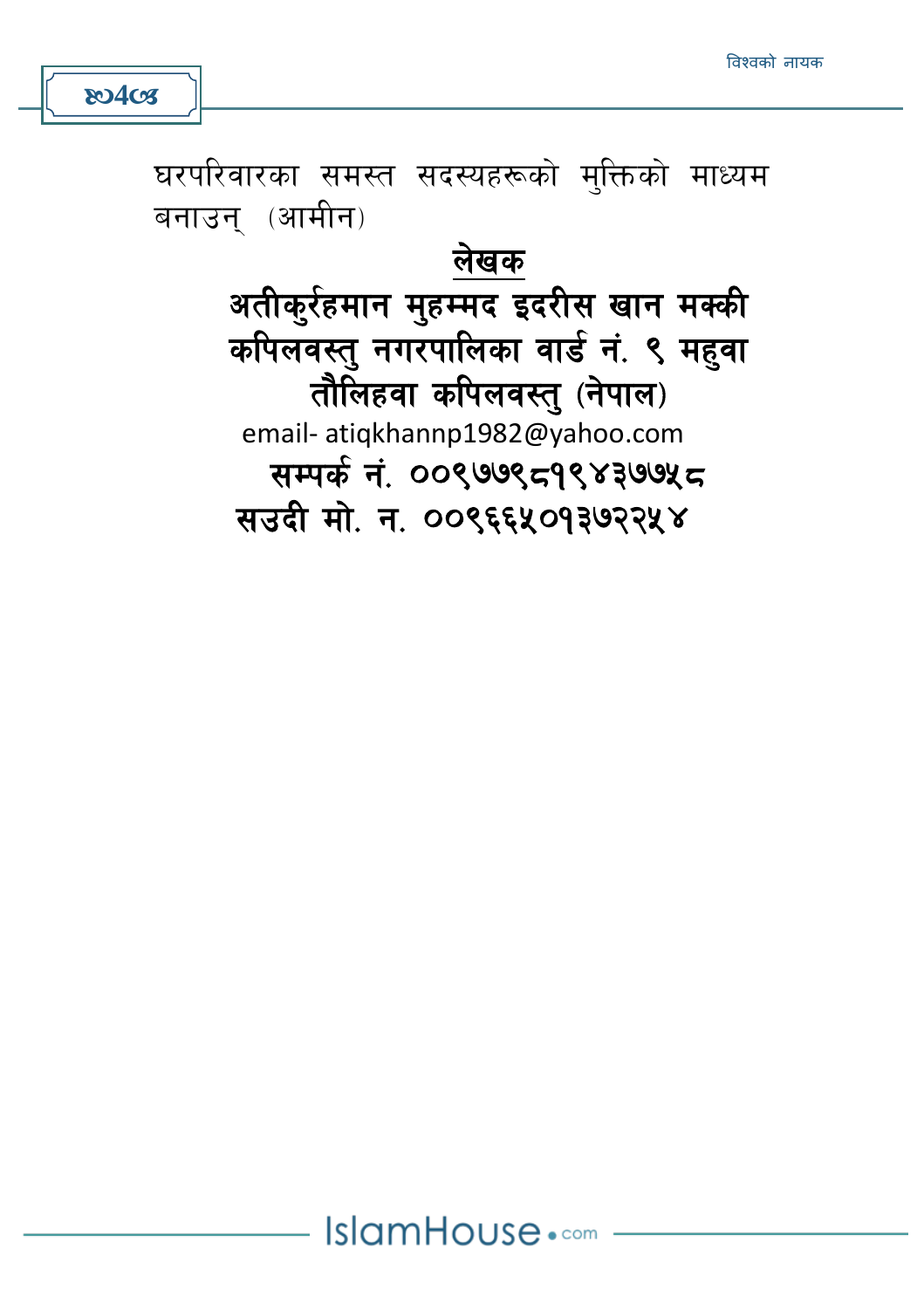# मुहम्मद सल्लल्लाहो अलैहे वसल्लमको कबीला (गोत्र)

मुहम्मद सल्लल्लाहो अलैहे वसल्लमको आमा **आमिना** वहब की छोरी हन् जन केलाबको संतति मध्येका थिए ।

मुहम्मद पुत्र अब्दुल्लाह पुत्र अब्दुल मुत्तलिब पुत्र हाशिम पुत्र अब्दे मनाफ पुत्र कोसई पुत्र किलाब पुत्र मुर्रह पुत्र कअब पुत्र लेवई पुत्र गालिब पुत्र फेहर पुत्र मालिक पुत्र अन्नजर पुत्र किनानह पुत्र खोजैमह पुत्र मुदरेका पुत्र इलयास पुत्र मोजर पुत्र नेजार पुत्र मअद्द पुत्र अदनान, र अदनान इस्माईल पुत्र इब्राहीमका सन्तति मध्येका हुन् ।

# मुहम्मद सल्लल्लाहो अलैहे वसल्लमको वंशज

बिस्मिल्लाहिर्रहमानिर्रहीम

&o5cg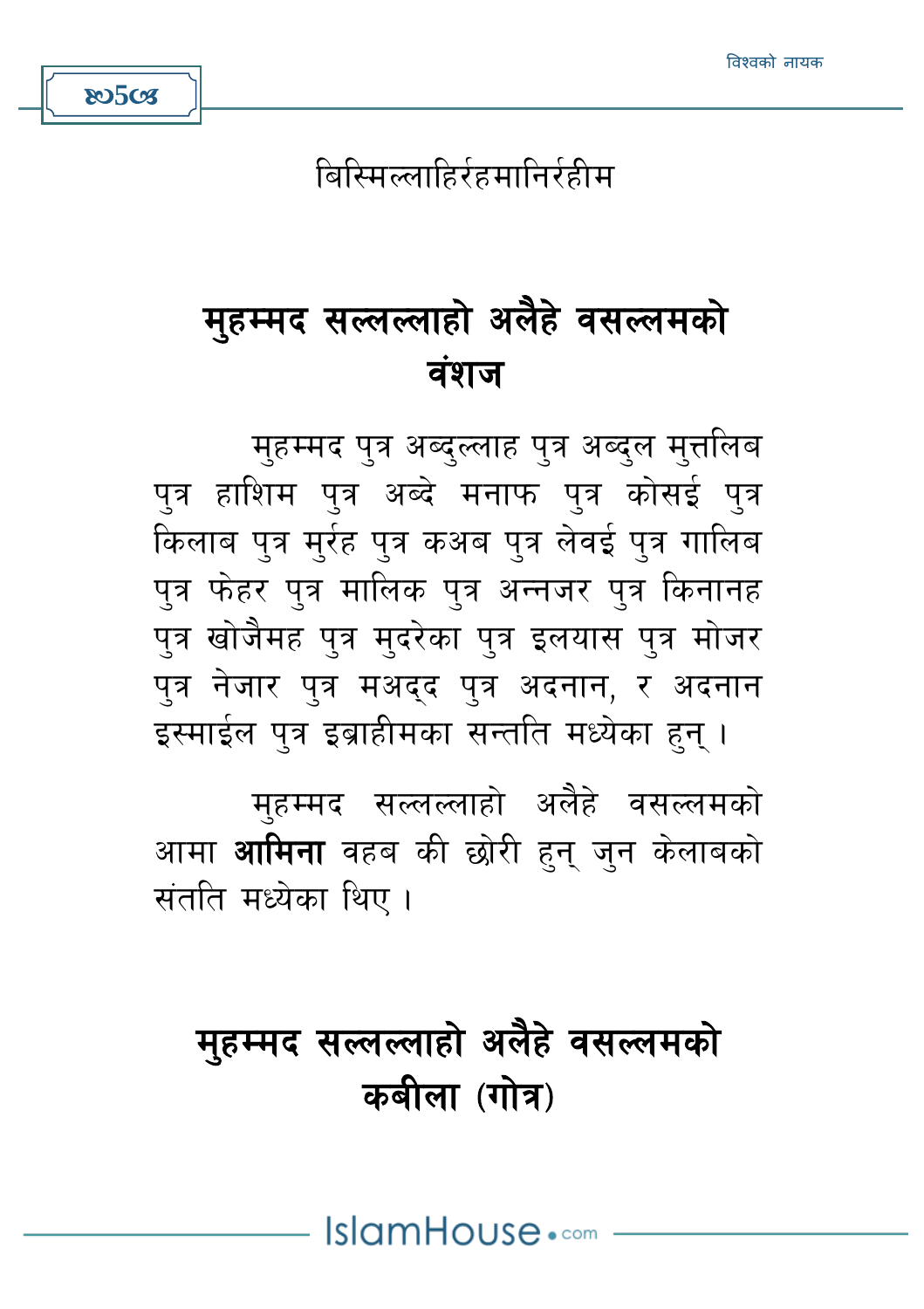महम्म्द सल्लल्लाहो अलैहे वसल्लमको गोत्रको नाम हो **क्रैश** जुन समस्त अरबी गोत्रहरूमा उत्कष्ट र आदर्णय थियो. र यस कबीलाका मान्छेहरू त्यस यगका सरदार एवं नायके थिए ।

**ROGGS** 

#### महम्मद सल्लल्लाहो अलैहे वसल्लमको जन्म

मुहम्मद सल्लल्लाहो अलैहे वसल्लमको जन्म हातिको घटना भएको वर्ष भएको थियो । घटना यो थियो कि अब्रहा नामक राजाले ६०००० लडाकुको साथ मक्कामाथि आक्रमण गऱ्यो । र यो उद्देश्यको साथ आक्रमण गऱ्यो कि कअबालाई ध्वस्त पारोस् , तर त्यो जब मक्काको सीमा नजिक पग्यो तब अल्लाहले त्यसमाथि चराहरू द्वारा आफनो प्रकोप अवतरित गऱ्यो र त्यो राजा र त्यसको लडाकाहरू ( सैनिकहरू ) कटेको भसा भै भइहाले ।

यो घटनाको दुई महीना पश्चात बनी हाशिमको महल्लामा जन मक्काको प्रसिद्ध महल्ला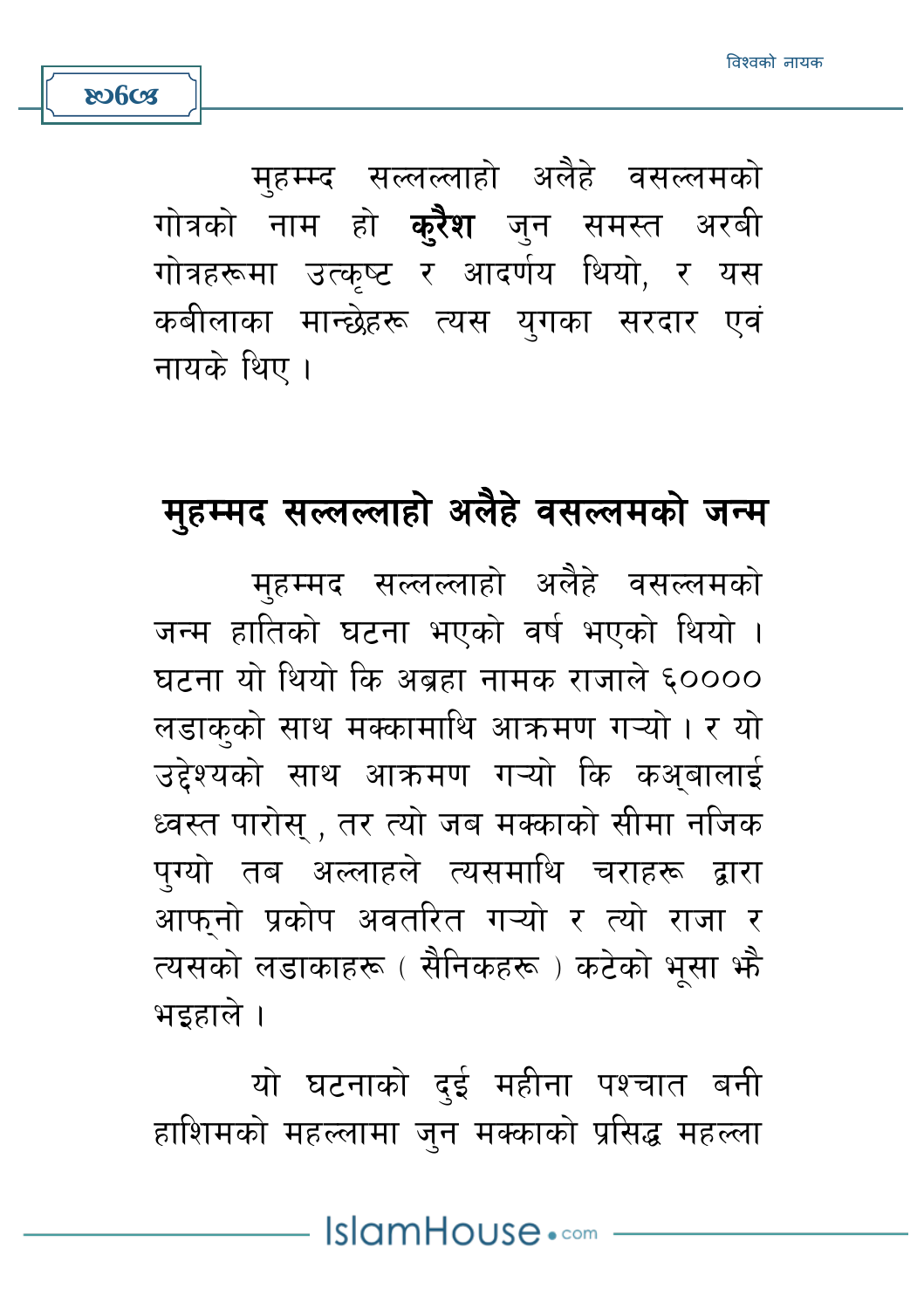थियो सोमबारको दिन ९ रबीउल अव्वल इस्लामी महीना अनुसार, र २१ अप्रैल ५७१ ईस्वी संबत अनसार महम्मद सल्लल्लाहो अलैहे वसल्लमको जन्म भयो ।

**80708** 

उहाँ सल्लल्लाहो अलैहे वसल्लमको धाई आमाको नाम हो. **शिफा** अमर की पत्री र अब्दुर्रहमान बिन औफ की आमा । र उहाँ सल्लल्लाहो अलैहे वसल्लमलाई उहाँको आमा पश्चात सोवैबाले दध खवाउन भयो जनकि अब लहब उहाँको काका की दासी थिइन् । अनि अब् लहबले उहाँ सल्लल्लाहो अलैहे वसल्लमको जन्मको खशीको अवसरमा सोवैबालाई स्वतंत्र गरिदिए ।

र उहाँ सल्लल्लाहो अलैहे वसल्लमको बुवा अब्दुल्लाहको निधन उहाँको जन्म भन्दा अघि नै भइसकेको थियो ।

## महम्मद सल्लल्लाहो अलैहे वसल्लम कबीला बनी सअदमा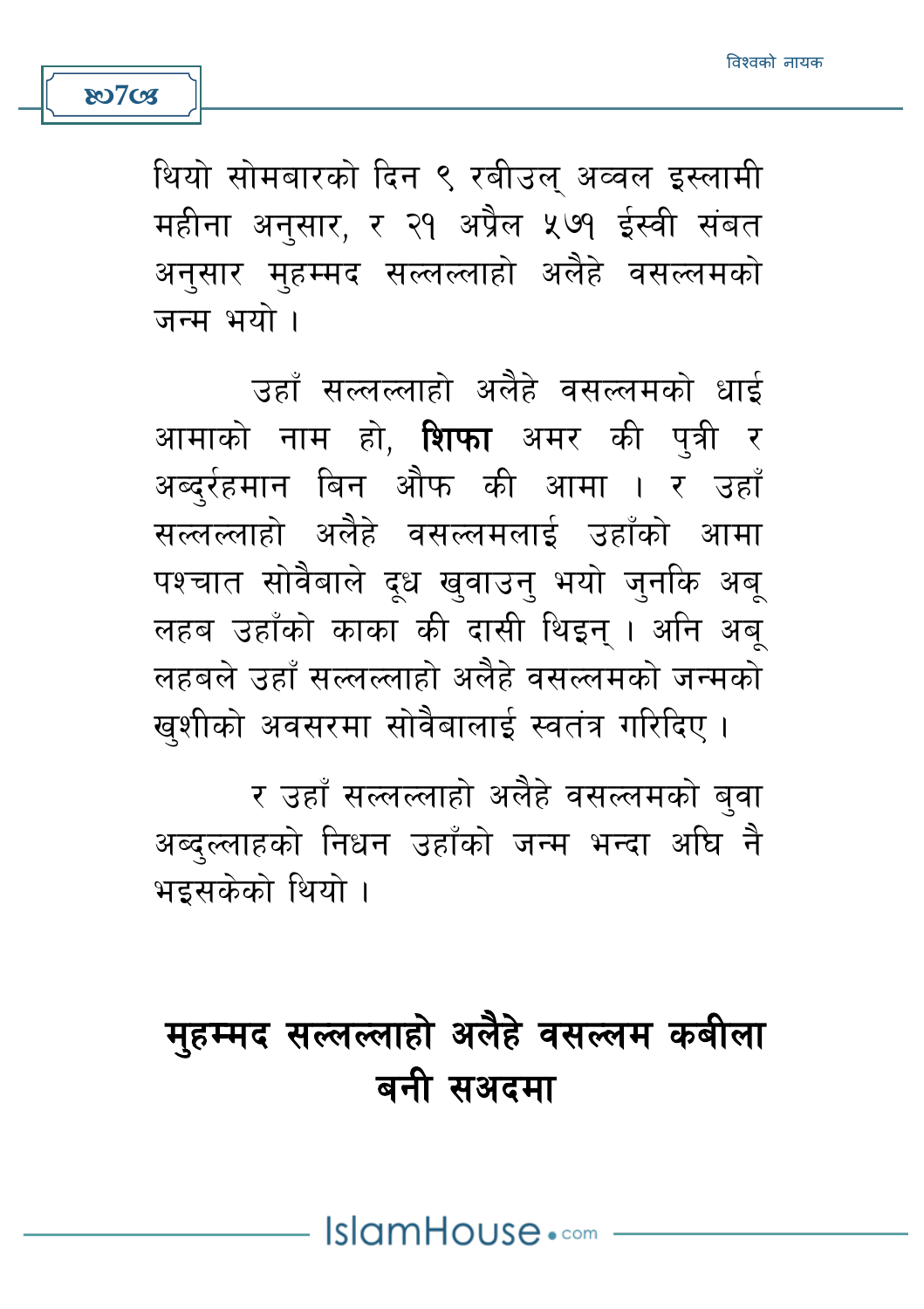अरबहरूको यो रीति थियो कि जब क्नै शिशुको जन्म हुन्थ्यो तब त्यस शिशुलाई नगरदेखि पर कनै गाउँमा पठाइदिन्थे ताकि शहरका विरामीहरूबाट त्यो शिश सुरक्षित रहोस् ।

कथा यो छ कि यो उपरोक्तको चलनले गर्दा केही महिलाहरू शिश खोज्नको लागि कबीला बनी सअदबाट जन कि तायफ शहरको छेउमा स्थित छ मक्का तर्फ आएकी थिइन् । र यी महिलाहरूलाई अरबी भाषामा **म्<b>रजीअ**: भनिन्छ अर्थात दुध खवाउनेवाली महिला र त्यसलाई धाई आमा पनि भन्न सकिन्छ ।

जब उपरोक्त महिलाहरू महम्मद सल्लल्लाहो अलैहे वसल्लम कहाँ पुगिन् त उहाँलाई टहरो भएको कारणले कसैले पनि स्वीकार गरेनन् तर **हलीमा** अबू जोऐैब की छोरीले क्**नै आर्को शिश्** न मिलेको कारणले मुहम्मदलाई स्वीकार गरिन् ।

तर हलीमालाई के थाहा थियो कि जस शिशलाई कसै महिलाले मनपराएनन त्यो कति भाग्यशाली छ र त्यही बच्चा भविष्यमा अल्लाहको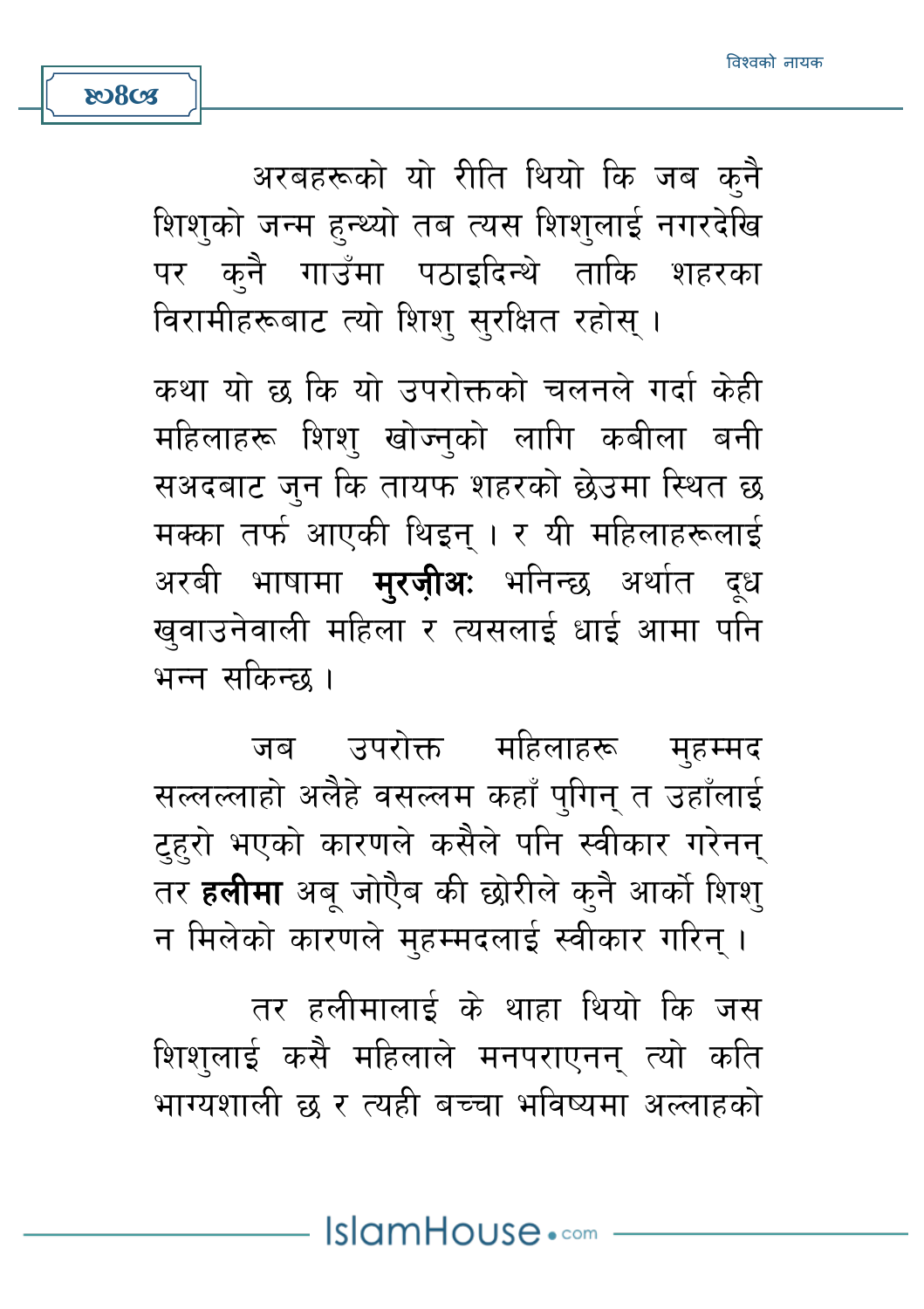सबै भन्दा महान संदेष्टा हनेछ । अर्थात उहाँ सल्लल्लाहो अलैहे वसल्लमलाई आफनो गोद ( काँखा )मा लिने बित्तिकै उहाँ सल्लल्लाहो अलैहे वसल्लमको पतापले बरकतको अवतरणको पारम्भ भयो. हलीमाको बखान छ कि मेरो छाती ( वक्ष. स्तन) दधबाट वंचित थिए, र मेरो छोरो भोकले रुदै रहन्थ्यो. तर महम्मदलाई गोद लिने बित्तिकै मेरो स्तन दुधले पूर्ण भरिहाल्यो र दुवै शिशुले पेटभरी दध खाई निद्राए।

**809cg** 

र हलीमाको नै कथन छ कि मेरो जुन ऊँटनी थियो त्यो अति दर्बल र पात्लो थियो. मक्का आउँदाखेरी सबै भन्दा पछाडी थियो. तर महम्मदलाई लिएर जाँदाखेरी त्यही दब्लो पात्लो ऊँटनीले सबैलाई पछाडी छाडी दियो. यो मात्र महम्मद सल्लल्लाहो अलैहे वसल्लमको बरकत नै थियो ।

र हलीमाको वर्णन छ कि जब हामी मक्काबाट फर्केर आफुनो घर कबीला सअदमा पुगैं, र त्यो अन्नकालको समय थियो, कता पनि हरियो घाँस देखिन्न थियो. तर मेरो ऊँटनी र बाखाहरू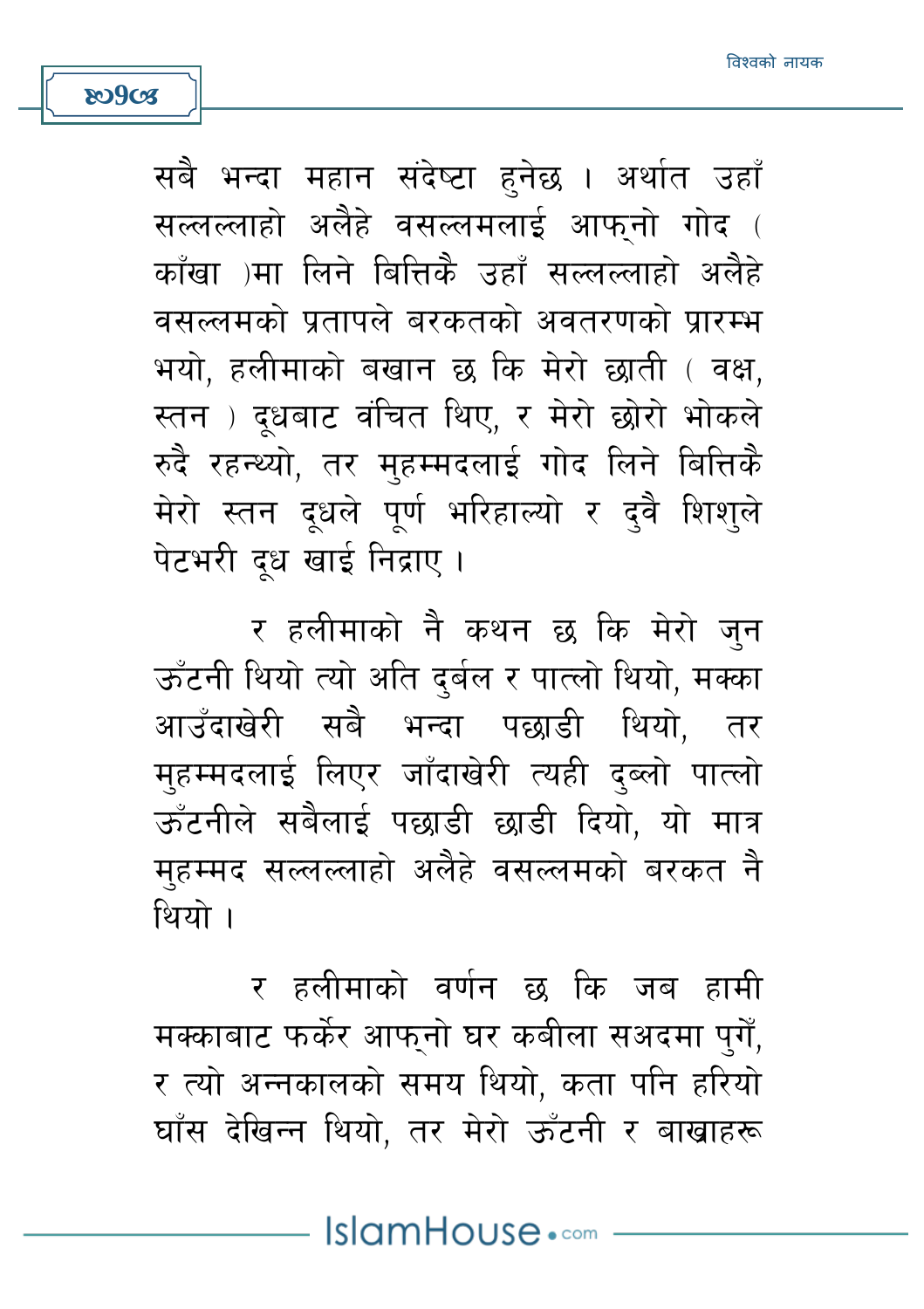पेटभरी घाँस चरेर आउँथे र हामी बाखाको दूध द्हेर खान्थें, जब कि क्नै पनि मान्छे दूधको एउटा पनि थोपा ( कतरा ) देख्दैन थियो ।

दुध खवाउने अवधि समाप्त भए पश्चात पनि लगभग दई वा ढाई वर्ष सम्म मुहम्मद सल्लल्लाहो अलैहे वसल्लम कबीला बनी सअदमा व्यतीत गर्नु भयो। अनि "शक्के सदर " सीना च्यात्ने घटना घटित भयो, त्यसै कारण हलीमाले उहाँलाई उहाँको आमालाई सुम्पि हालिन् । कुरो यो थियो कि एक दिन मुहम्मद सल्लल्लाहो अलैहे वसल्लम केही केटाहरूको साथ खेली राखेका थिए. त्यसै बखत हजरत जिबरील उहाँ समक्ष प्रकट भएर उहाँको सीनालाई च्याती जमजमको पानीले स्वच्छ पारे र उहाँको सीना भित्रबाट एउटा " अलका" भ्रण जस्तो मासुको टुका निकालेर फालिदिए, अनि भने यो शैतानको अंश थियो, फेरि सीनालाई पहिला जस्तै गराइहाले । यो दृश्य हेरेर बच्चाहरू चिचाउँदै हलीमा समक्ष पगेर भन्न थाले मुहम्मदको त हत्या गरियो, अनि हलीमा दुगुर्दै उहाँ समक्ष आइन् त हेरछिन् कि उहाँको अनुहारको रङ्ग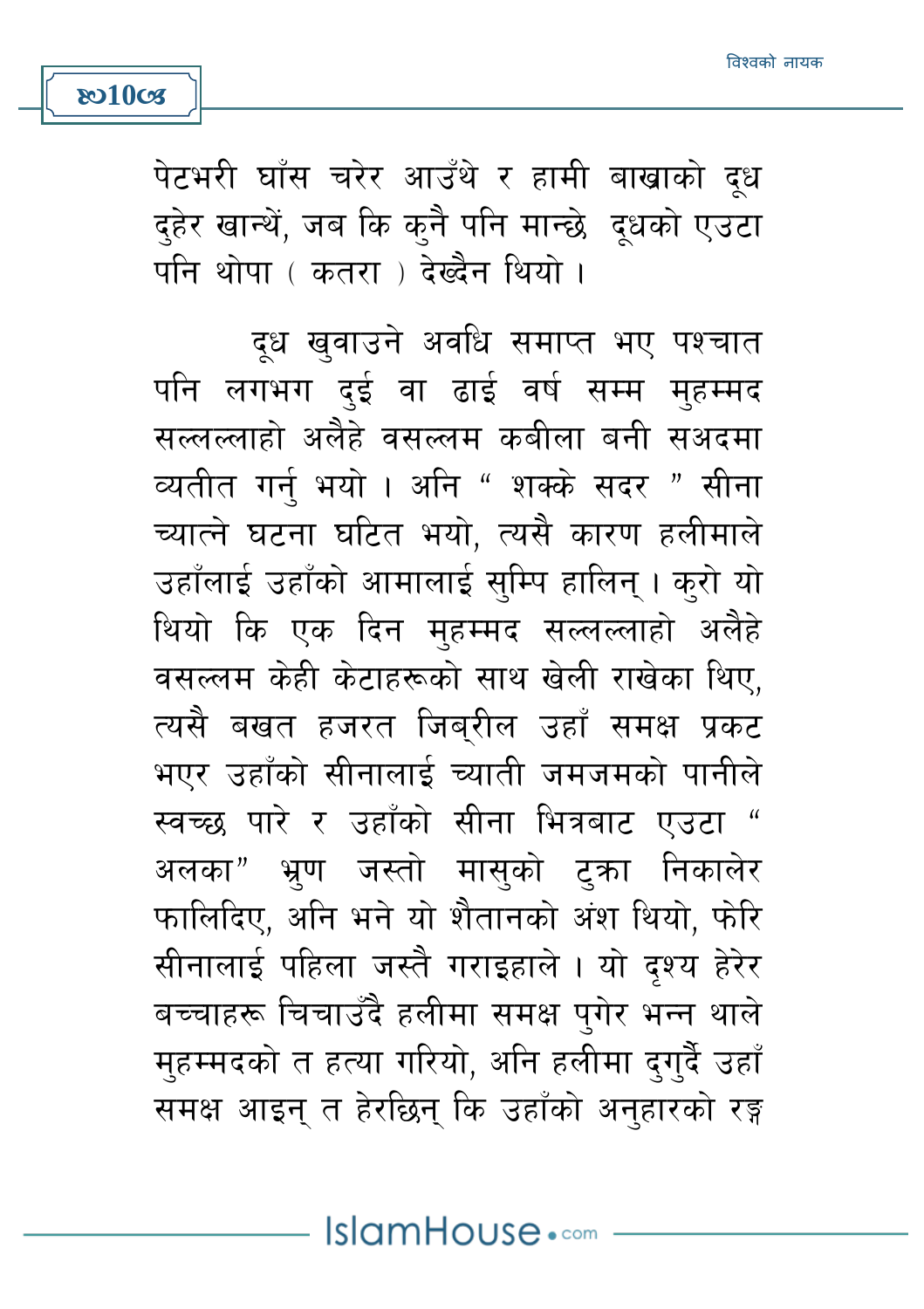परिवर्तित भएको छ अनि उनको ज्यान जाने भयले गर्दा उहाँलाई उहँको आमालाई सुम्पि हालिन् ।

**801103** 

तर उहाँ सल्लल्लाहो अलैहे वसल्लमको मात्र ६ वर्षको उमेरमा उहाँको आमाको पनि मक्का र मदीनाको बीचमा स्थित अबवा नामक स्थानमा निधन भयो । र त्यहीँ उहाँ सल्लल्लाहो अलैहे वसल्लमको आमा आमिनालाई दफनाइयो र उहाँको चिहान आज पनि अबवा नामक स्थानमा हेर्न सकिन्छ ।

आमाको निधन पश्चात उहाँको बाजे अब्दुल मुत्तलिब उहाँको हेरचाह गर्नु भयो, र उहाँको बाजे उहाँसित अति प्रेम गर्न हुन्थ्यो, र उहाँ सल्लल्लाहो अलैहे वसल्लमलाई आफ्नो ओछयानमा सताउन हन्थ्यो । तर दई वर्ष पछि जब उहाँ सल्लल्लाहो अलैहे वसल्लमको उमेर ८ वर्षको थियो उहाँको बाजेको पनि निधन भयो । अनि उहाँ सल्लल्लाहो अलैहे वसल्लमको काका अबु तालिबले उहाँ सल्लल्लाहो अलैहे वसल्लमको देखरेख गर्ने निर्णय गरे।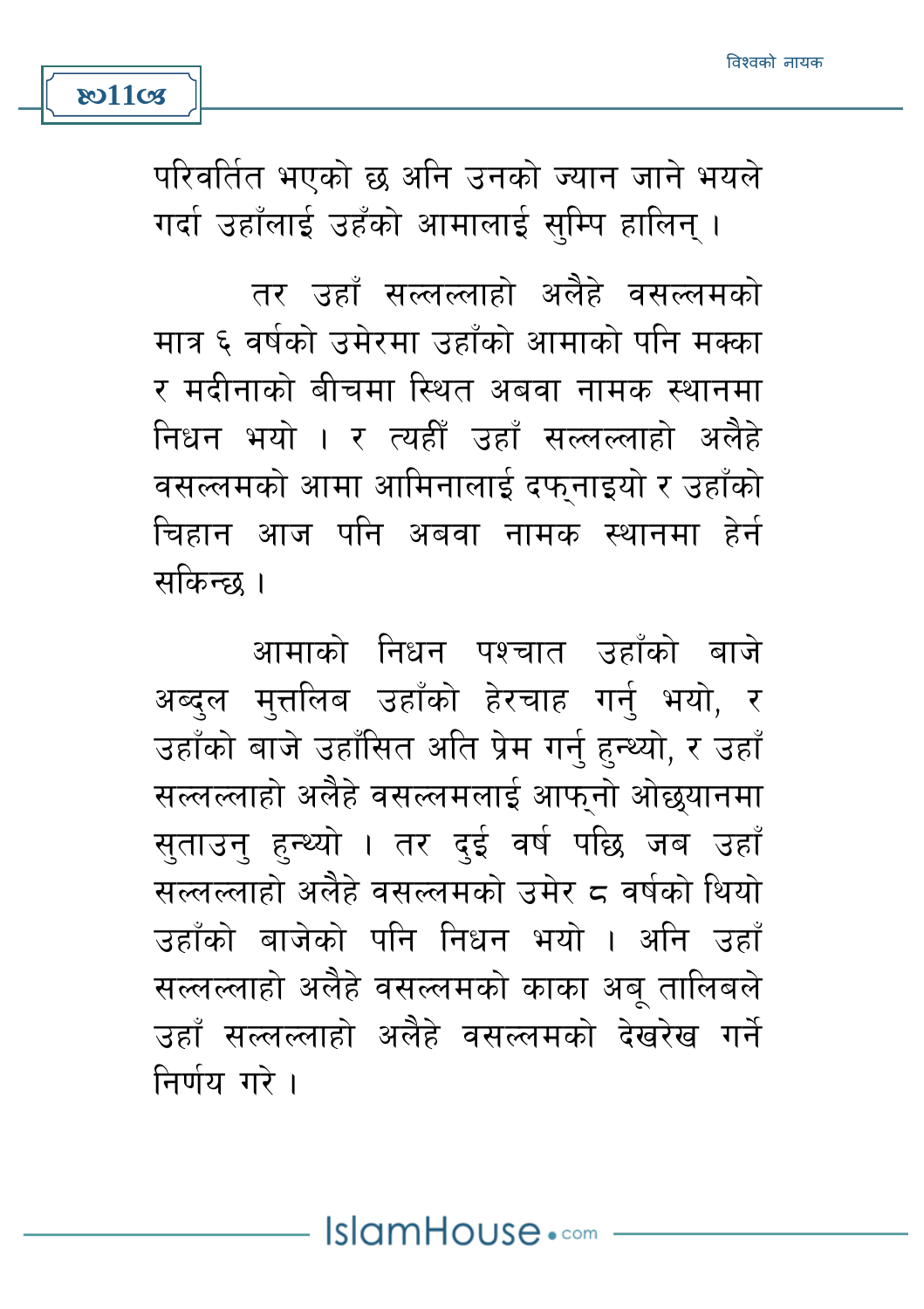#### शाम (रोम)को यात्रा

**&o12cg** 

महम्मद सल्लल्लाहो अलैहे वसल्लमको काका अब तालिब करैशको एउटा व्यापारी समूहको साथ व्यवसायको इच्छाले शामतिर यात्रागर्ने मन बनाए, र मुहम्मद सल्लल्लाहो अलैहे वसल्लमलाई पनि साथ लिए त्यस बखत उहाँ सल्लल्लाहो अलैहे वसल्लमको उमेर १२ वर्ष थियो । अनि यो व्यवसायी समूह रोमको बुस्रा शहरको छेउमा जन रोमको नजिक थियो र जसमाथि रोमको अधिपत्य कायम थियो त्यहाँ बास गर्ने इच्छाले रुके, र यात्राको थकाई उतार्नुको निम्ति विश्राम गर्नथाले । अनि एउटा अनोठो घटना घटित भयो त्यो घटना हो **बहैरह** राहिबको । करो यो थियो कि बहैरह नामक ईसाईहरूको एउटा धर्मगुरु मुहम्मद सल्लल्लाहो अलैहे वसल्लम समक्ष आई उहाँको हात समाती भन्यो " यो समस्त संसारको सरदार र नायक हो, यो समस्त संसारको पालनकर्ता द्वारा पठाईएको संदेष्टा हो. यो समस्तम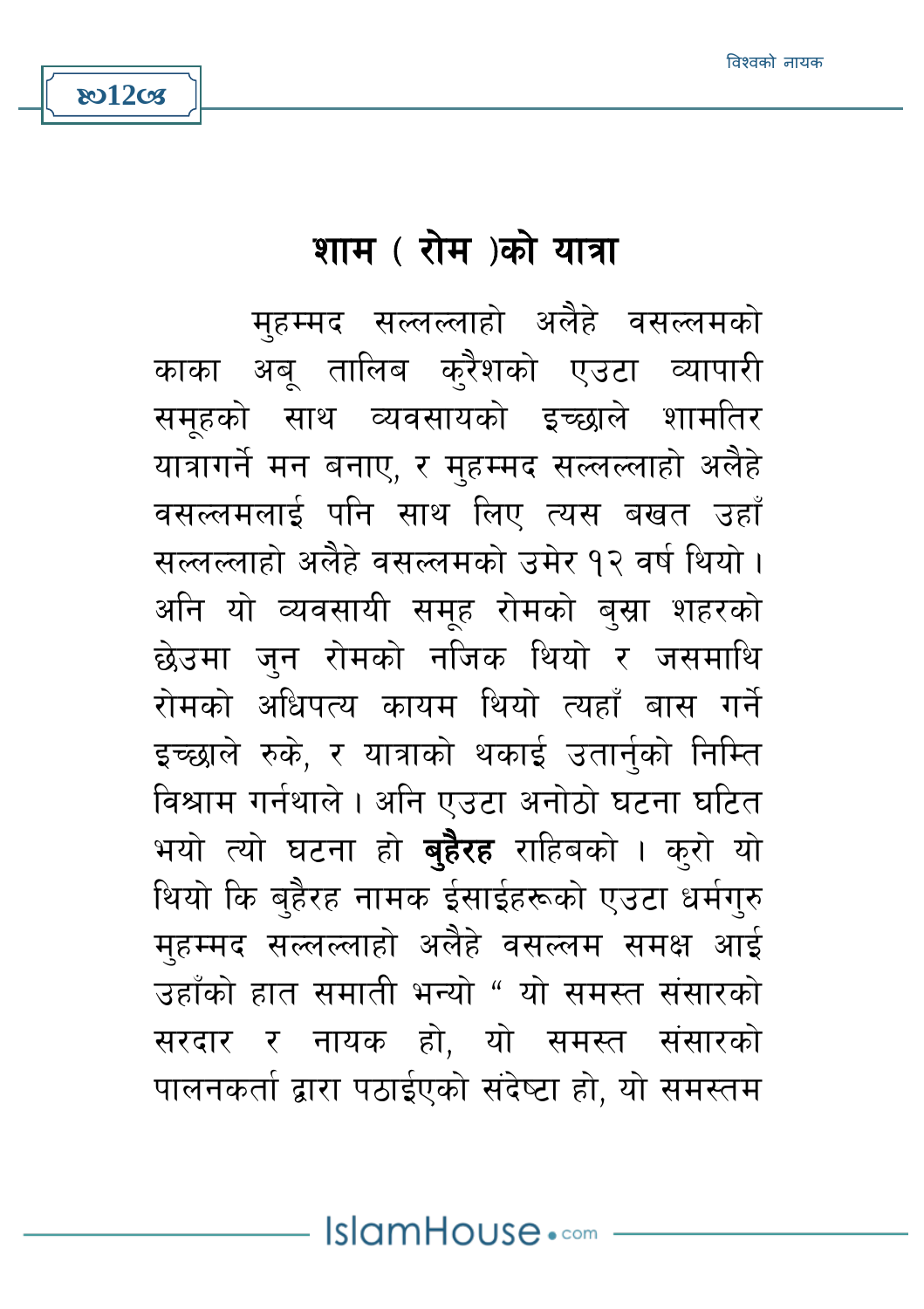संदेष्टाहरूको सरदार हो " अनि उहाँको काका र क्रैशका नायकेहरुले सोध्नु भयो तिमीलाई यो कुरो कसरी थाहा भयो ? ब्हैरहले भन्यो : कि जब तिमीहरू अकबा नामक स्थानबाट अगाडि बढयौ तब समस्त ढङ्गा एवं रुखहरूले ढोगगरे र यी समस्त वस्तुहरू नबी बाहेक कसै मनुष्यलाई ढोग्दैनन । र दोस्रो प्रमाण उहाँको काँधा (पिठयँको माथिल्लो भाग)मा स्याऊ जस्तो नुबुवतको मुहर लागेको छ . र यो हाम्रो किताबमा उल्लेख छ ।

फोरि त्यस बहैरहले उनीहरूको आदर सत्कार गऱ्यो र उहाँको काकासित अनरोध गऱ्यो कि महम्मद सल्लल्लाहो अलैहे वसल्लमलाई मक्का फिर्ता गरिदिउन र उहाँलाई लिएर रोम नजाउन किनकी यदि यहूदीहरूलाई थाहा भयो भने यहदीहरू मुहम्मदलाई हानि पुऱ्याउन सक्छन् । अनि यो करा सनी उहाँको काकाले उहाँलाई मक्का फिर्ता गरिदिए ।

र यस्तै महम्मद सल्लल्लाहो अलैहे वसल्लमको २० वर्षको उमेरमा फेजार नामक ठूलो युद्ध भयो, जुन युद्ध कुरैश, केनाना,कैस र अैलान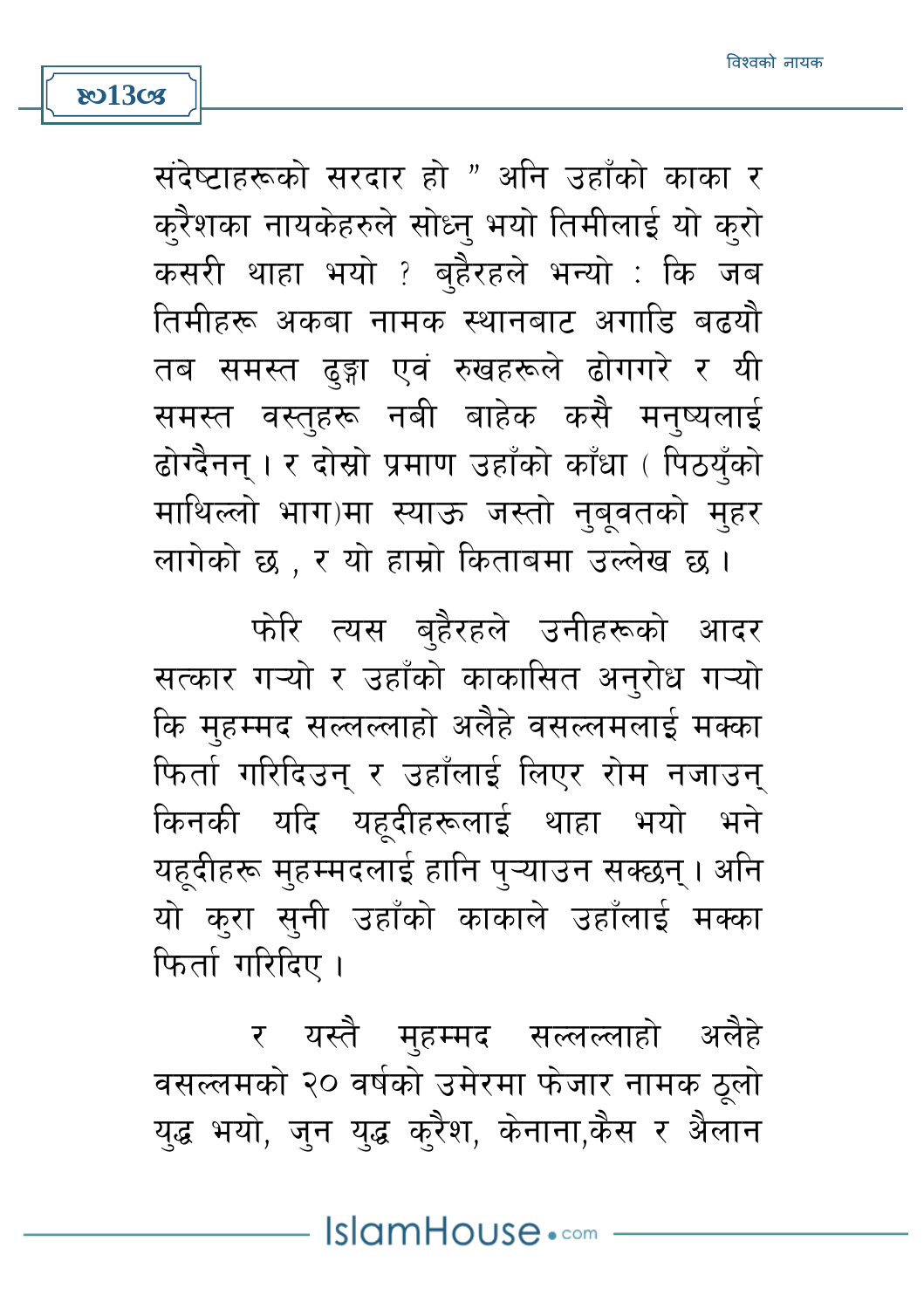बीच भएको थियो, र रसल सल्लल्लाहो अलैहे वसल्लम यस युद्धमा उपस्थित थिए र आफना काकाहरूको लागि तीर (बाँण) त्यार पार्थे ।

**ষ্ঠা**4ত্যে

र यस युद्धविराम पश्चात फ्जूल नामक अटोट ( हल्फ ) प्रतिज्ञा करैशका ५ समूह बीच गरियो, यस अटोटको उद्देश्य थियो कि मक्का भित्र कनै मान्छे माथि अत्याचार एवं अन्याय न गरियोस्, यदि कसैले अन्याय गऱ्यो भने यी ५ समूह अन्याय गर्ने मानछेलाई दण्डित गर्ने प्रतिबद्ध छन् । यस अटोटबारे रसुल सल्लल्लाहो अलैहे वसल्लम संदेष्टा बनाईए पश्चात भन्थे यदि मलाई यसतै प्रतिज्ञा एवं पतिबद्धता तर्फ आमंत्रित गरिन्थ्यो भने म त्यसलाई अवश्य स्वीकार्ने थिएँ ।

# आर्थिक सुधारका लागि उहाँले गरेका केही मुख्य कार्यहरू

हामीलाई यो थाहा भइसकेको छ कि मुहम्मद सल्लल्लाहो अलैहे वसल्लमको माता पिता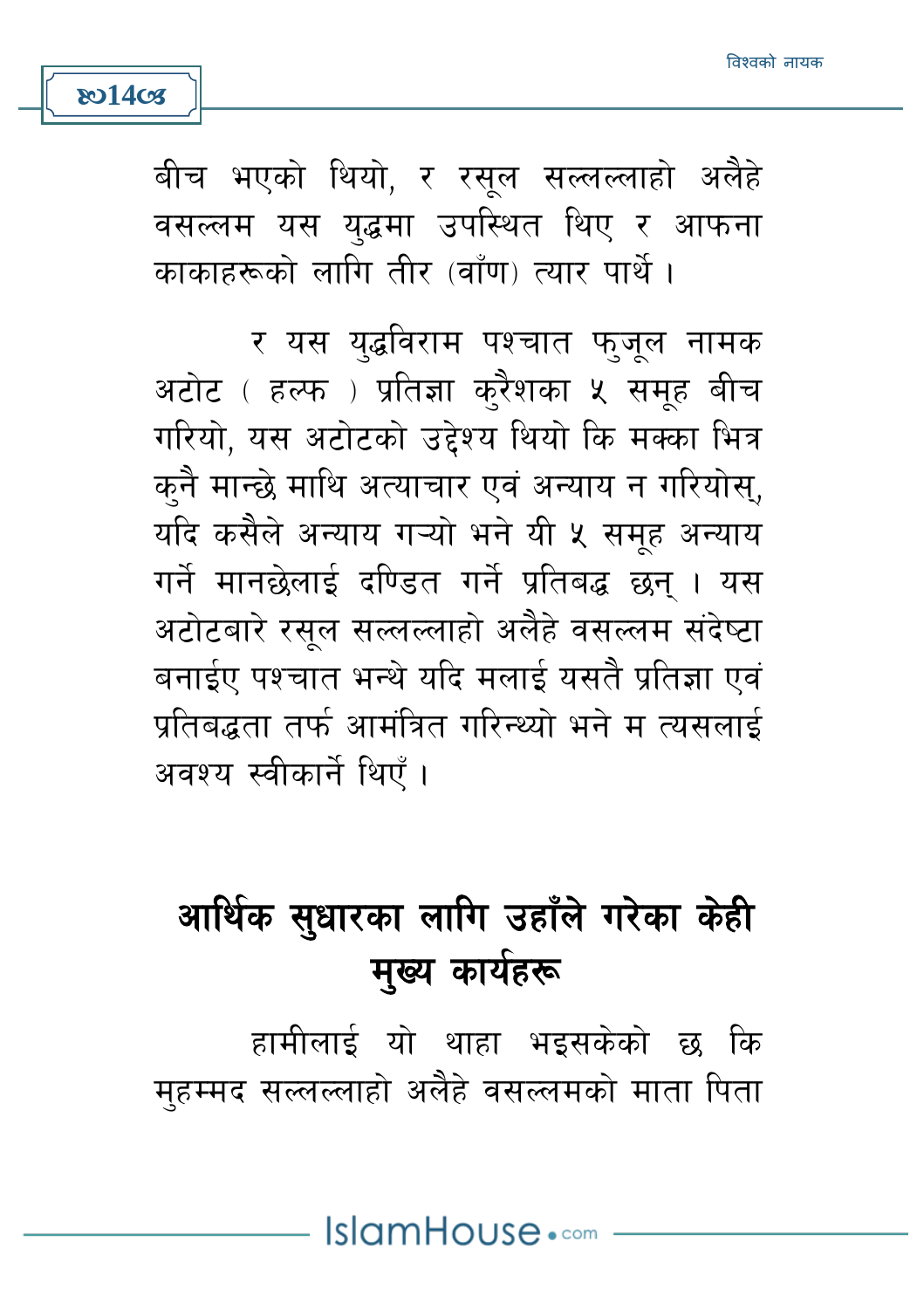्बाजेको निधन उहाँको बाल्यकाल मै तथा भइसकेको थियो. र उहाँ सल्लल्लाहो अलैहे वसल्लम आफनो काका अब तालिबको छत्रछायामा जीवन व्यतीत गर्ने बाध्य भइसकेका थिए । र उहाँको आर्थिक अवस्था राम्रो थिएन. यसै कारण उहाँ सल्लल्लाहो अलैहे वसल्लमले बाखा चराउन् भयो. र व्यवसाय पनि गर्न भयो. र यसै विषयमा हजरत खदीजा रजिअल्लाहो अन्हाको लागि व्यवसाय गर्नुको निम्ति शामतिर यात्रा पनि गर्नु भयो. अनि उहाँको ईमान्दारी र सत्यताबाट प्रभावित भई हजरत खदीजाले उहाँसित विवाह गर्ने इच्छा प्रकट गरिन्, अनि उहाँ सल्लल्लाहो अलैहे वसल्लमको २५ वर्षको उमेरमा हजरत खदीजासंग विवाह भयो. र त्यस समय हजरत खदीजाको उमेर ४० वर्ष थियो. र उनी विधवा पनि थिइन । उनको पहिलाको दई लोग्नेहरू एक पछि आर्को मरिसकेका थिए. हजरत खदीजाको पहिलो लोग्ने अतीक बिन आइज थिए उनको मृत्यु पश्चात हजरत खदीजाले अब् हालहसित विवाह गरिन्, अनि उनको पनि निधन भयो । त्यस पश्चात क्रैशका ठूला ठूला

**ষ্ঠ15** তের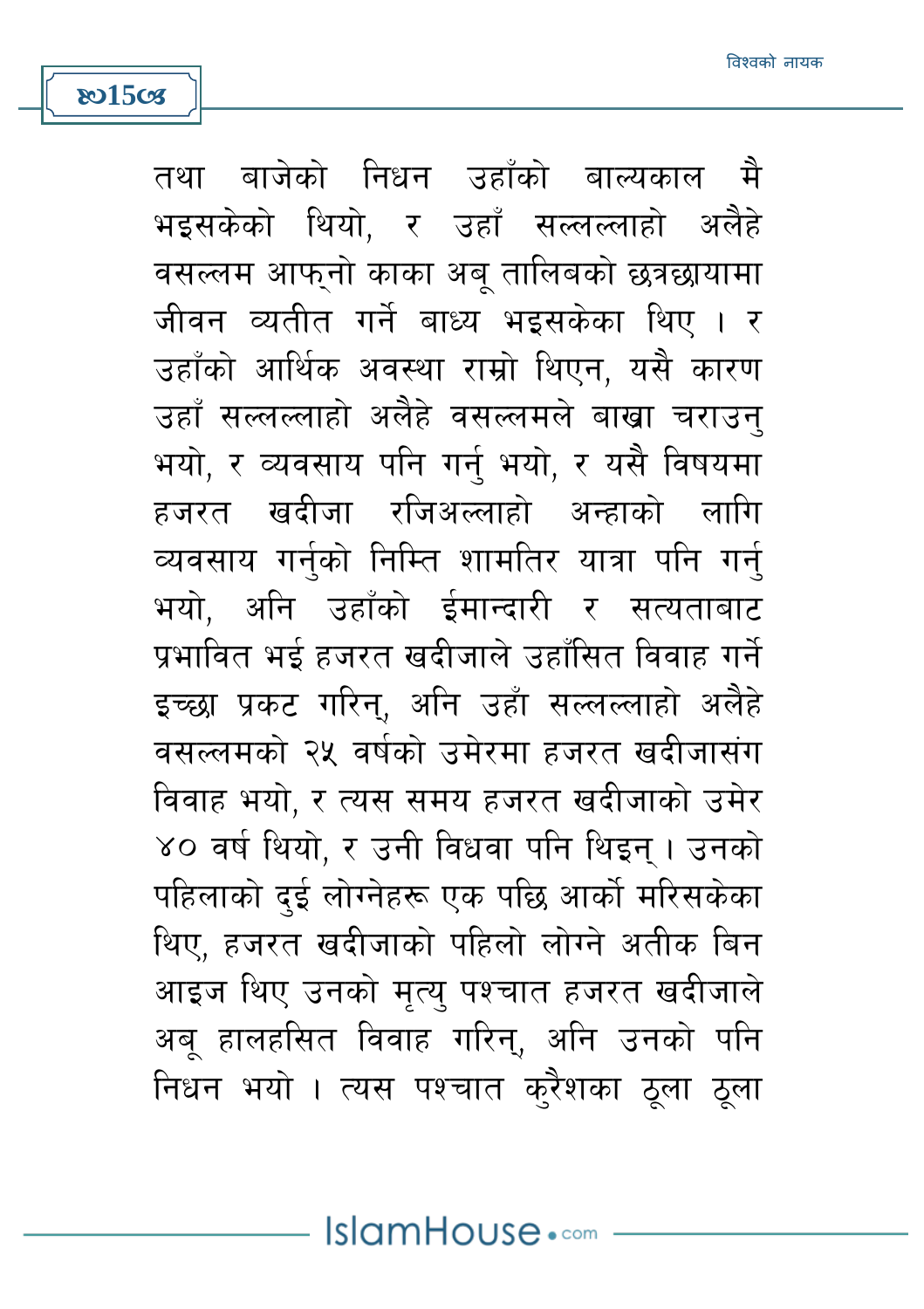सरदारहरूले उनीसित विवाह गर्ने इच्छा प्रकट गरे तर हजरत खदीजाले अस्वीकार गरिन् अनि अन्तमा महम्मद सल्लल्लाहो अलैहे वसल्लमलाई उहाँको स्वच्छ एवं पवित्र आचरणको कारण मनपराइन् अनि यो विवाह भयो । रसल सल्लल्लाहो अलैहे वसल्लमको सबै संतान हबाहीम बाहेक खदीजाबाट नै जन्मे । र हजरत खदीजा अति समद्ध युवती थिइन्, र राम्रो वंशज की थिइन्, यो विवाहले गर्दा महम्मद सल्लल्लाहो अलैहे वसल्लमको जीवनमा पहिलो पटक खुशियालीको सुअवसर आयो, र उहाँ हँसीखशी जीवन व्यतीत गर्नथाले ।

**ষ্ঠ16ত্ত**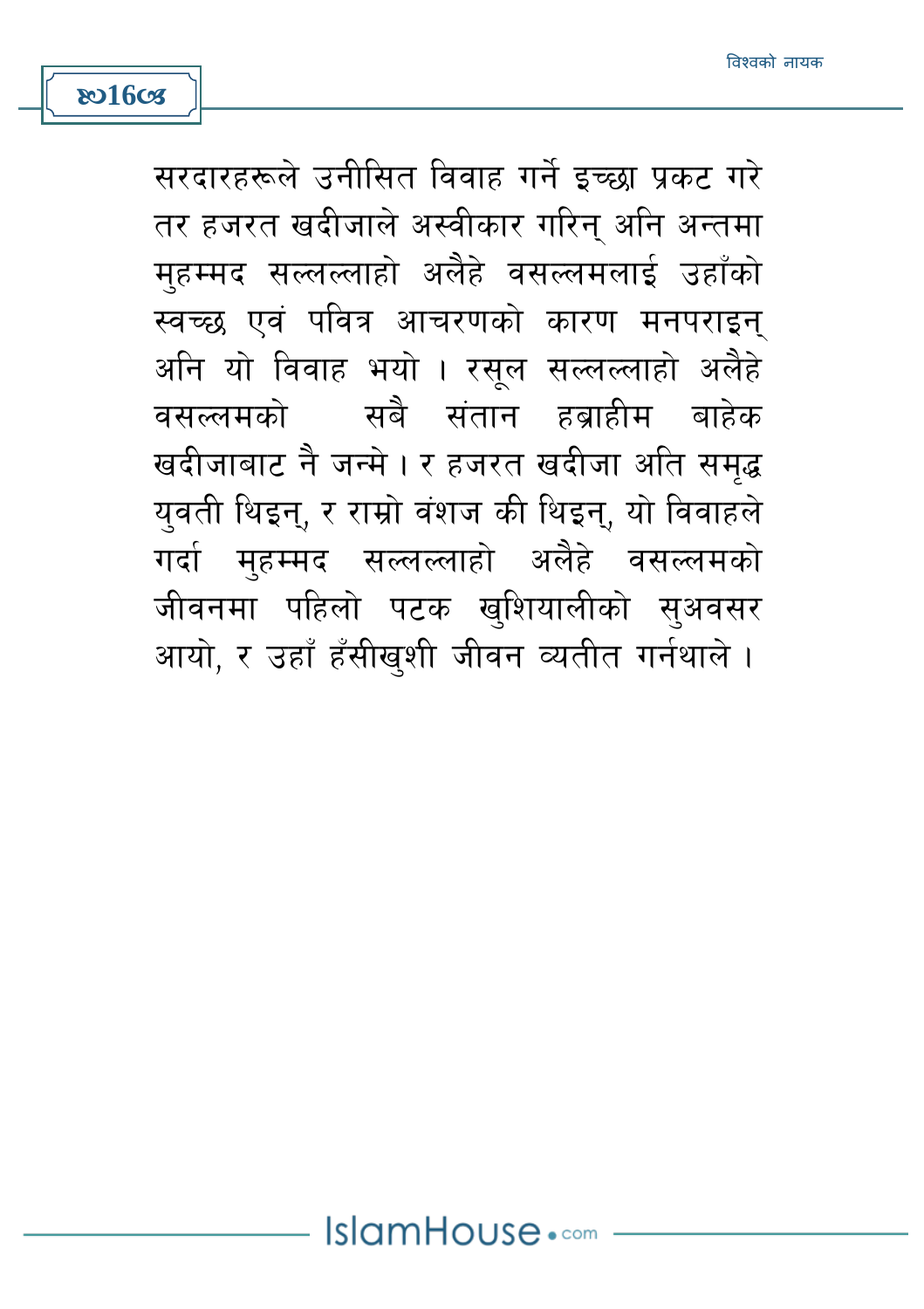## कअ्बाको पुनः निर्माण

उहाँ सल्लल्लाहो अलैहे वसल्लमको ३५ वर्षको उमेरमा एउटा ठूलो बाढी आएको कारणले कअबाका केही भागलाई ठलो हानि पुगेको थियो,र यसै कारण कअबा भत्कने अवस्थामा आई पगेको थियो । यसै कारण करैशले कअ़बालाई पुन: निर्माण गर्ने निर्णय गरे । र निर्माण गर्ने क्रममा जब हजुरे असुवद ( कालो ढुङ्गा )लाई स्थापित गर्ने समय आयो त सबै नायकेहरू बीच विवाद उत्पन्न भयो, सबै सरदारहरू त्यसलाई आफनो हातले स्थापित गर्ने इच्छा प्रकट गरे। अनि एउटाले भन्यो यसोगरौ जुन यस मस्जिदमा पहिलो व्यक्ति प्रवेश गर्छ त्यसैलाई हामी आफनो यस विवादको न्यायकर्ता बनाओं ऊ जे भन्छ सबैलाई मान्न पर्छ, अनि सबैले टाउको हल्लएर समर्थन गरे। अनि सबैले हेरे कि मस्जिदमा प्रवेशगर्ने पहिलो व्यक्ति महम्मद सल्लल्लाहो अलैहे वसल्लम हन, अनि यो हेर्ने वित्तिकै सबै एउटै स्वरमा भन्न थाले अमीन आयो अमीन आयो हामी यसको निर्णयलाई अवश्य मान्ने छौं । अनि सबैले उन्नाँ सल्लल्लाहो अलैहे वसल्लम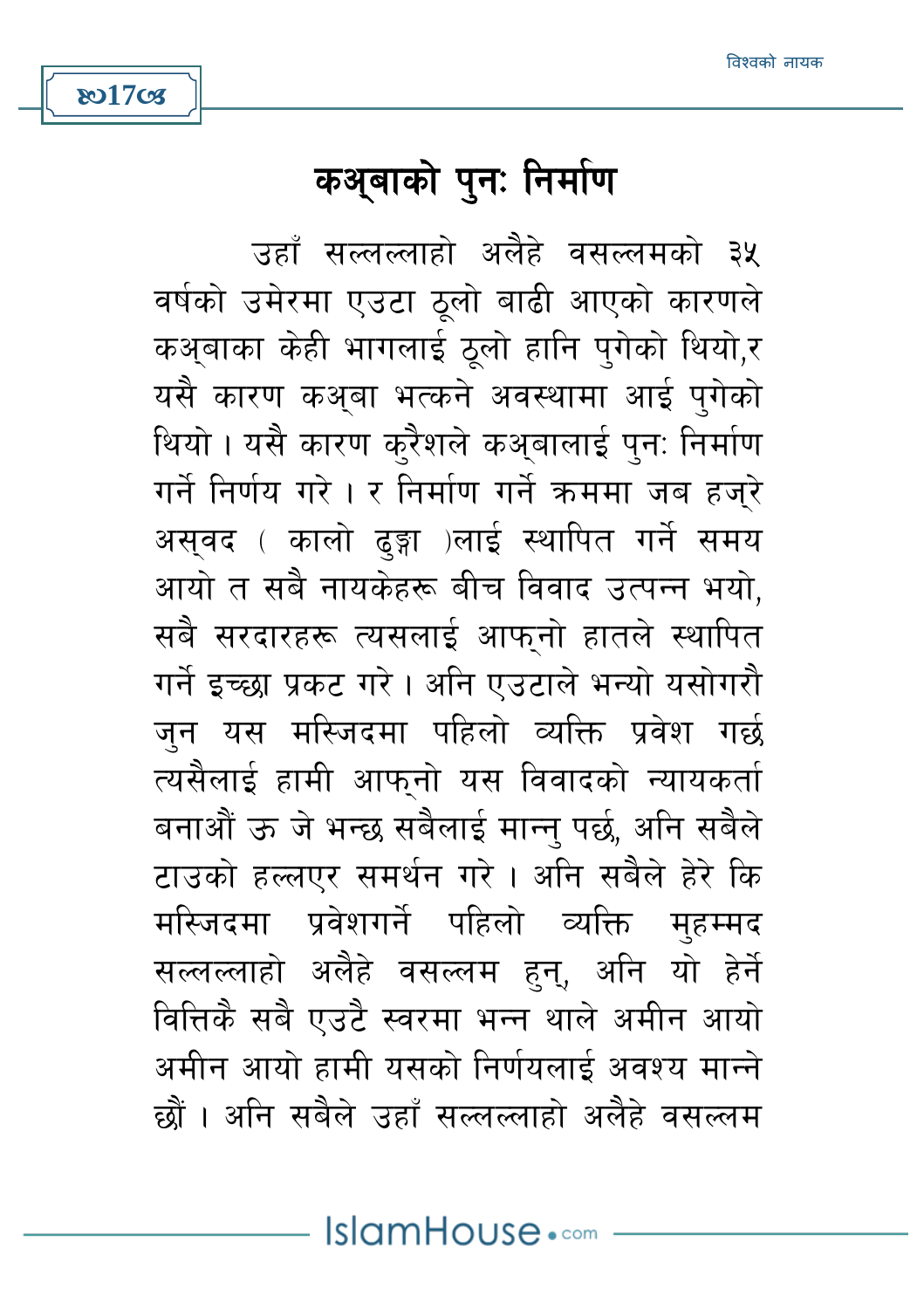समक्ष आफनो समस्या राखे, अनि महम्मद सल्लल्लाहो अलैहे वसल्लमले एउटा चादर ल्याउने आदेश गरे तत पश्चात त्यो चादरमाथि हजरे असवद राखेर भने अब सबैजना चादरको किनारालाई समातेर कअ़बा सम्म प्ऱ्याऊ अनि उहाँ सल्लल्लाहो अलैहे वसल्लमले आफनै हातबाट त्यसलाई कअबाको परखालमा स्थापित गरे. र यस्तो चतुराईले उहाँले उनीहरूको समस्याको समाधान गरे र आइपरेको युद्धलाई रोकी रक्तपातबाट सबैलाई सरक्षित गरे ।

## नबूवत (दूतत्व)को आरम्भ

महम्मद सल्लल्लाहो अलैहे वसल्लम सत्यनिष्ठ र राम्रो आचरणको मान्छे थिए, निःसहाय, विधवा. गरीब आदिको सहायता गर्थे, र सत्यलाई मनपराउँथे । यसै कारण उहाँ बाल्यकाल देखी नै मर्ति पजालाई मन पराउँदैनथे, र आफनो पज्यको पजा इब्राहीमको धर्म अनसार गर्थे। र **हिरा** नामक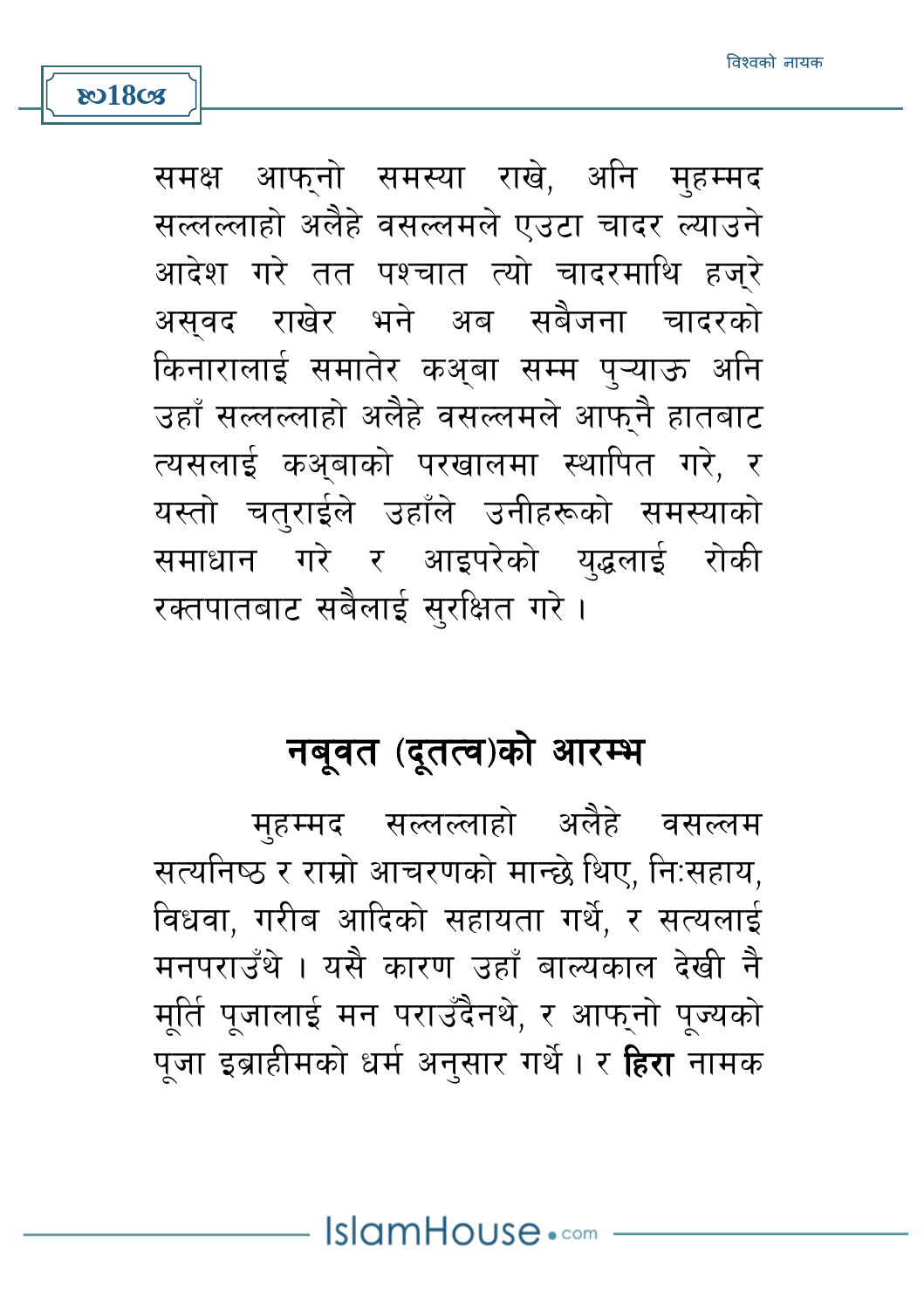गूफामा गई आफ्नो पूज्य अल्लाहको पूजा गर्थे विशेष गरी रमजानको महीनामा ।

**801903** 

अनि जब उहाँको उमेर ४० वर्ष पुग्यो तब नबवत ( दतत्व )को आरम्भ साँचो स्वप्नद्वारा भयो, उहाँ सपनामा जे पनि हेर्थे बिहान त्यो सत्य भई जान्थ्यो. र उहाँलाई मक्काका ढङ्गाहरू सलाम ( नमस्कार ) गर्थे । अनि जब रमजानको महीना आयो तब उहाँले अल्लाहको अराधना गर्ने ऋमलाई निरंत्रता दिदै गारे हिरा पगे र अल्लाहको पजा गर्न थाले । अनि सोमबारको दिन २९ रमजान ईस्वी संबत अनसार १० अगस्त ६१० ई.मा उहाँमाथि पहिलो पटक वहय ( अल्लाहको प्रकाशना ) अवतरित भयो । हजरत जिब्रील करआनको पाँचवटा आयत (श्लोक) लिएर आए र महम्मद सल्लल्लाहो अलैहे वसल्लम सित भने पढ, उहाँले भन्न भयो मलाई पढन आउँदैन , यस्तै तीन चोटि हजरत जिबीलले उहाँसित पढने आग्रह गरे अनि भने इकरा बिस्मे रब्बिकल लजी खलक......। आर्थात सूरत्**ल् अलकका पाँचवटा आयतह**रू उहाँलाई पढाए, उहाँ यस घटनाबाट भयभीत भएर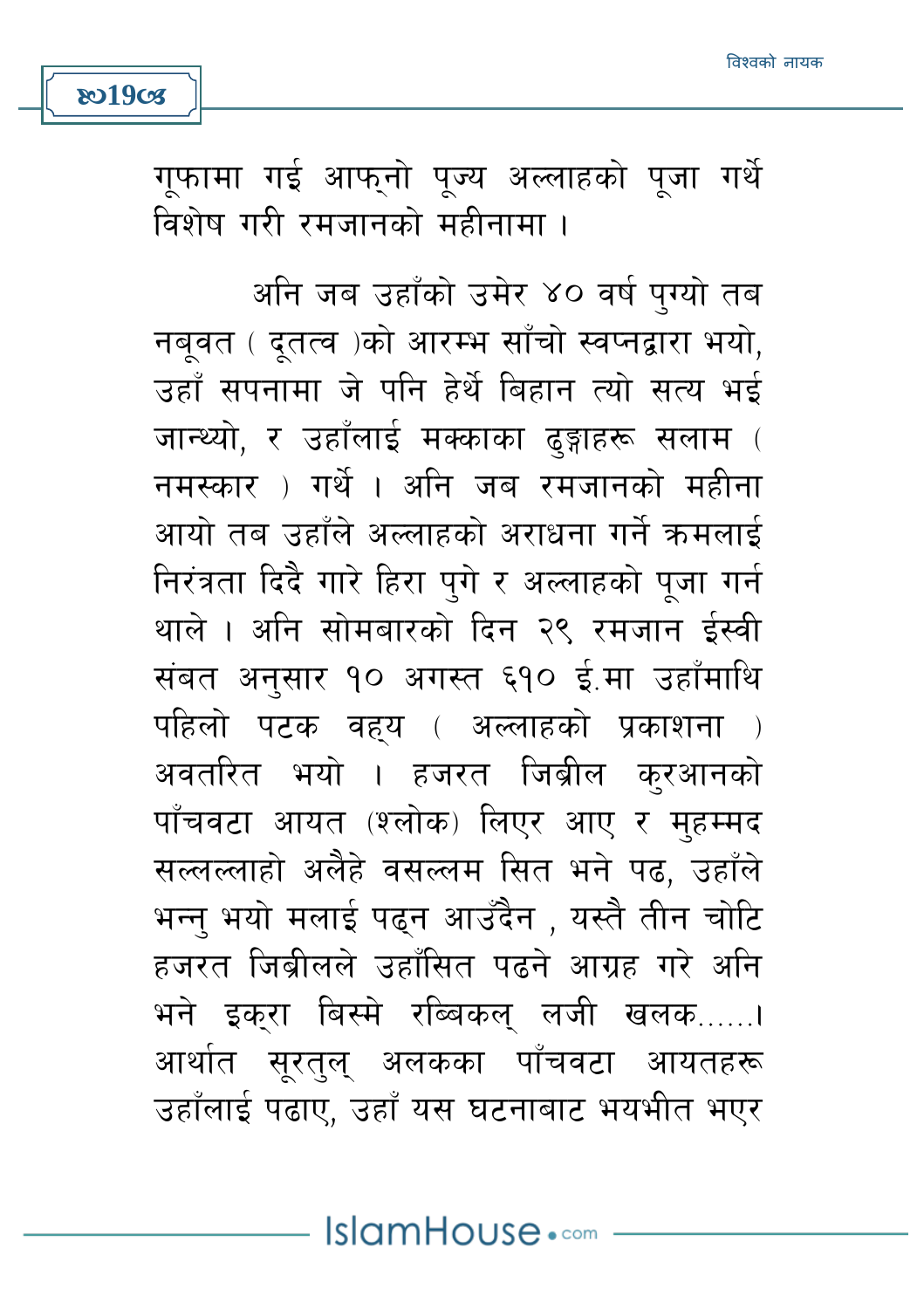मक्का फर्केर आए र खदीजासित भने मलाई चादर ओढाई देऊ, ममाथि पानी हाल, र हजरत खदीजासित सम्पर्ण कथा वर्णन गरे। अनि हजरत खदीजा आफुनो काकाको छोरा वरका बिन नौफल कहाँ गइन र पर्ण घटना वर्णन गरिन अनि वरका बिन नौफलले भने : यो त त्यही फरिश्ता हो जन मसामाथि अवतरित हन्थ्यो । र वरका बिन नौफलले यो भविष्यवांणी पनि गर्नु भयो कि तिम्रो कौमले ( जातिले ) तिमीलाई देश निकाला अवश्य गर्ने छन् , र यदि म त्यस समय जीवित रहें भने म तिम्रो बलपर्वक सहायता गर्नेछ ।

**ষ্ঠ20ত্ত** 

उपरोक्तमा वर्णन गरिएका ५ आयतहरू द्वारा महम्मद सल्लल्लाहो अलैहे वसल्लमलाई नबी बनाइयो । र यो घटनाको केही दिन पछि उहाँ सल्लल्लाहो अलैहे वसल्लम माथि सूरतुल् मुद्दस्सिर अवतरित गरियो, र यो सूरतद्वारा उहाँलाई रसूल बनाइयो । र उहाँलाई अल्लाह द्वारा यो आदेश गरियो कि सबैलाई एक अल्लाहको पूजा तर्फ आव्हान गरुन् र स्वयम् पनि एकेश्वरवादमा सुदुढ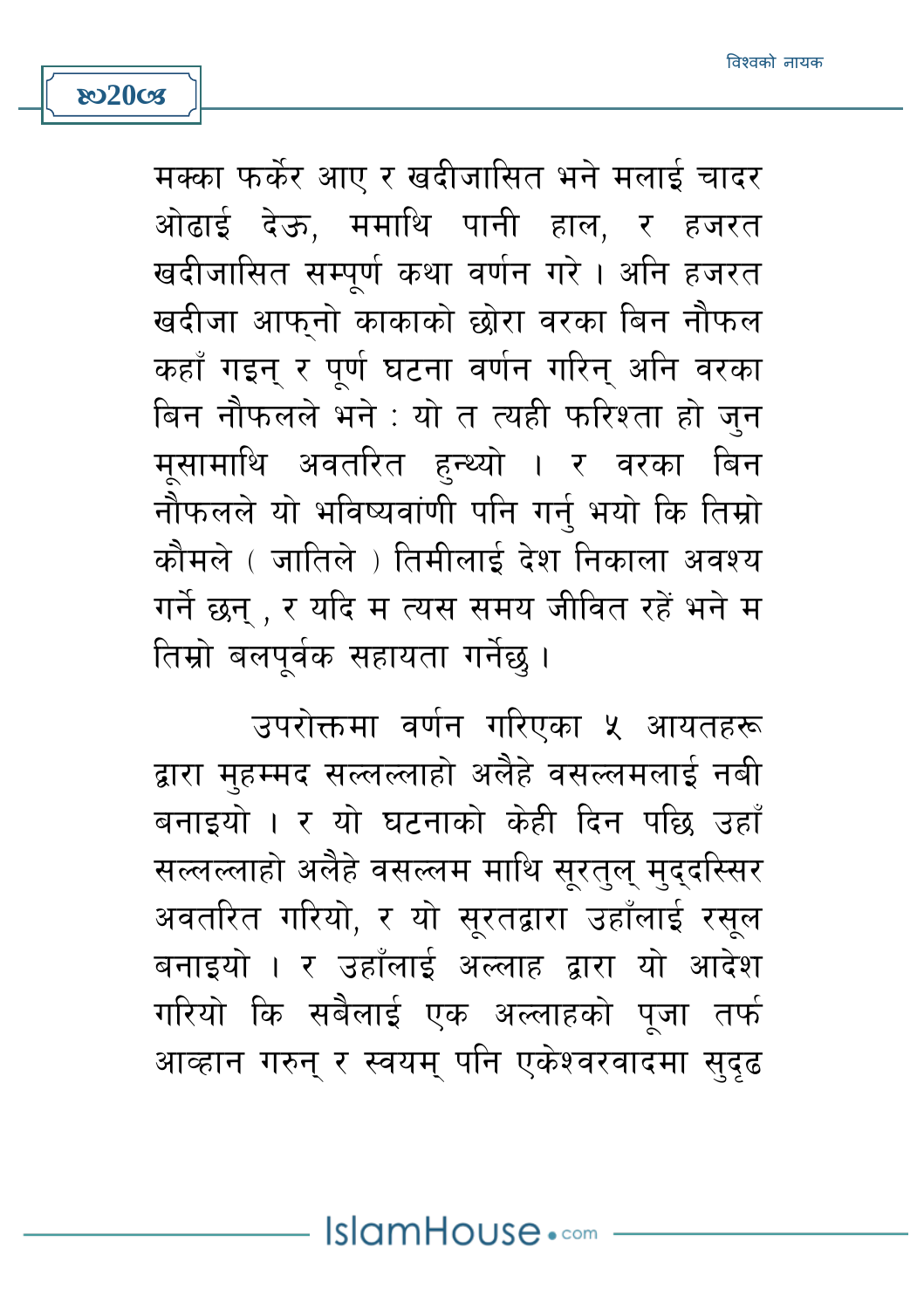

रहन् , र आफ्नो हृदय एवं लुगालाई स्वच्छ पारुन्  $\overline{\phantom{a}}$ 

अनि उहाँले दअवत ( प्रचार प्रसार )को आरम्भ गर्न भयो र आफुनो निकटतम् साथि आफन्तीहरूलाई इस्लाम तर्फ बोलाउन् भयो, अनि उहाँ सल्लल्लाहो अलैहे वसल्लमलाई सफलता पनि ਸ਼ਿਕਸ਼ੇ ।

# सर्वप्रथम इस्लाम ल्याउने केही भाग्यवान व्यक्तिहरू

महिलाहरूमा सर्वप्रथम ईमान ल्याउने युवती हुन् " हजरत खदीजा" रजिअल्लाहो अन्हा, उहाँको प्रिय स्वास्नी । र परुषहरूमा सर्वप्रथम आस्थावान हुने व्यक्ति हुनु " हजरत अब बक्र " रजिअल्लाहो अन्हो, उहाँको घनिष्ट मित्र । र बालकहरूमा सर्वप्रथम ईमान ल्याउने बालक हुनु " हजरत अली " रजिअल्लाहो अन्हो । र दासहरूमा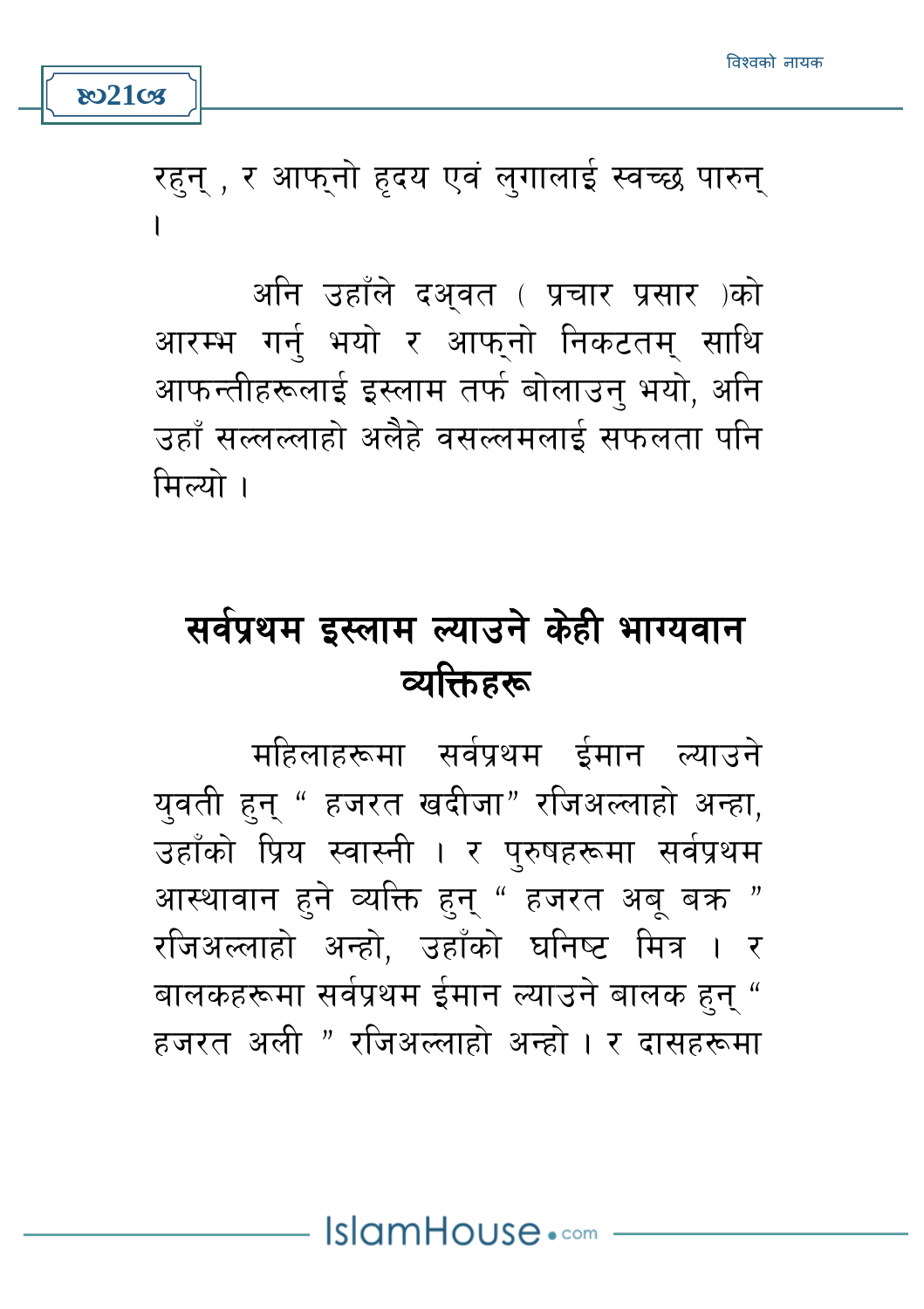## दअ्वतको दोस्रो कम

अब उबैदह, उस्मान बिन अफफान, अब्दर्रहमान बिन औफ. उम्मे अैमन, सअद बिन अबी वक्कास, अब्दल्लाह बिन जहश, आदिले इस्लाम कबल गरे। अर्थात लगभग १३० जनाले सर्वप्रथम इस्लाम कबल गरे। र यस्तै तीन वर्ष लकिछपी दअवतको कार्य हँदैरहयो । र यसै बीच मुसलमानहरू मथि दुई बखतको नमाज अनिवार्य गरियो, एउटा सुर्यउदय भन्दा अघि र आर्को सुर्यअस्त भन्दा अघि, र यो नमाज मुस्लिमहरू लुकिछपी पढदै गर्थे।

यी चारजना पहिलो दिन नै इस्लाम कबुल गरे र महम्मद सल्लल्लाहो अलैहे वसल्लमलाई अल्लहको रसुल स्वीकारे । अनि यी सबैले मिलेर दस्लामको पचार गर्नथाले फलस्वरूप धेरै जनाले इस्लाम स्वीकार गरे, जस मध्ये केही निम्न हुन्:

**802208**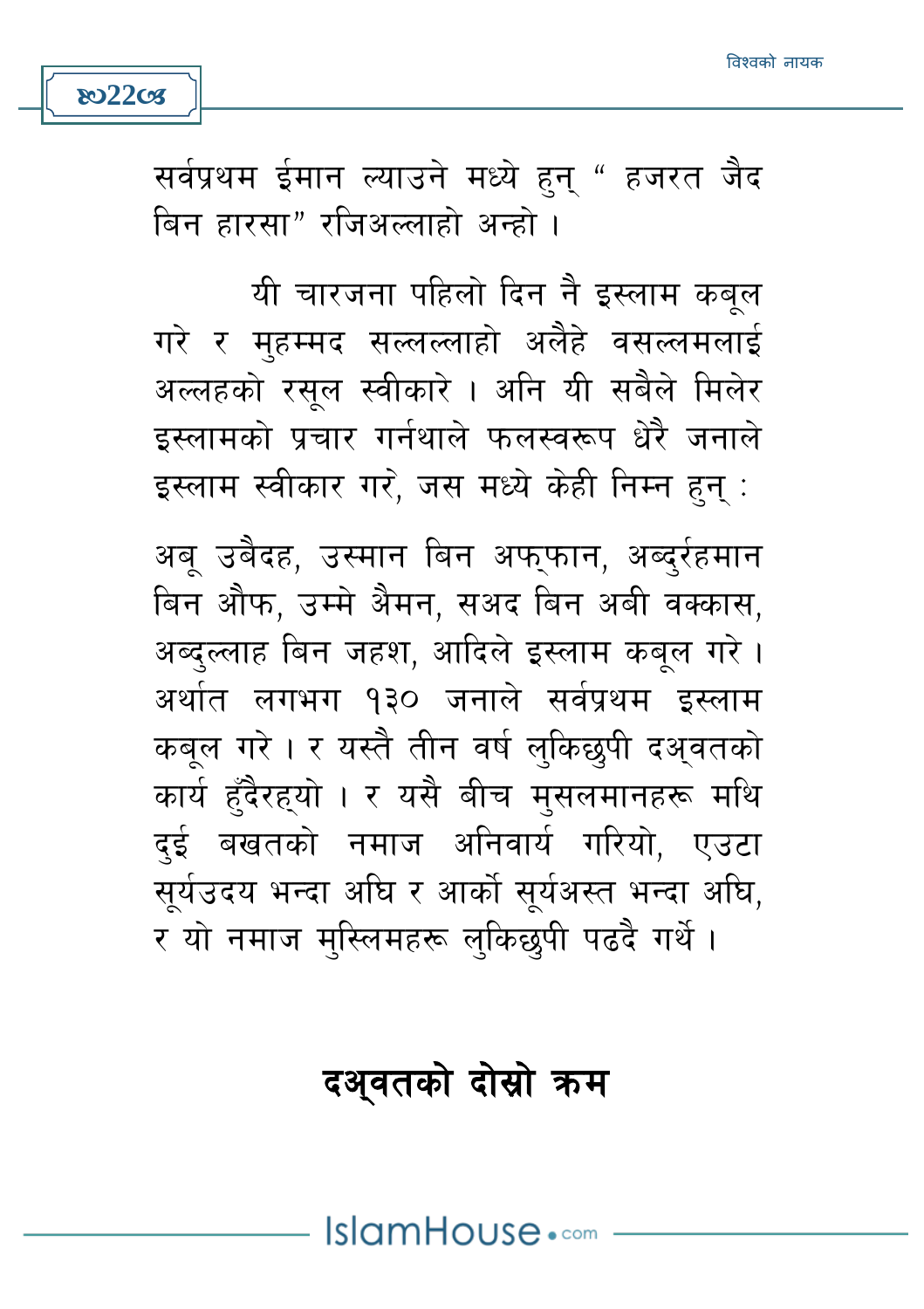तीन वर्ष लकेर दअवत (आहवान) गरे पछि अल्लाहद्वारा आदेश गरियो कि अब दअवतलाई सबैको सामन्ने प्रकट गर र जाहेरी दअवतको पारम्भ गर।

හ23**cs** 

अल्लाहको यो आदेश पश्चात रसूल सल्लल्लाहो अलैहे वसल्लमले आफ्ना आफन्तहरूलाई जम्मा गरी इस्लाम तर्फ बोलाउन् भयो, फलस्वरूप सबै जना कोमलताको साथ क्रा गरे तर उहाँको काका अब लहबले भन्यो: मुहम्मदलाई समातिहाल, रोकिहाल, त्यो समय भन्दा पहिला कि समस्त अरबीहरू यसको धर्मलाई स्वीकारी हाल्न् । र म्हम्मद सल्लल्लाहो अलैहे वसल्लमलाई हानि प्ऱ्याउने पनि चेतावनी दियो. अनि उहाँको आर्को काका अब तालिबले भने : हे मेरो भाइको छोरो तिमीलाई जे मन लाग्छ गर जसले पनि तिमीलाई हानि पऱ्याउने दसहास गर्छ त्यसलाई म रोकी हाल्छु , जब सम्म मेरो ज्यान छ तिमीलाई कनै मान्छे हानि पऱ्याउन सक्दैन । यसर्थ रसुल सल्लल्लाहो अलैहे वसल्लमले जब आफुनो काका अबू तालिबको यो कुरा सुने र उहाँलाई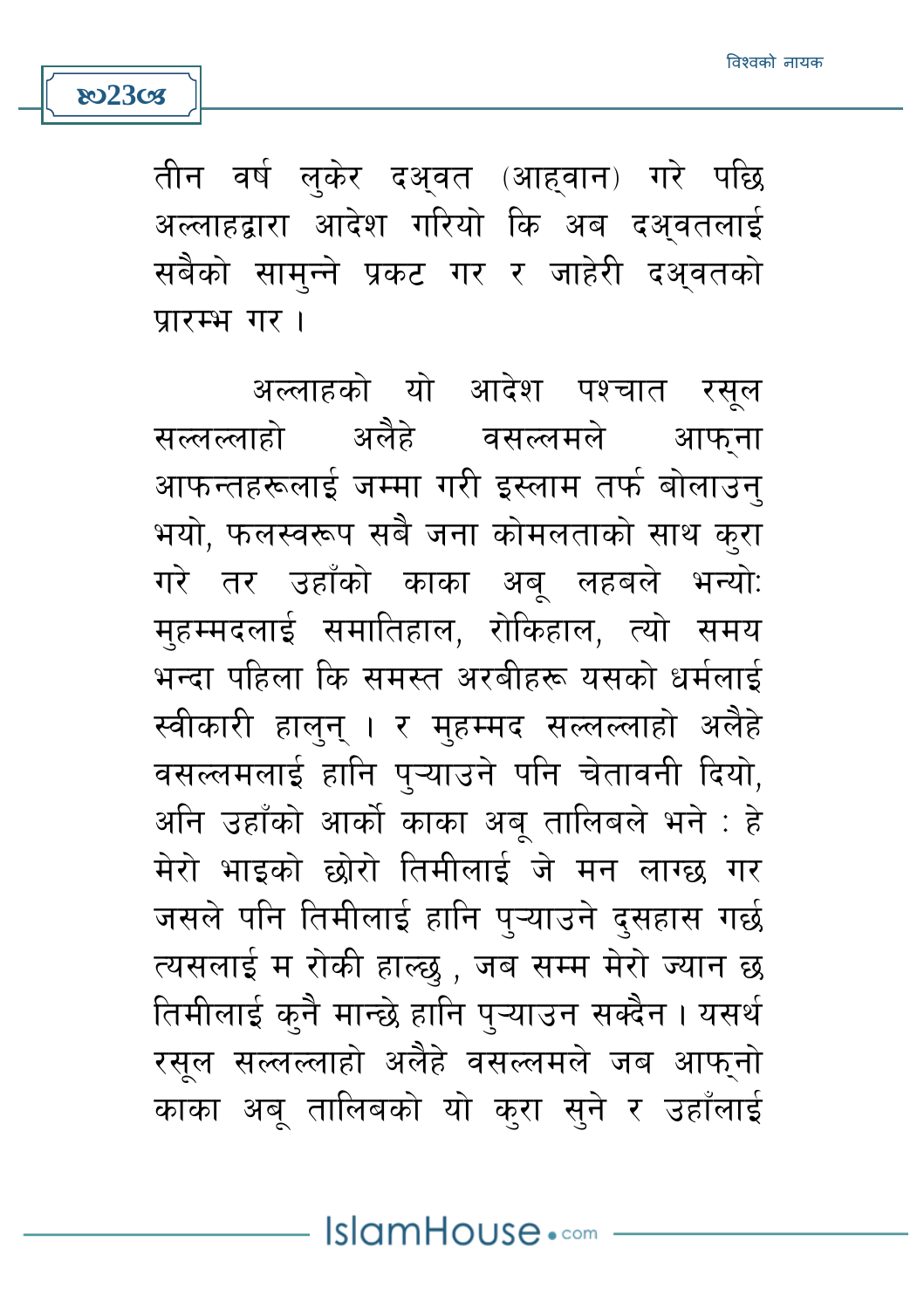**ষ্ঠ24ত্যে** 

आफुनो सहायकको रूपमा पाए त रसल सल्लल्लाहो अलैहे वसल्लमको सहास अभै दोब्बर भई गयो. र एक दिन सफा नामक पहाड़ ( पर्वत) माथि चढेर सबैलाई ठलो स्वरमा आव्हान गरे। अनि जब सबैजना भेलाभए त भने हे मेरो कौम यदि म तिमीहरूलाई यो समाचार सुनाऊँ कि यस पहाड पछाडि एउटा ठूलो सेना आई प्गेछ र तिमीहरू माथि आक्रमण गर्ने त्यारीमा छ त के तिमीहरू मेरो यो कुरोलाई पत्तयाउने छौ ? विश्वास गर्ने छौ ? उनीहरूले भने हामी अवश्य विश्वास गर्ने छौं तत पश्चात रसुल सल्लल्लाहो अलैहे वसल्लमले भने हे मेरो जातिबन्ध ! म तिमीहरूलाई अल्लाहको कष्टदायक प्रकोपबाट ( सजायबाट ) सावधान गर्छ । र उहाँले सबैलाई एकेश्वरवाद तिर आमंत्रित गरे. र लाइलाहा इल्लल्ला**ह** महम्मदर्रसलल्लाह माथि विश्वास एवं आस्था राख्ने आग्रह गरे, यो सनेर भेला भएका मान्छेहरू यताउता भइहाले तर अबू लहबले भन्यो ! हे मुहम्मद तिम्रो लागि विनाश होसु के तिमीले यसै कारण हामीहरूलाई भेला गरेका थियौ ? यसैको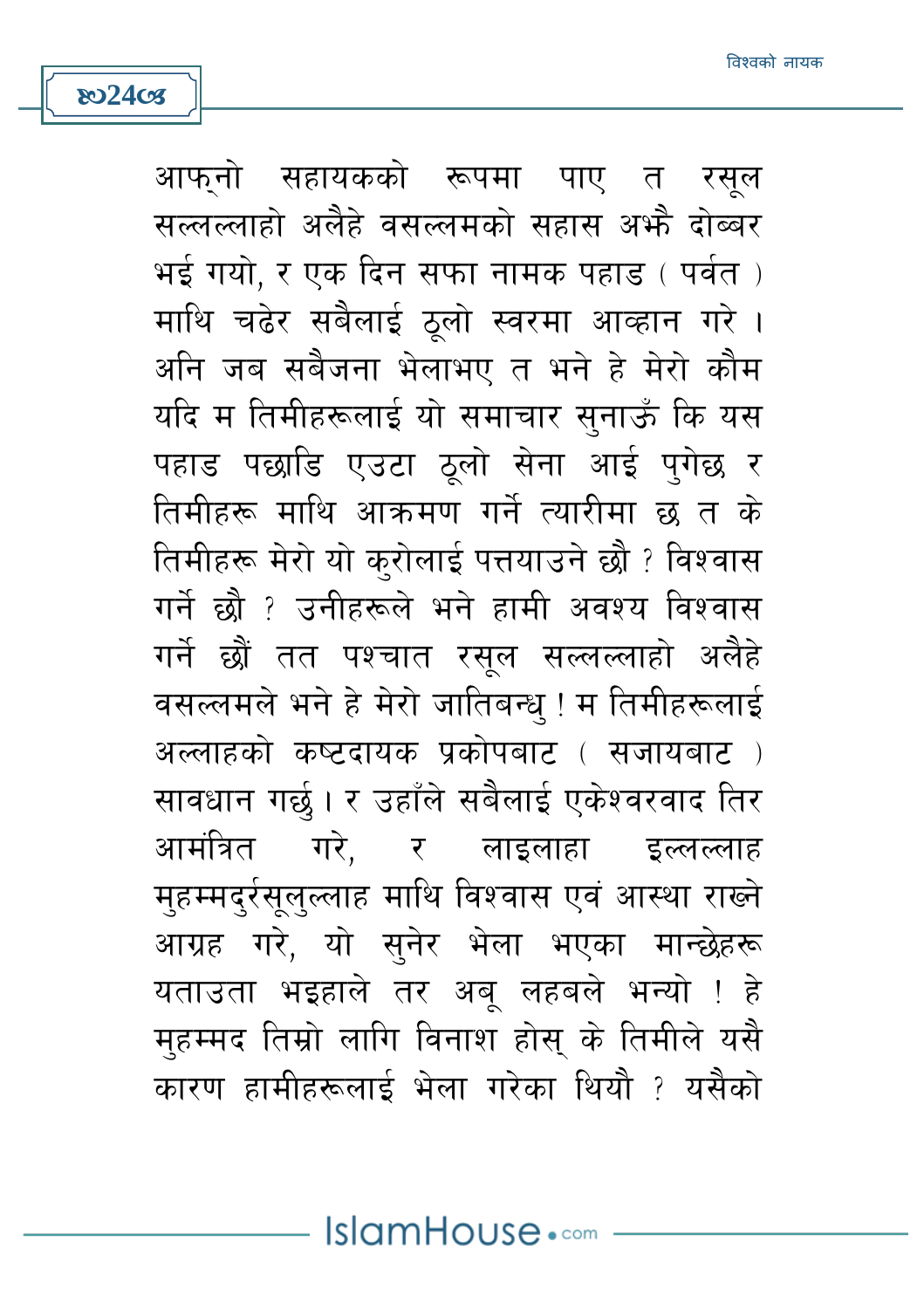जवाफमा अल्लाहले सर: अलुलहब अवतरित गऱ्यो । र अल्लाहले यसै सुरःद्वारा यो भविष्यवाणी गऱ्यो कि निकट भविष्यमा अब लहबको विनाश हनेछ, र यस्तै भयो ।

හ25**cs** 

र यस्तै उहाँ सल्लल्लाहो अलैहे वसल्लमले इस्लामीय प्रचार प्रसारलाई निरंत्रताको साथ गर्दैरहे , र एक दुई गरी अरु मान्छेहरू इस्लामलाई कबूल गर्दैगए । यसै बीच हज्जको महीना आई पुग्यो त अनास्थावानहरू चिन्तित भए, र भने यदि हाजीहरूले यसको करा सुन्छन् भने अवश्य विश्वास गरिहाल्छन, हामीहरूलाई अब के गर्न पऱ्यो ? अनि सबै मिलेर परामर्श गरे पश्चात यो निष्कर्षमा पगे कि महम्मदलाई जादगर भनौं र उसको करालाई जाद भनौं, र यसै करामा सबैको सहमति भयो । अर्थात अनास्थावानहरूले इस्लामको प्रचारलाई रोक्नको निम्ति विभिन्न प्रकारका हत्कण्डाहरू र विकल्पहरू अपनाए, तर इस्लामको लोकप्रियता बढदै गयो, र इस्लामको प्रकाश हाजीहरूको साथ विश्वका विभिन्न ठाउँहरूमा पनि पग्यो ।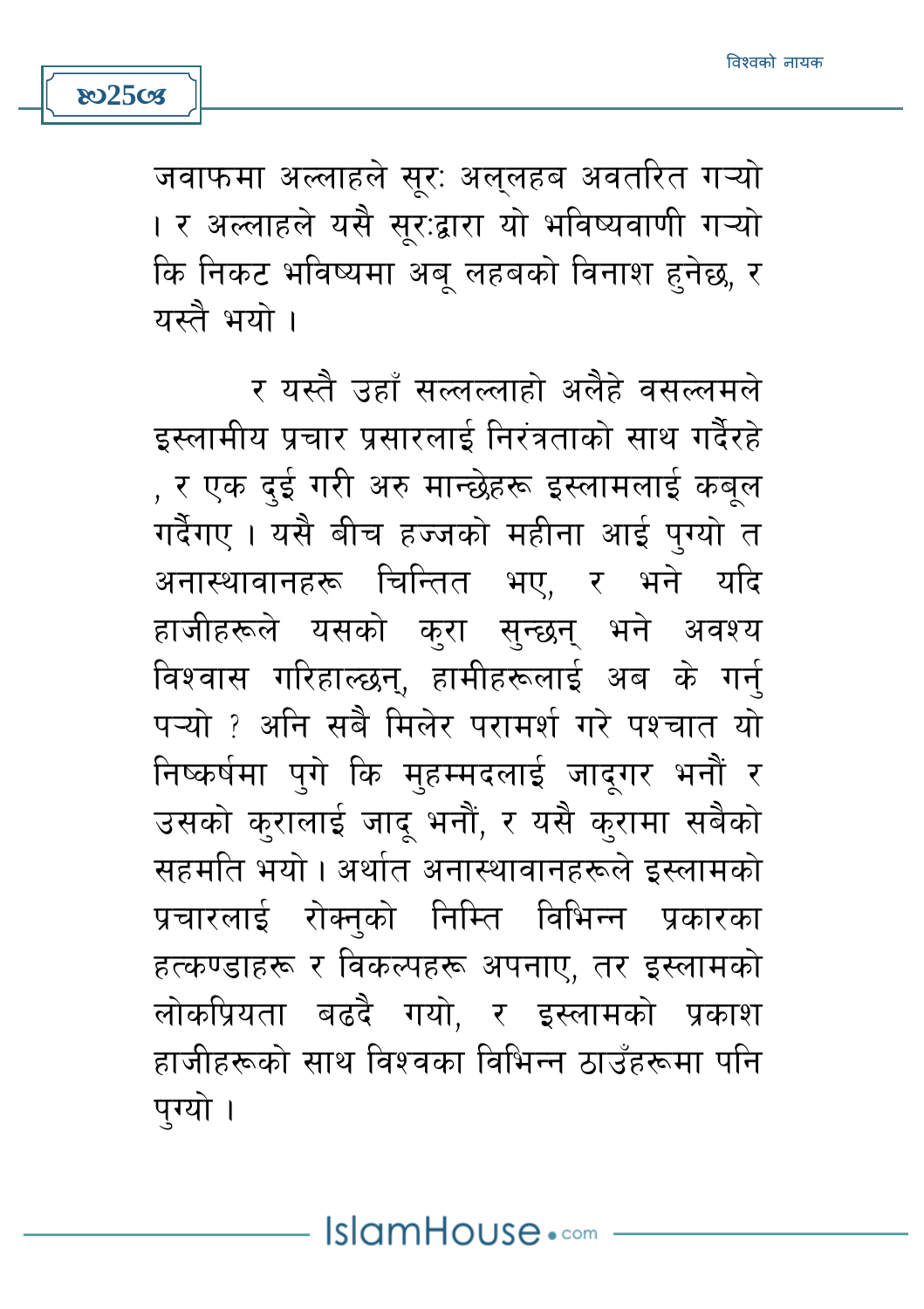**ষ্ঠ26cg** 

यो हेरेर काफिरहरू कोधले व्याकल भई उन्मादी भेै भए । अनि आस्थावानहरू मथि अत्याचार गर्नथाले. र अत्याचार पनि यस्तो जस्तो न कसै कानले सुनेको थियो नत कनै आँखाले हेरेको थियो। अर्थात कतिपय मस्लिमहरू माथि त यस्तो अत्याचार गरियो कि उनीहरू मुर्क्षित भइजान्थे. जस्तो कि बिलाल. आमिर बिन फहैरह. खबाब बिन अरत, र अम्मार बिन यासिर र उनको बवा आमाको अवस्था थियो । र अम्मार बिन यासिर कि आमामाथि त यस्तो अत्याचार गरियो कि उहाँको मृत्यु भयो, र उहाँ इस्लामकी प्रथम शहीदको उच्च दर्जामा विराजमान भइन् । र स्वर्ग पाउन्को सुसमाचार रसूल सल्लल्लाहो अलैहे वसल्लमको मुखले यसै संसारमा नै पाइन् । र यस्तै धेरै आस्थावानहरू छन् जुनमाथि मात्र इस्लाम स्वीकार गर्नुको कारण क्रुर्ताको साथ असहनीय कष्टदायक अत्याचार गरियो ।

र मात्र रसल सल्लल्लाहो अलैहे वसल्लमका साथीहरू माथि अत्याचार गरिएन बरु मुहम्मद सल्लल्लाहो अलैहे वसल्लम माथि पनि काफिरहरू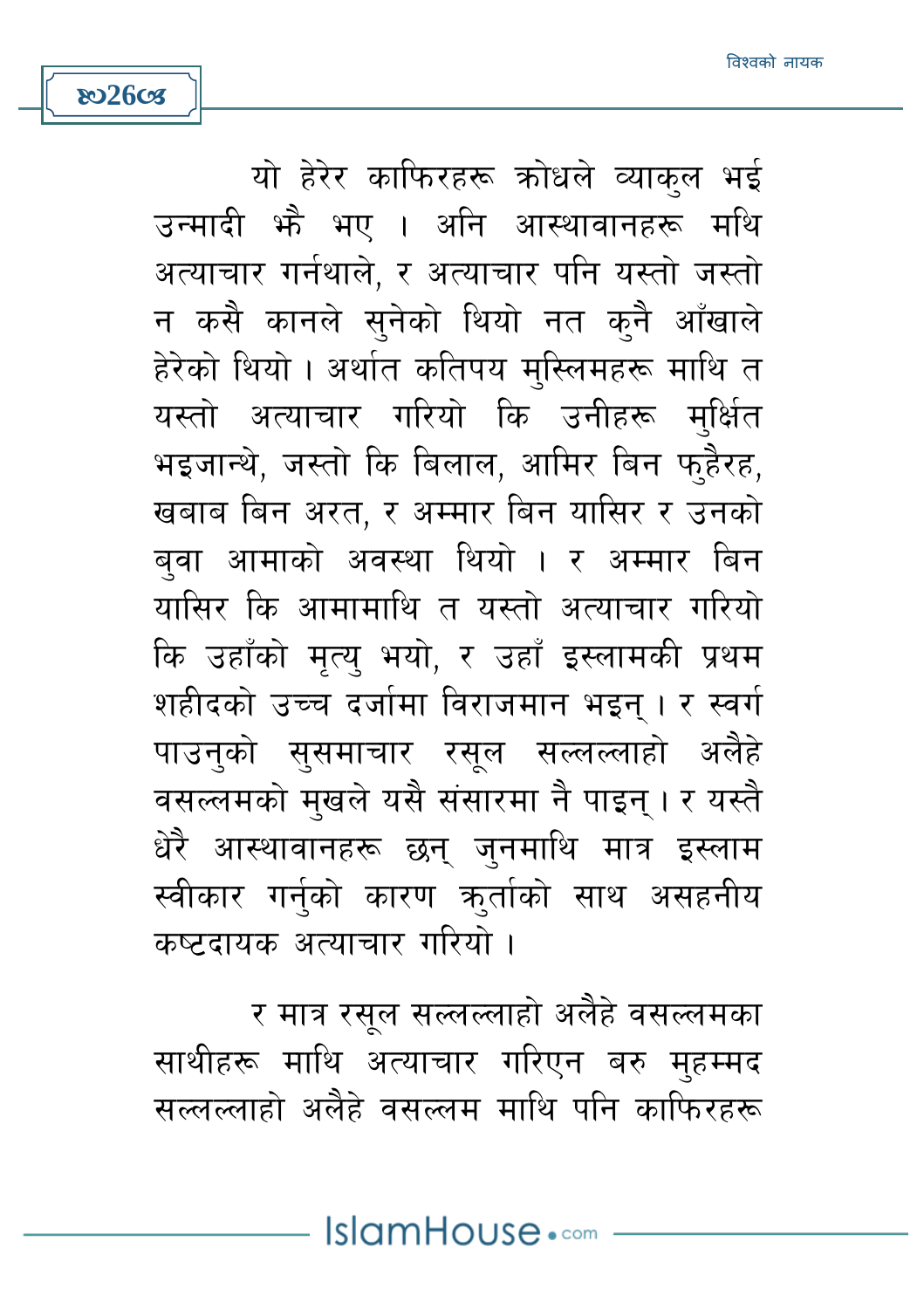

 $8027$ Cs

अब लहब, अब लहबकी स्वास्नी, अब जहल, वलीद बिन मगीरा, असवद बिन अब्दे यगुस, अब जमअह, हारिस बिन कैस, आस बिन वायल, आदि … ।

रसल सल्लल्लाहो अलैहे वसल्लमले **दारुल** अरकम अरकम सहाबीको घरलाई दअ़वत र पुजा गर्ने केन्द्र निर्धारित गरेका थिए, त्यहाँ भेला भएर रसल सल्लल्लाहो अलैहे वसल्लम सबैलाई इस्लामका निर्देशनहरू सिकाउँथे र आफनो साथीहरूको अवस्थाहरूबारे परामर्श गर्थे। र जब रसुल सल्लल्लाहो अलैहे वसल्लमले काफिरहरूको अत्याचार उहाँको साथीहरू माथि दोब्बर हुँदै गएको हेरे त आफना साथीहरूलाई प्रवास ( हिजरत) गर्ने आदेश दिए ।

## हब्शा तर्फ पहिलो प्रवास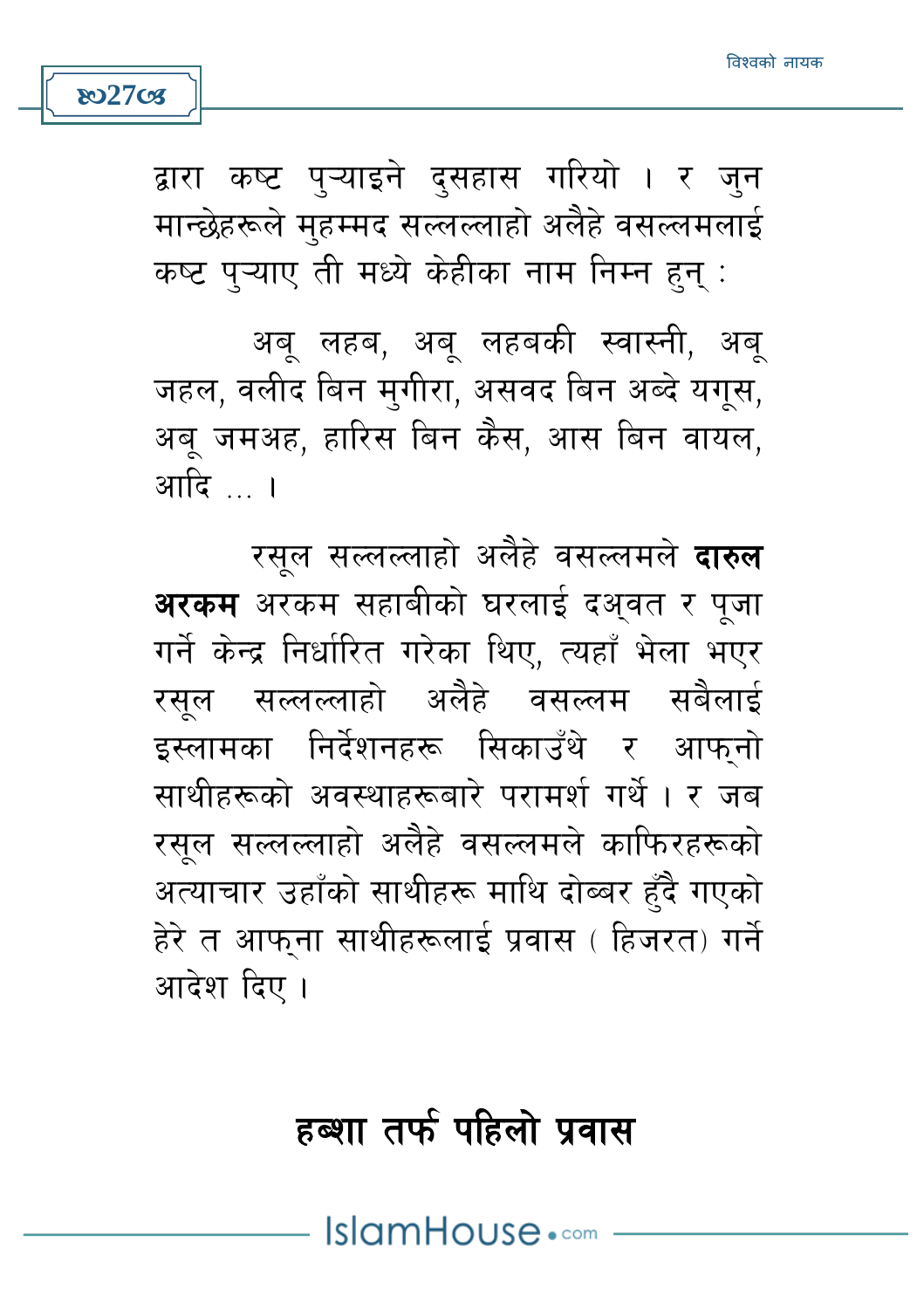इस्लामी महीना रजबको ५ तारिखको दिन मुस्लिमहरूको पहिलो समूहले प्रवास गऱ्यो, जस मध्ये १२ पुरुष र ४ महिलाहरू थिए । र सबैको सरदार हजरत उस्मान बिन अफफान थिए। र जब यो समाचार काफिरहरूलाई पग्यो त उनीहरू कोधले आगो भइहाले र बाँकी बचेका आस्थावानहरू माथि अरु तिब्रताको साथ अत्याचार

गर्नथाले ।

**ಜು28cg** 

यसै बिच एउटा प्रसिद्ध घटना घटित भयो जसले हिजरत गरेका मुस्लिमहरूलाई मक्का फर्कने बाध्य गऱ्यो । करो यो थियो कि रसल सल्लल्लाहो अलैहे वसल्लमले ठलो स्वरमा मस्जिदे हराममा सरतन नजमको पाठ (तिलावत) गर्दैहन हन्थ्यो अनि ढोग ( सजिदा)को आयत आउँदाखेरी रसल सल्लल्लाहो अलैहे वसल्लमको साथ साथै काफिरहरूले न चाहँदा पनि ढोगीहाले । जब यो समाचार प्रवासीहरूलाई हब्शामा थाहा भयो त उनीहरूले बभ्ते कि कदाचित करैशका समस्त मान्छेहरू आस्थावान भई हाले । अनि उनीहरू हब्शाबाट मक्का फर्केर आए, अनि जब मक्कामा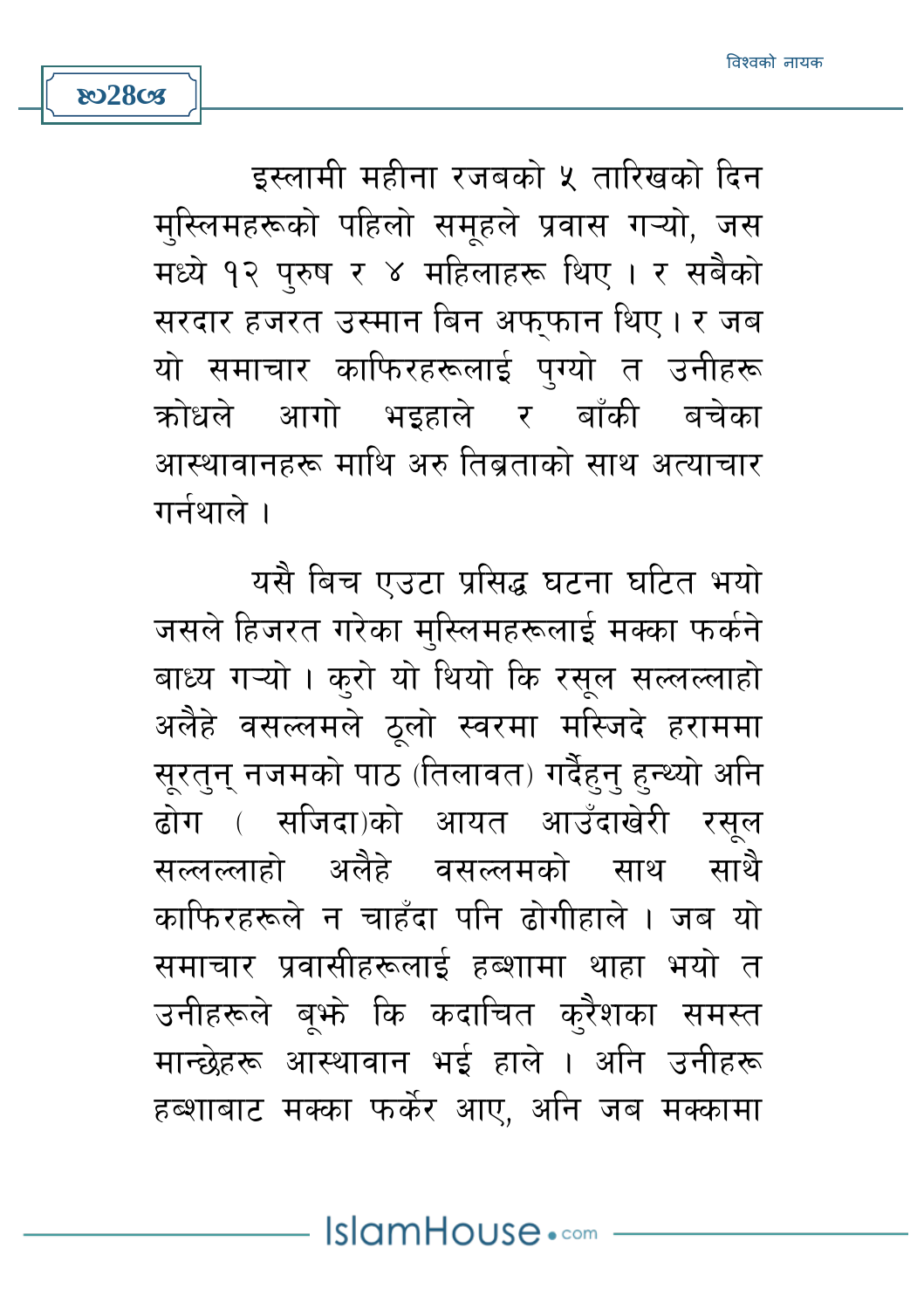पगे त हेरे कि हब्शामा सने जस्तो केही पनि छैन बरु करो बेगलै छ । क्रैशका मान्छेहरू त अनास्थावान नै छन र उनीहरूको अत्याचारमा त भ्रुन् वद्धि भइसकेको छ । त फोरे उनीहरू पवासगर्ने निर्णय गरे ।

**802908** 

### हब्शा तर्फ दोस्रो प्रवास

काफिरहरू रसूल सल्लल्लाहो अलैहे वसल्लमको साथ ढोगेमा लज्जित भएर उहाँका साथीहरू मथि अधिक्तम् अत्याचार गर्नथाले त रसल सल्लल्लाहो अलैहे वसल्लमले आफ्ना साथीहरूलाई फेरि हब्शा तर्फ प्रवासगर्ने संकेत गरे । अनि दोस्रो पटक मुसलमानहरू हब्शा तर्फ प्रवास गरे । र यस पटक प्रवासीहरूको संख्या पहिला भन्दा अधिक थियो, ती मध्ये ८३ पुरुष र १८ महिलाहरू थिए ।

ढोस्रो प्रवासको समाचार जब काफिरहरूलाई पुग्यो त उनीहरू अति चिंतित भए, र आफना केही मान्छेहरूलाई हब्शाको राजा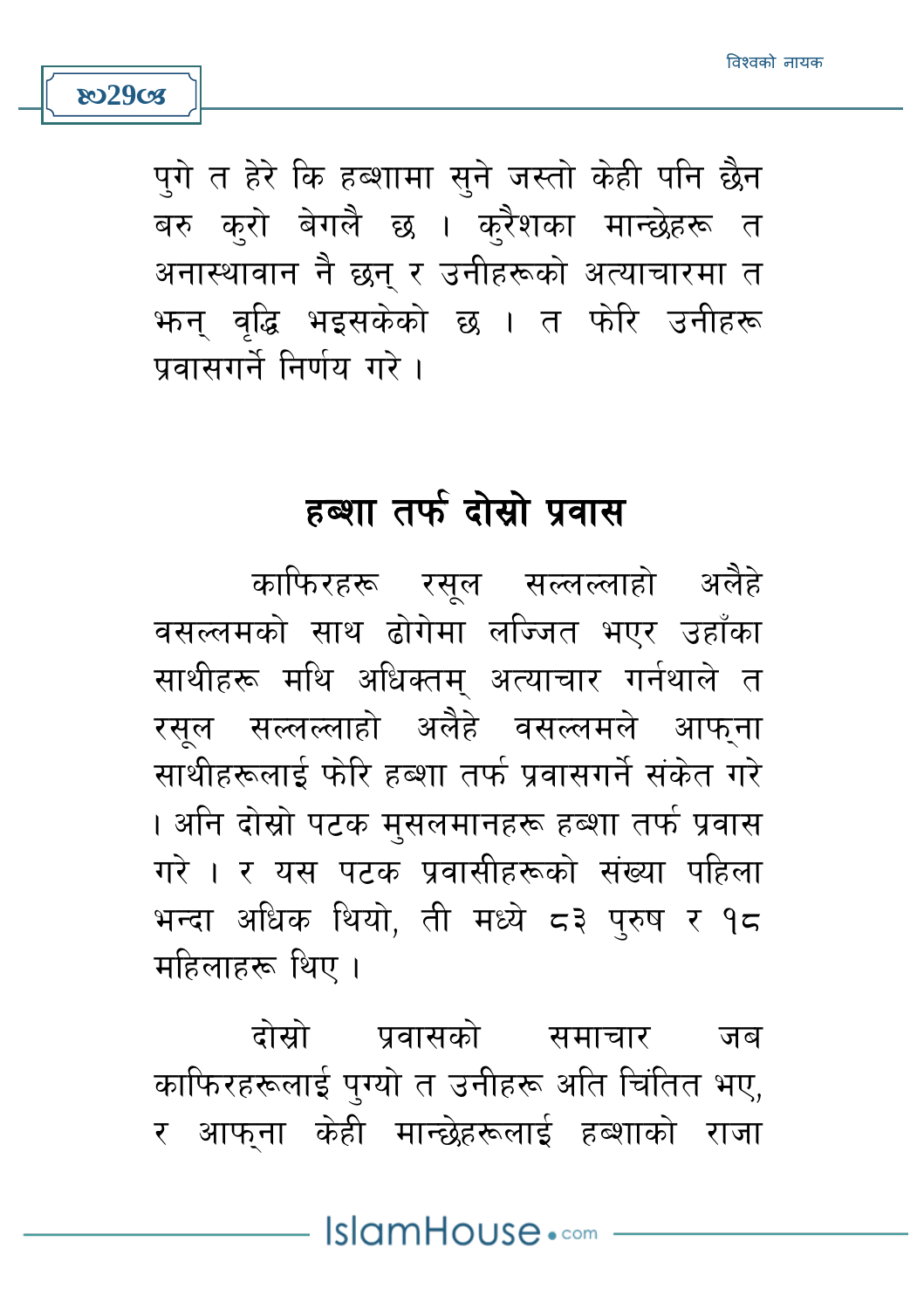मुसलमानहरूको तर्फबाट प्रवक्ताको रूपमा हजरत जअ्फर रजिअल्लाहो अन्हो उभ्नु भयो र भन्नु भयो : हे महराज ! हामी अनभिज्ञ कौम थिएँ, मूर्ति पूजन् गर्थै, मृतकलाई खाने गर्थै, निर्लज्जताका कार्यहरू गर्थें, रिश्ता नातालाई विच्छेद गर्थें, र छिमेकीहरू

नजाशी समक्ष विभिन्न प्रकारका उपहारहरू सहीत पठाए । र भने नजाशीसित करा गरेर यी आस्थावानहरूलाई फिर्ता लिएर आउन् । अर्थात काफिरहरूले पठाएका दूतहरू नजाशीको दरबारमा पुगी मुस्लिमहरूको बारेमा कुरा गरे, र भने यिनीहरू अधर्मी भइसकेका छन् यिनीहरूलाई हाम्रो साथमा पठाइदिनस। तर नजाशी सत्यनिष्ठ मान्छे थियो, त्यसले मनमा विचार गऱ्यो कि उत्तम त यो होला कि विरोधीहरूको कुरा पनि एक पटक सुनौं । अनि मुसलमानहरूलाई डाँक्न आफ्ना मान्छेहरू पठायो । र मस्लिमहरू दरबारमा उपस्थित भए पश्चात सोध्यो कि हे प्रवासी समुह तिमीहरूले आफ्ना जातिबन्धृहरूको धर्मलाई त्याग्यौ ? र विगतका कनै धर्मलाई न स्वीकारी एउटा नौलो धर्मलाई स्वीकार्यौ तिमीले यसतो किन गऱ्यौ ?

**8030cg**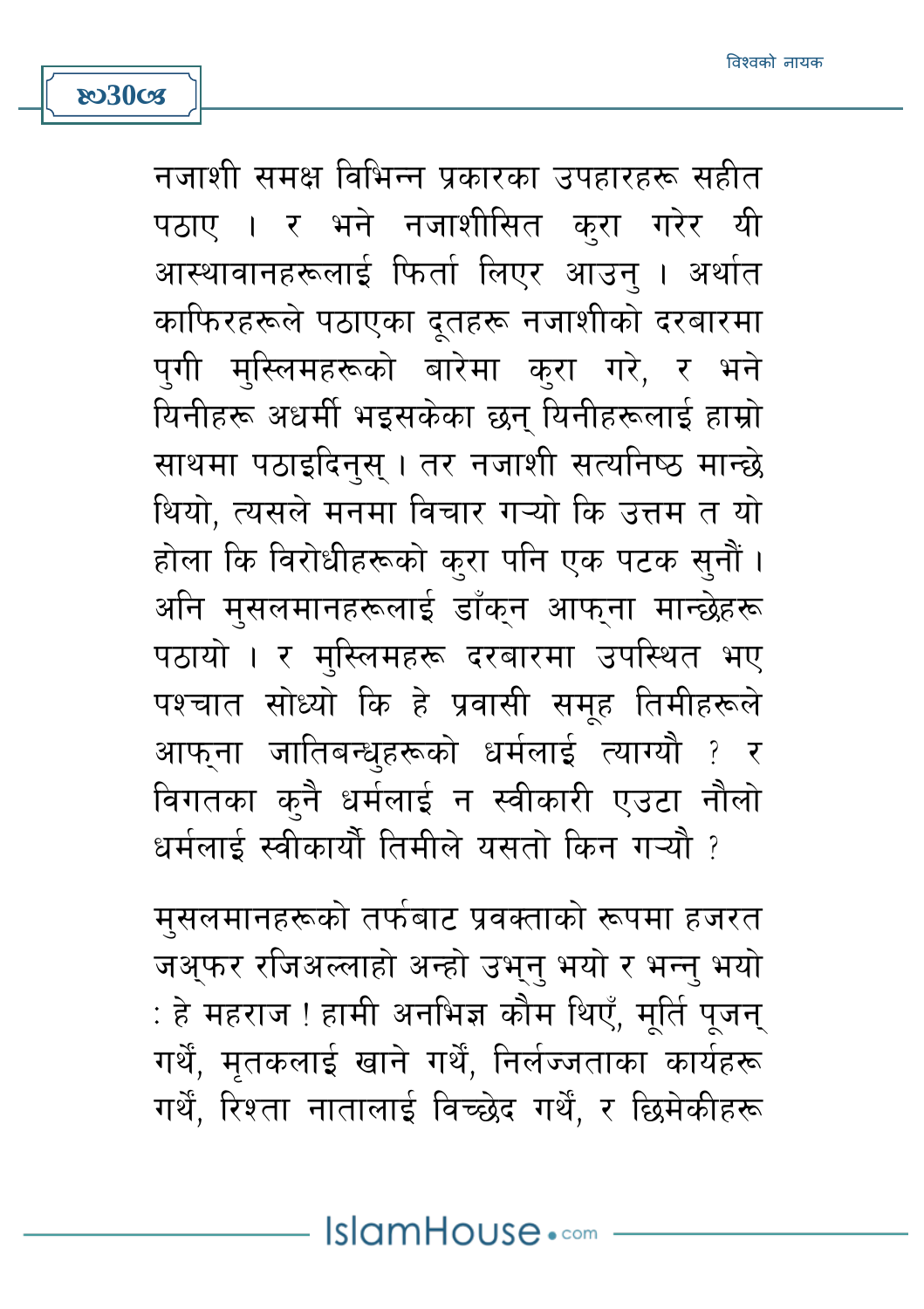सित द्व्यिवहार गर्थै, र हामी मध्येका शक्तिशालीहरू दर्वलको हक खाई दिन्थे. र हामी उपरोक्त वर्णन गरिएका अवस्थामा अआफना जीवन व्यतीत गरिरहेको अवस्थामा हामी मध्येकै हाम्रो माभ्रुमा अल्लाहले एउटा संदेष्टा पठायो. जसको वंशलाई हामी राम्री जान्दथ्यौं, र त्यसको सत्यता, धरोहरता, पवित्रतालाई जान्दथ्यौं र मान्दथ्यौं । अनि त्यस संदेष्टाले हामीलाई एकेश्वरवाद तर्फ आमन्त्रित गऱ्यो. र केवल एक ईश्वरको उपासना गर्ने आव्हान गऱ्यो, र मूर्ति पूजाबाट मनाही गऱ्यो । र हामीलाई सत्यताको आदेश दियो र ईमान्दारी, आफन्तीसित राम्रो व्यवहार गर्ने, र छिमेकीहरूसंग सुव्यवहार गर्ने आदेश गऱ्यो । र निर्लज्जता एवं व्यभिचार र अनुचित कार्यहरू र रक्तपातबाट रोक्यो । र भठूठ बोल्नुबाट, टुहरो र अनाथको सम्पत्तिलाई अनाहक खानबाट, र पवित्र महिलाहरू माथि दोषारोपण गर्नबाट मनाही गऱ्यो । र हामीलाई हकम गऱ्यो कि हामी अल्लाहको पूजा अराधनामा कसैलाई साफ़ीदार न बनाओं । र हामीलाई नमाज कायम गर्ने, दान दिने, ब्रत बस्ने, .... आदिको हकुम गऱ्यो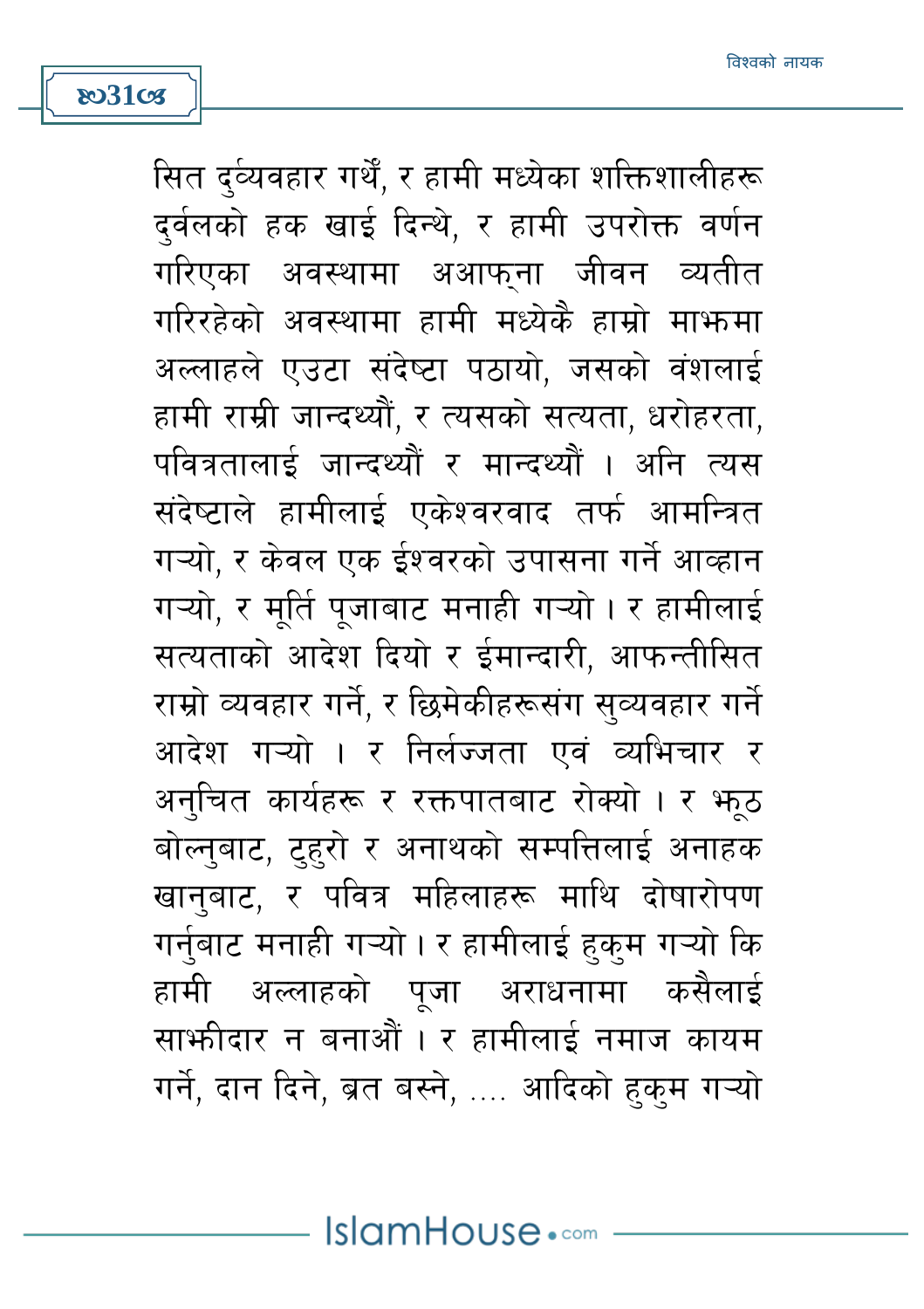හ32cs

। अनि हामीले त्यस नबीमा विश्वास गरी त्यसको अन्शरण गऱ्यौं, र त्यो सबै गर्न थाल्यौं जुन अल्लाहले त्यो संदेष्टादारा हामीलाई गर्ने आदेश दिएको थियो, र त्यो सबै कर्मलाई त्यागिदियौं जन कार्यहरूबाट अल्लाहले हामीलार्द रोकेको थियो । यसै कारण हाम्रा जातिका नायकेहरू र मान्छेहरू हामीमाथि अत्याचार गरे र हामीमाथि खालखालका कष्टदायक कर्तापूर्ण दुव्यवहार र दराचार गरे, र हामीलाई फेरि त्यसै कुकर्मतर्फ फर्काउन खोजे, जब उनीहरूको अत्याचार आफनो चर्मसीमालाई पार गऱ्यो तब हामीले प्रवासगर्ने निर्णय गरें, र सबै राज्यहरूलाई छाडी हजरको राज्य तर्फ प्रस्थान गरें । र हजुरको राज्य तर्फ प्रवास गर्ने कारण यो हो कि हामीहरूलाई यो आशा थियो कि हजुरको राज्यमा हामीमाथि कुनै प्रकारको अत्याचार गरिने छैन र कनै व्यक्ति अत्याचार गर्ने दसहास गर्नसक्दैन ।

यो करा सुने पश्चात राजा नजाशीले हजरत जअ़फर रजिअल्लाहो अन्होसित करआनबाट केही सनाउने अनरोध गऱ्यो । अनि हजरत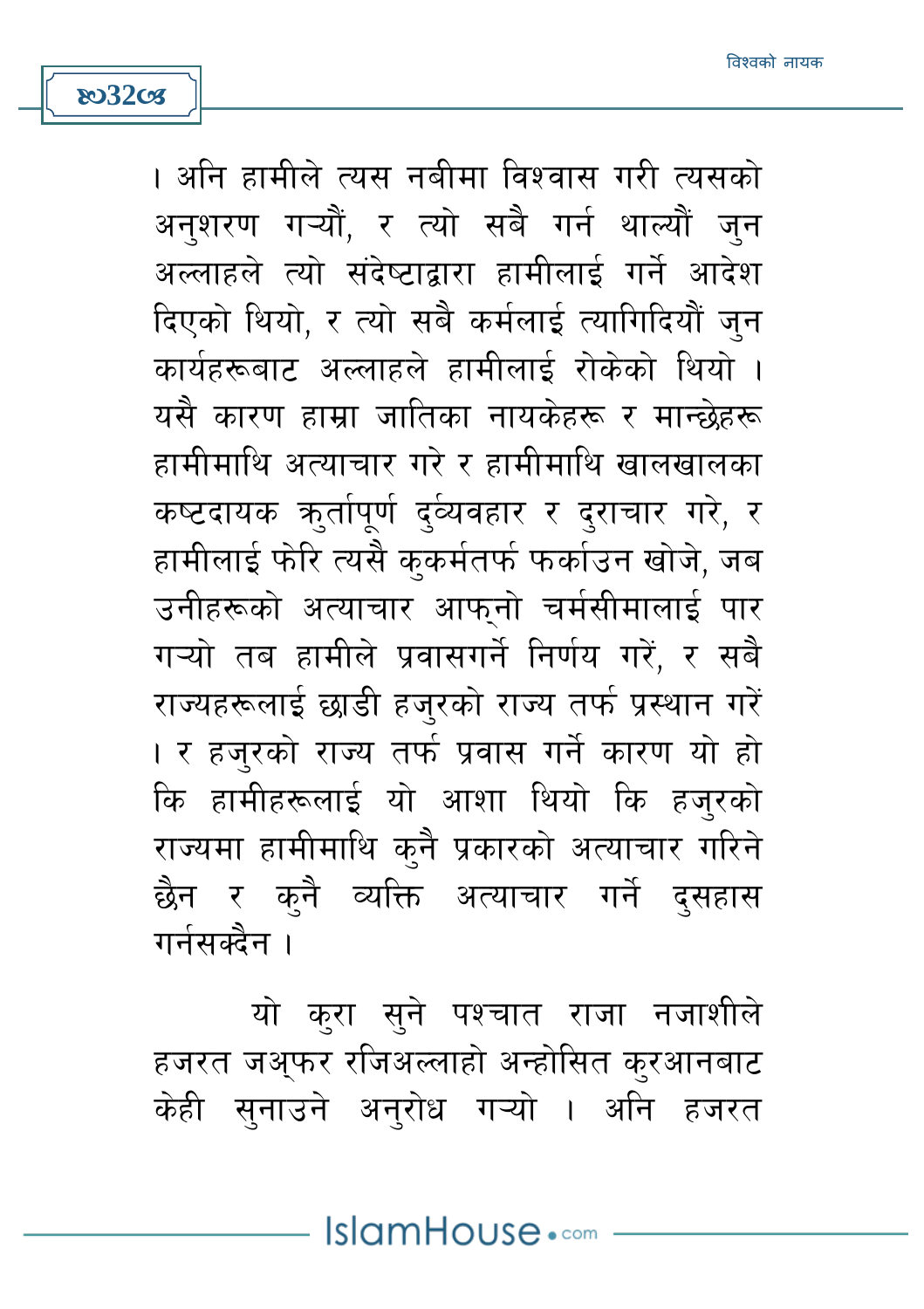जअ्फरले सूरत्**ल् मरियमको प्रारम्भका केही** आयतहरू पढेर सुनाए । करआनका आयतहरु सुनेर शाह नजाशी र उसको दरबारीहरूको दाही आँसुबाट भिजियो, र नजाशीले भन्यो : यो (क्रआन ) र जुन ईसा अलैहिस्सलाम लिएर आएका थिए ( इन्जील ) एउटै खोपाबाट निस्केका छन् ।

හ33**cs** 

फोरि नजाशीले काफिरहरूका दूतहरूसित भन्यो तिमीहरू फर्की हाल म कदापि यिनीहरूलाई तिमीहरूको अधिनस्थ गर्दैन । र दोस्रो दिन अर्थात प्रातःकाल काफिरहरू मुसलमानहरूको लागि एउटा चाल पनि चले तर उनीहरूको षडयन्त्र उनीहरू माथि नै आइपग्यो र उनीहरू निराश भई मक्का फर्के ।

यो **- निराशा पश्चात काफिरहरू**ले मुसलमानहरू मथि अरु तिब्रताको साथ अत्याचार गर्नथाले , र महम्मद सल्लल्लाहो अलैहे वसल्लम माथि पनि उतैबा बिन अबी लहबले प्रहार गऱ्यो र उहाँ सल्लल्लाहो अलैहे वसल्लमको कमीजलाई च्यात्यो र उहाँ सल्लल्लाहो अलैहे वसल्लमको अनुहारमा थुकने दुसहास गऱ्यो । र यस्तै अब्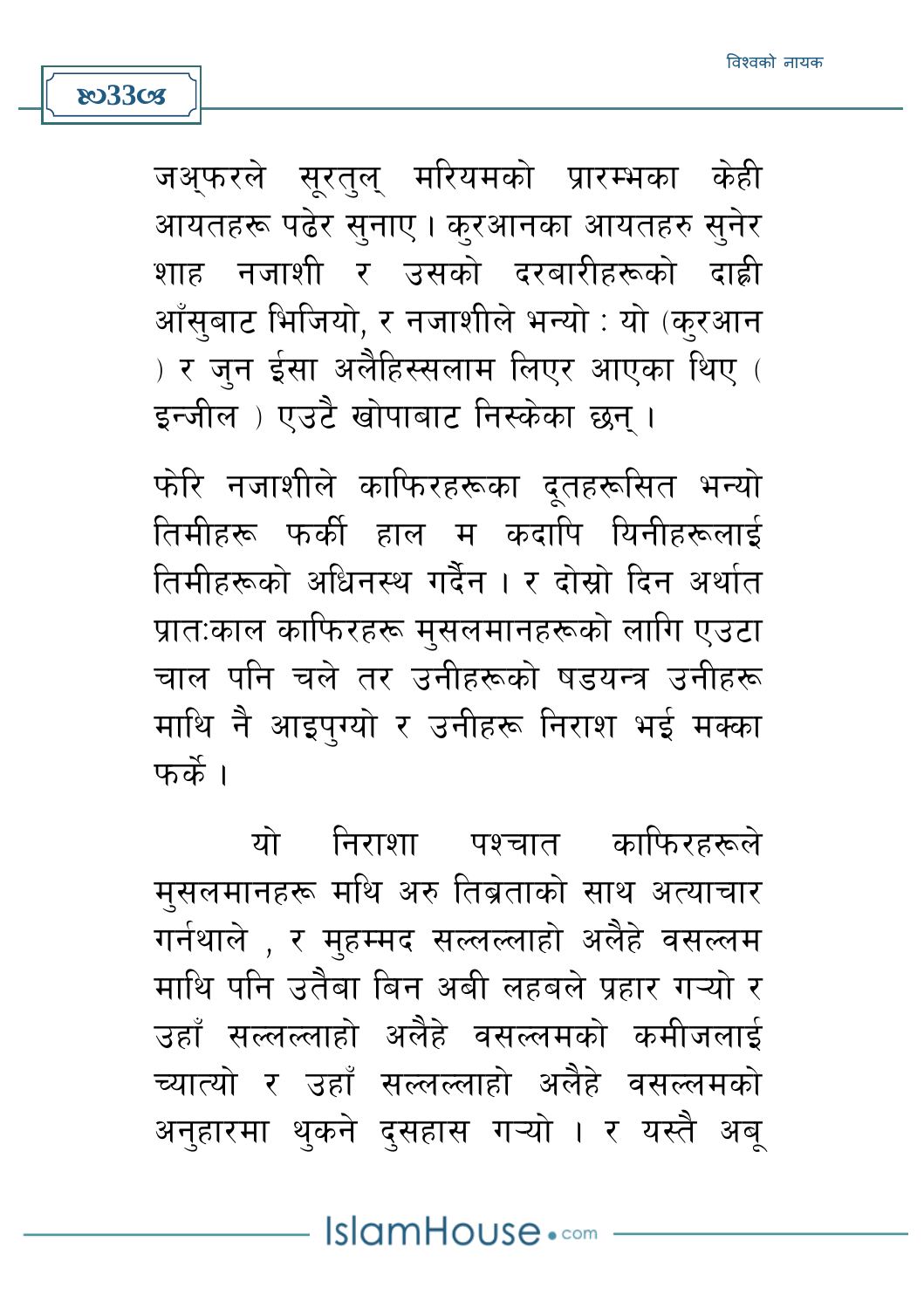जहलले पनि उहाँको हत्या गर्ने प्रयास गऱ्यो, तर सफल भएन । र यस्तै उक्बा बिन अबी मोईतले पनि उहाँलाई मार्ने प्रयास गऱ्यो तर असफल भयो I

**ষ্ঠ34s** 

तर यसै बीच हजरत हम्जा रजिअल्लाहो अन्हो र हजरत उमर रजिअल्लाहो अन्होले इस्लाम कबूल गरे, त्यसले गर्दा काफिरहरू परास्त हुने कगार तर्फ लाग्न थाले । र यी दुवैको इस्लामले मसलमानहरूलाई शक्ति प्रदान गऱ्यो र इस्लाम सशक्त भई हाल्यो, र मुसलमानहरू खुल्लम खुल्ला कअबा नजिक पहिलो पटक सामहिक नमाज कायम गरे । यो हेरेर काफिरहरू भयभीत भए र महम्मद सल्लल्लाहो अलैहे वसल्लमलाई इस्लामको प्रचारबाट रोक्नुको लागि आर्को विकल्पहरू तर्फ लागे । अनि उहाँ सल्लल्लाहो अलैहे वसल्लमलाई संसारिक लोभ लाल्सा दिनथाले, राजपाट धन सम्पत्ति सुन्दरीहरू ....आदि दिने कुराहरू पनि गरे तर उनीहरूको सबै प्रयास विफल भयो । अनि केही नबने पश्चात मुसलमानहरूको बाईकाट ( बहिष्कार) पनि गरे, र मसलमानहरू बाईकाटको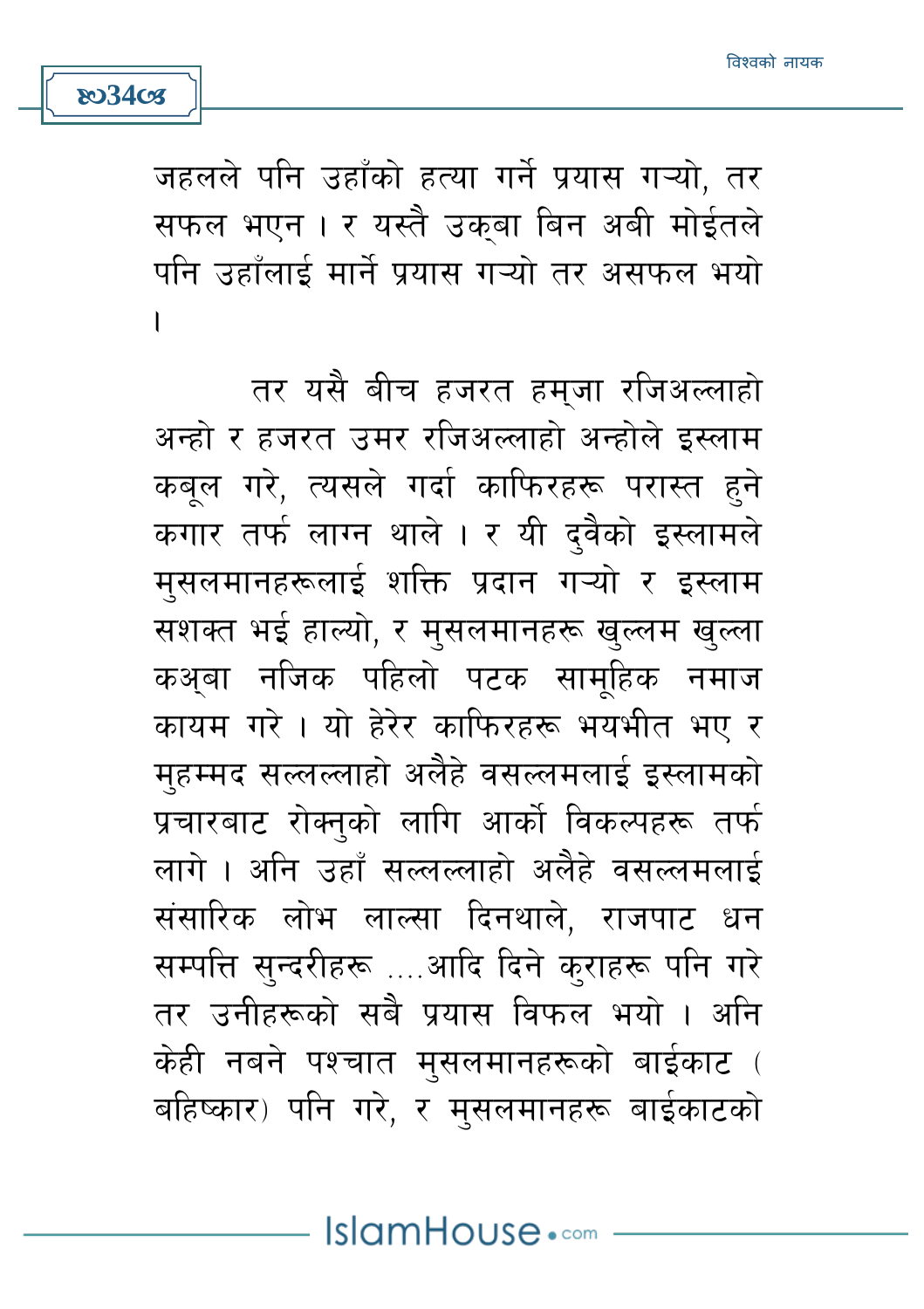अवधिमा भोकले रुखका पातहरू र छालाहरू खनुमा विवश र बाध्य भए । तर अल्लाहले मसलमानहरूलाई इस्लाम माथि सदृढ राखि यस परीक्षामा पनि सफल गऱ्यो ।

හ35**cs** 

### अबु तालिब र खदीजाको निधन

नबुवतको दसौं वर्ष रजब वा रमजानको महिनामा उहाँ सल्लल्लाहो अलैहे वसल्लमको काका अबु तालिबको विरामी भएको अवस्थामा निधन भयो । र रमजान कै महीनामा नै हजरत खदीजा रजिअल्लाहो अन्हाको पनि स्वर्गबास भयो । यो घटना पनि नबुवतको दसौ वर्षमा नै घटित भयो। अनि यो दवै घटनाले महम्मद सल्लल्लाहो अलैहे वसल्लमलाई व्याकल गरिदिए. उहाँ सल्लल्लाहो अलैहे वसल्लमलाई अति द:ख भयो, र उहाँले हजरत खदीजाको बारेमा दखित अवस्थामा भन्न भयो " हजरत खदीजाले म माथि ईमान ल्याइन जब सबैले मलाई इन्कार गरे र मलाई सत्यवान ठानिन जब सबैले मलाई भठो ठाने, र आफनो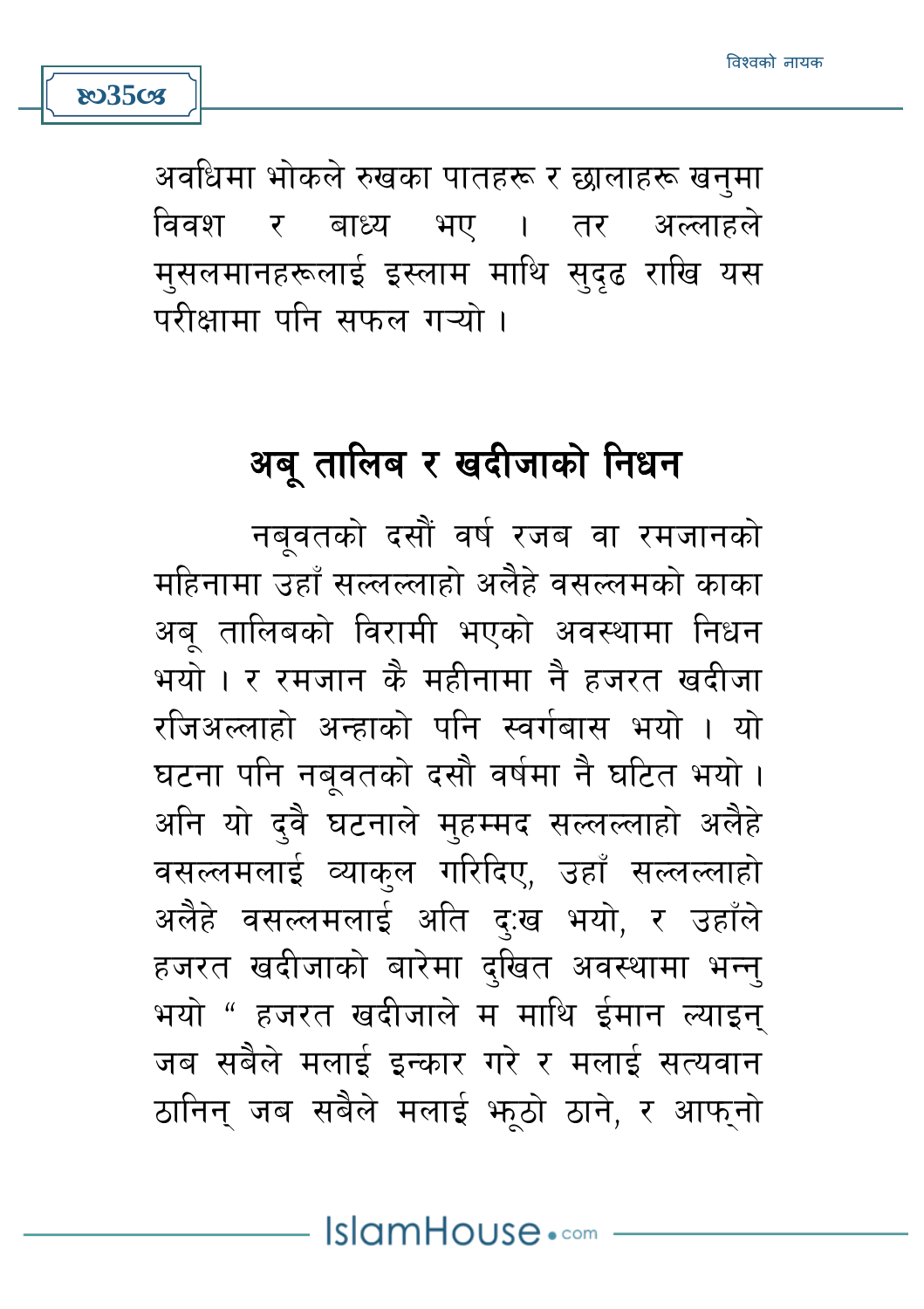सम्पत्तिमा मलाई भागीदार बनाइन् जब सबैले मलाई केही दिनुबाट पन्छे...... "।

**ಜು36cg** 

अर्थात यी दुई जनाको निधन पश्चात उहाँमाथि असहनीय अत्याचार गरियो र विभिन्न प्रकारको यातना दिइयो ।

र रमजान पछि शव्वालको महीनामा रसुल सल्लल्लाहो अलैहे वसल्लमले सौदह बिन्ते जमअहसित अनि त्यस पछि हजरत आयशासित विवाह गर्न् भयो ।

#### तायफको यात्रा

जब काफिरहरूको हट र उपहास बढदै गयो, र यातनामा वद्धि हँदै गयो तब रसल सल्लल्लाहो अलैहे वसल्लमले तायफको यात्रा गर्ने निर्णय गरे, यो आशाको साथ कि कदाचित तायफका बासीहरू हकलाई स्वीकार गरुन् । फेरि तायफ पगे पछि तायफका नायकेहरूलाई इस्लामतर्फ बोलाउन् भयो, तर उनीहरूले इस्लामलाई अस्वीकृत गरेर रसूल सल्लल्लाहो अलैहे वसल्लम माथि ढङ्गाले प्रहार गरे यहाँ सम्म कि उहाँ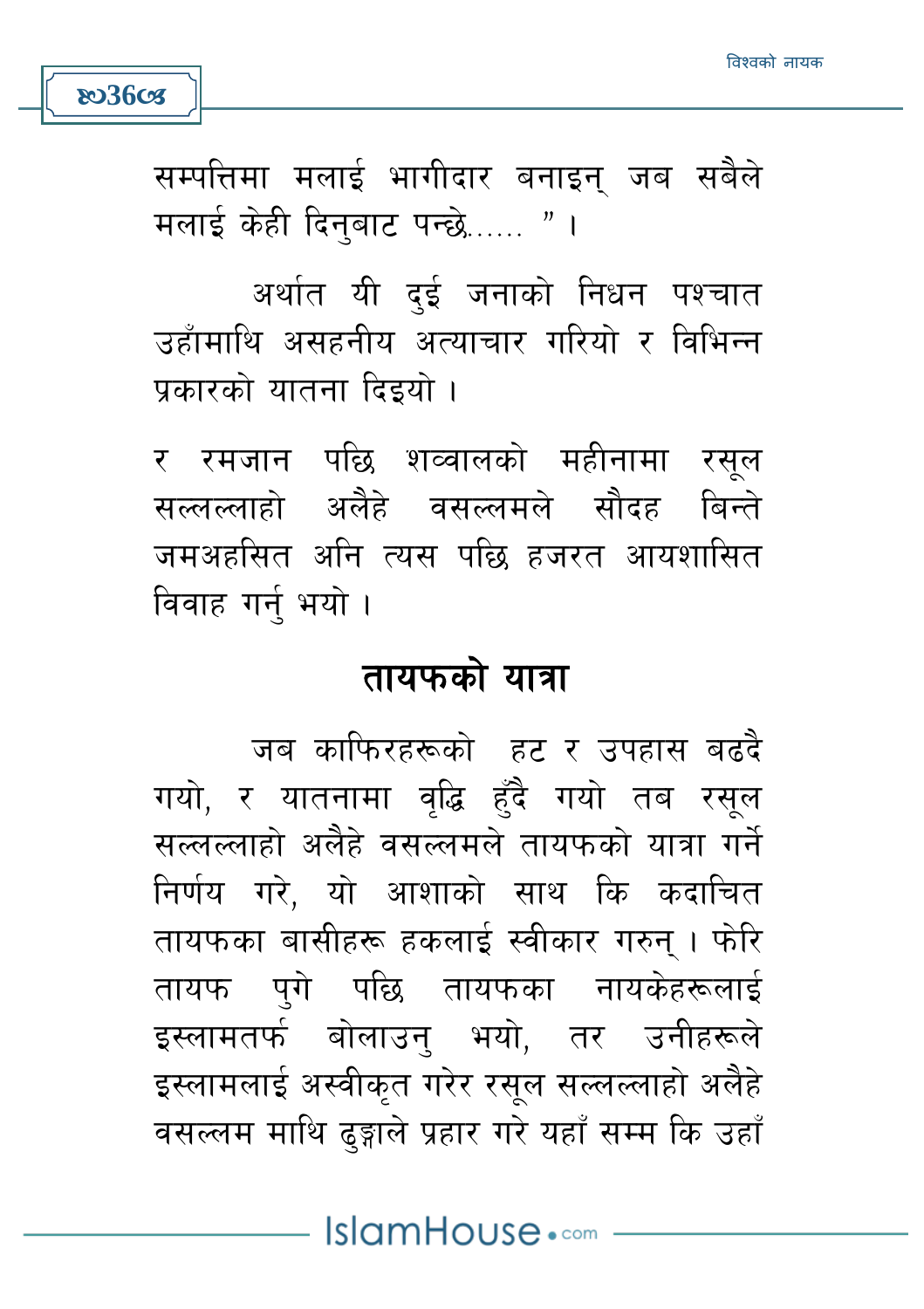IslamHouse.com

फोरे जब तायफबाट रसूल सल्लल्लाहो अलैहे वसल्लम मक्का फर्के तब करैशका मान्छेहरू भन्न थाले कि यदि तपाई वास्तवमा अल्लाहको रसुल हुनुहुन्छ भने केही प्रमाण लिएर आउनुस् जसरी पहिलाका संदेष्टाहरू लिएर आए। र भने

सल्लल्लाहो अलैहे वसल्लमको जुत्तामा उहाँको रगत जम्यो । अनि रसूल सल्लल्लाहो अलैहे वसल्लम त्यहाँबाट निस्केर अल्लाह सित प्रार्थना गरे. अनि अल्लाहले फरिश्ताहरूलाई अवतरित गऱ्यो फरिश्ताहरूले रसूल सल्लल्लाहो अलैहे वसल्लमसित भने हे महम्मद यदि तपाईको इच्छा एवं आज्ञा होस् त हामीहरू यी दबै पर्वतहरूलाई एउटैमा मिसाई सबैलाई नाश गरिदिम् । तर उहाँले भन्न् भयो होइन बरु मलाई आशा छ कि अल्लाह यिनीहरूको सन्ततिमा यस्ता मान्छेहरूलाई जन्माउँछ जन इस्लामलाई स्वीकार गरी एक अल्लाहमा विश्वास राख्ने छन् । अर्थात तायफमा उहाँ सल्लल्लाहो अलैहे वसल्लमलाई धेरै द:ख भयो तर अद्दास नामक मान्छेले मक्का फर्कने समय बाटोमा इस्लाम कबूल गरेकोमा उहाँको द:ख अलि कम भयो ।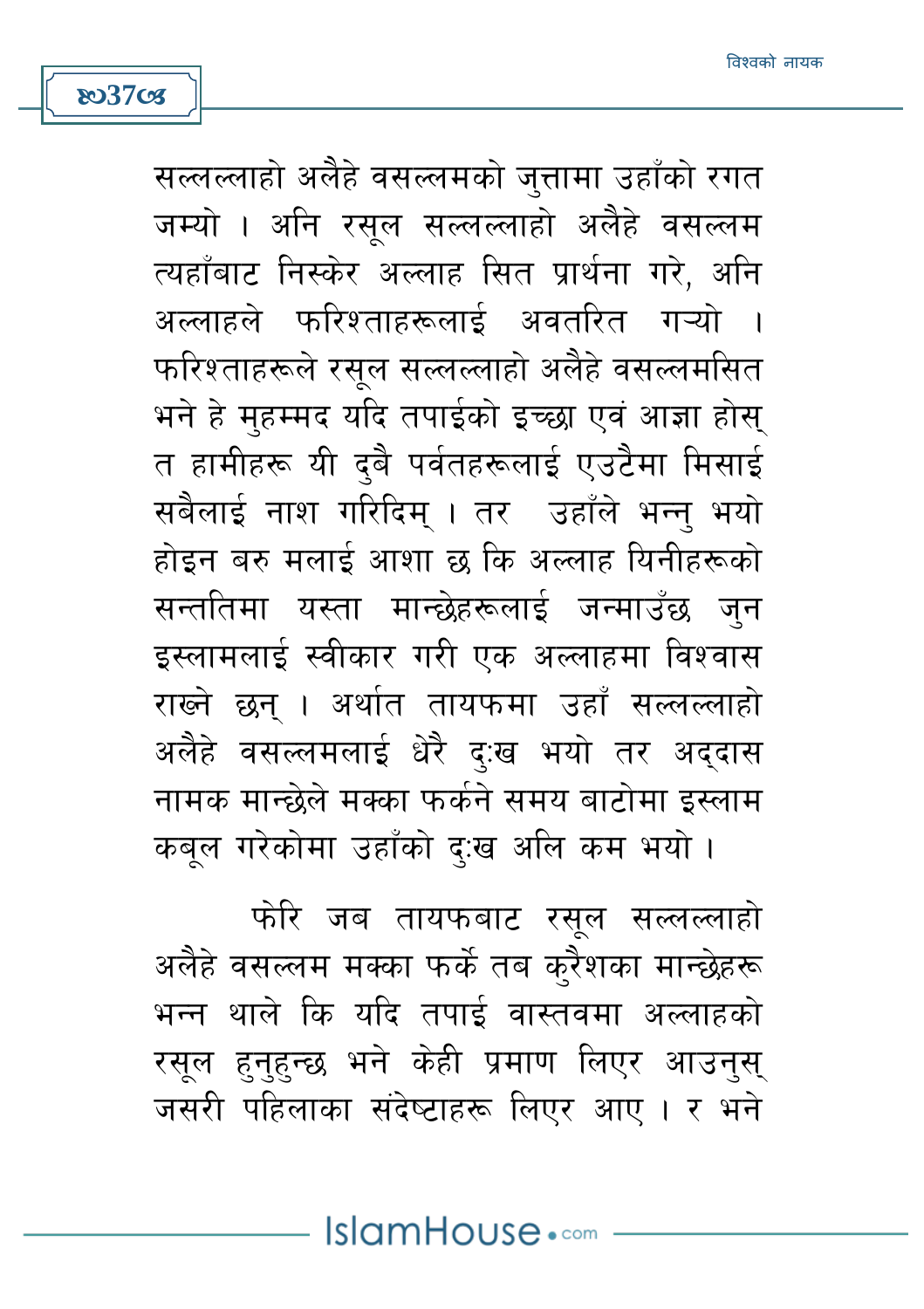यदि तपाई पहिलाका दूतहरू जस्तै चमत्कार ल्याउनु हुन्छ भने हामीहरू इस्लामलाई अवश्य स्वीकार्ने छौं नत्र यस्तै तिमीलाई र तिम्रा अन्यायीहरूलाई यातना दिदैरहने छौं।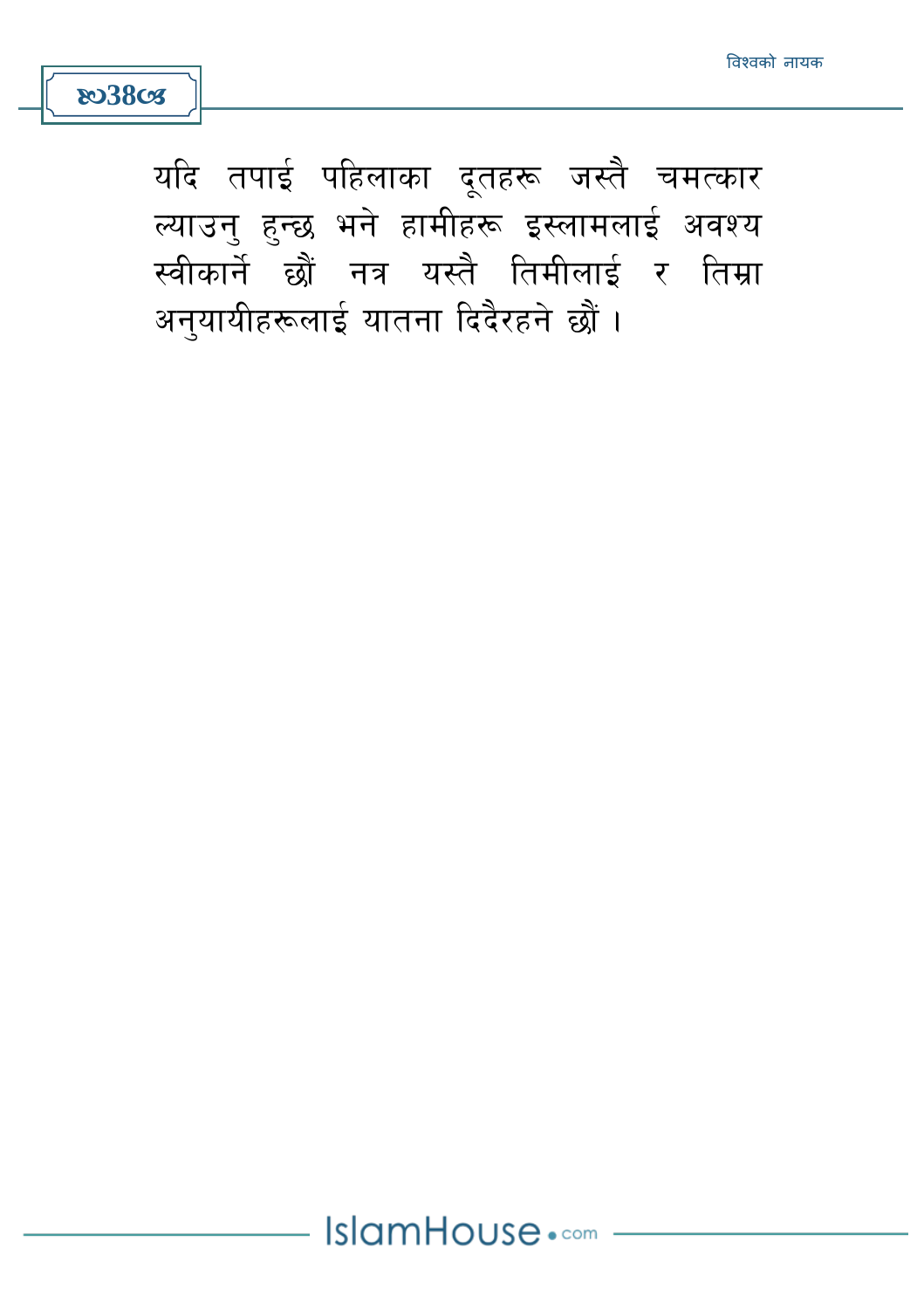#### IslamHouse.com

जब करैशका काफिरहरूले हेरे कि प्रमाण र चमत्कार ल्याउन भन्दाखेरी मुहम्मद चुपलाग्नु हुन्छ त उनीहरूले विचार गरे कि हामी महम्मदलाई यसैको माध्यमले प्रास्त गर्नसक्छौ । अनि रसल सल्लल्लाहो अलैहे वसल्लम निकट आई भने हे मुहम्मद के तिमीसित क्नै प्रमाण छ कि तपाई अल्लाहका सन्देशवाहक हुनुहुन्छ ? अनि त्यही बखत रसुल सल्लल्लाहो अलैहे वसल्लमले अल्लाहसित प्रार्थना गरे कि हे अल्लाह यी काफिरहरूलाई आफ्नो क्नै प्रमाण देखाऊ जसबाट यिनीहरूको शंका दर होस र यिनीहरूको प्रश्नको उत्तर पनि होस । तब अल्लाहले चन्द्रलाई दई टका पारिदियो । अनि सबै काफिरहरूले यो अनोठो र विचित्र दश्यलाई अचम्भित भएर हेरे. तै पनि ईमान ल्याएनन् बरु भन्न थाले कि यो त मुहम्मदको खल्लम खल्ला जाद हो। यत्रो ठलो चमत्कार हेरेर पनि अनास्थावानहरू अल्लाहको मायालाई बभून सकेनन् , र नास्तिकहरू आफ्**नो नास्तिकतामा** भन्न अग्रसर र उन्मादी भई महम्मद सल्लल्लाहो

पहिलो चमत्कार चन्द्र च्यात्न्

**803908**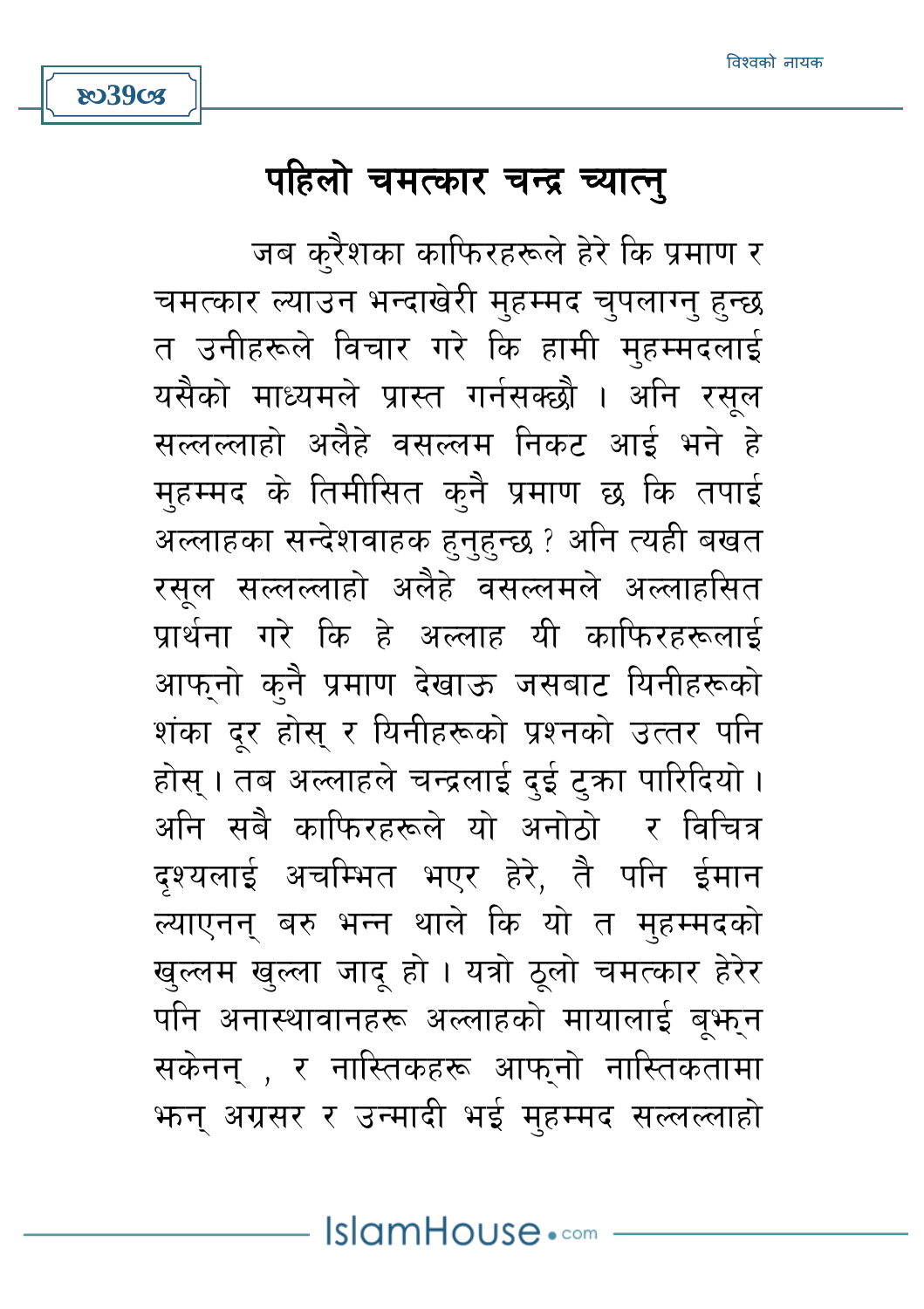$8040$ cz

अलैहे वसल्लमलाई जाद्गरको उपाधिबाट सम्बोधित गरे ।

### दोस्रो चमत्कार इस्रा र मेअ्राज

इस्रा : महम्मद सल्लल्लाहो अलैहे वसल्लमको रातौँ रात मक्का देखी बैतल मकदृस सम्मको यात्रालाई इस्रा भनिन्छ ।

मेअ्राज : महम्मद सल्लल्लाहो अलैहे वसल्लमको बैत्ल मुकद्दस देखी सातौ आकाशमाथि सम्मको यात्रालाई मेअराज भनिन्छ।

इस्रा मेअराजको घटना कुन वर्ष घटित भयो यस कुरामा विद्वानहरूको मतभेद छ। कसैको कथन छ कि यो घटना नबुवतको पाँचौ वर्ष घटित भयो, त कतिको उक्ति छ कि नबवतको दसौ वर्ष. त कसैको भनाई छ कि नबुवतको तेह्रौ वर्ष तर जसले दसौ वर्ष भनेछन् उनीहरूको करो नै उचित र उत्तम देखिन्छ ।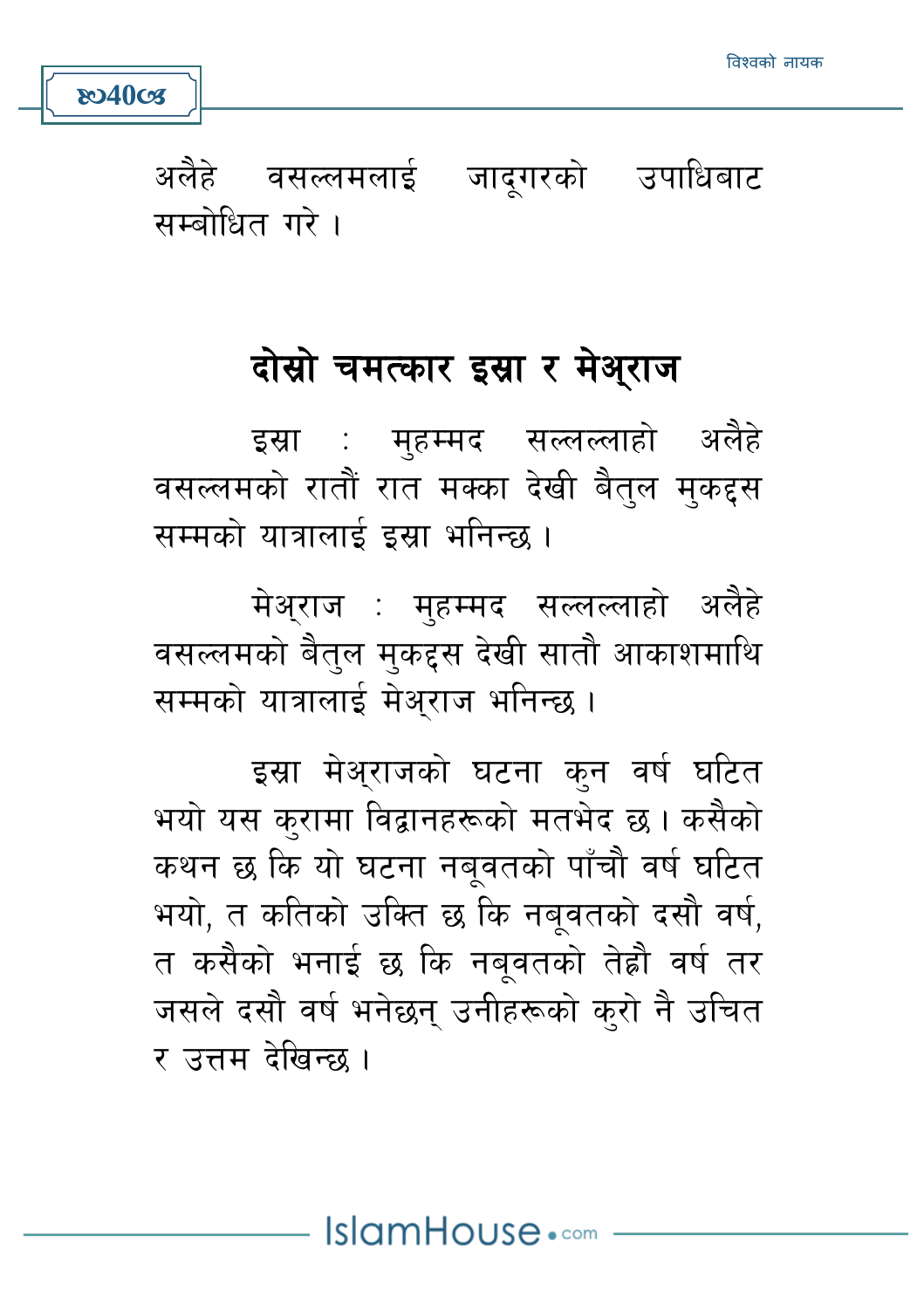**ষ্ঠে41ত্ত** 

यो घटनाको तपसील धेरै लामो छ तर संक्षेपमा यो बूभन् स कि रसूल सल्लल्लाहो अलैहे वसल्लमलाई एउटै रात्रीमा मक्का देखी सातौ आकाशको यात्रा गराइयो । बैतल मकदृसमा उहाँ सल्लल्लाहो अलैहे वसल्लमले समस्त नबीहरूको इमामत गराउन् भयो, र सबै आकाशमा भएका नबीहरूको साथ भेंटघाट गर्दै सातौं आकाशमाथि पुग्न भयो, र आफुनो पालनहार अल्लाहसित आवरणको पछाडिबाट कराकानी गर्नु भयो । र अल्लाहले यसै यात्रामा उहाँ र उहाँका अनयायीहरू मथि पाँच बखतको नमाज अनिवार्य गऱ्यो .... आदि ।

जब रसल सल्लल्लाहो अलैहे वसल्लमले यस घटनाको बारेमा चर्चा गर्न भयो त नास्तिकहरूले भन् हाँसी ठट्टा गरे र उहाँको उपहास गर्दै उहाँलाई सबै भन्दा महाभूठ्ठाको नामले सम्बोधित गरे। तर जब काफिरहरूले यो घटनाबारे हजरत अब बक्रसित भने कि तिम्रो साथी त यस्तो यस्तो करा गरिरहेछ । त अब् बक्रले सोधे के उहाँले वास्तवमा यस्तो भन्न भएछ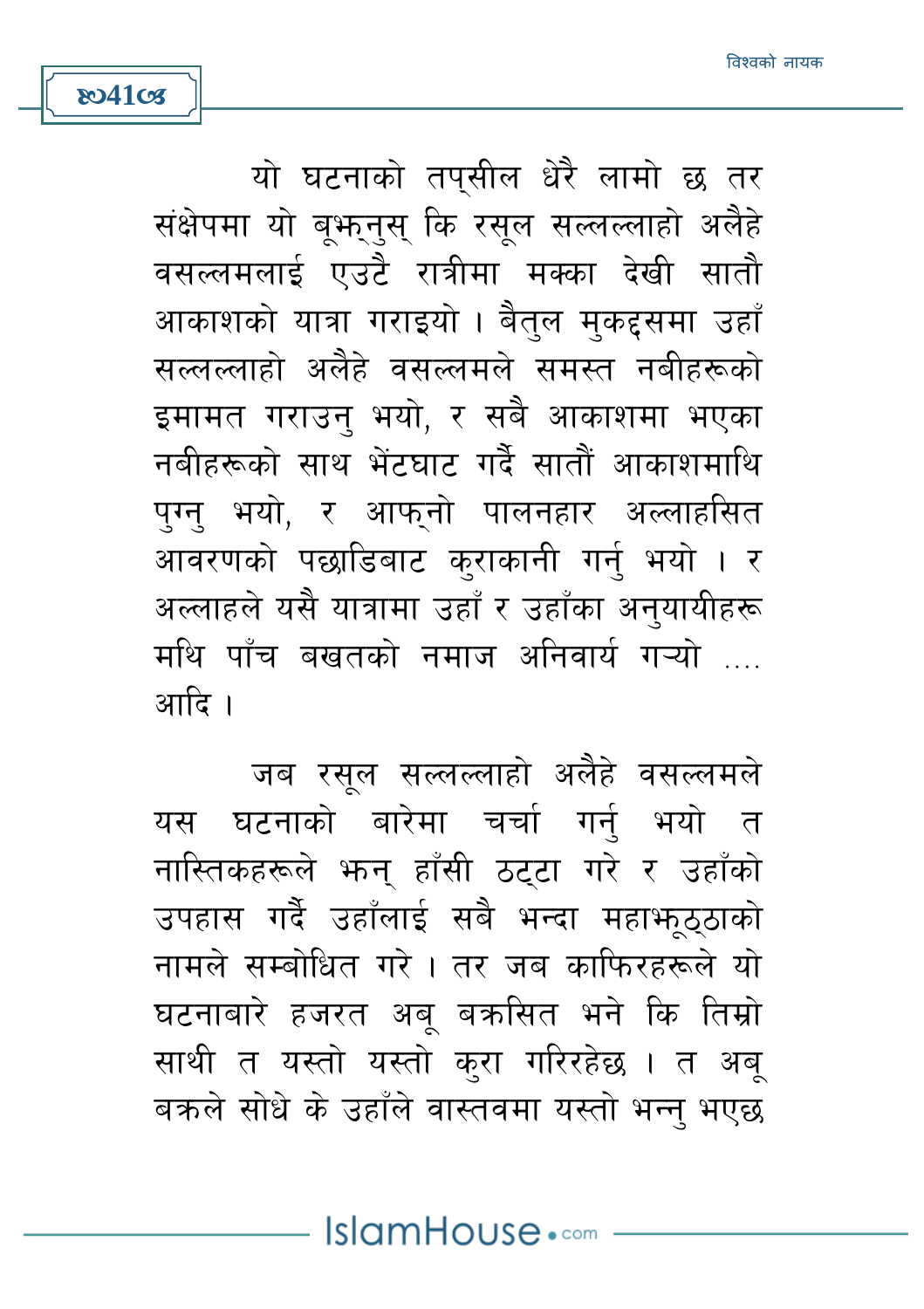? काफिरहरूले हाँस्दै भने हो, तिम्रो साथीले यस्तै मूर्खताको करा भनिरहेछ । त अबू बक्रले भने यदि महम्मद सल्लल्लाहो अलैहे वसल्लमले यस्तो भन्न भएछ भने यो करो अटल र अकाट्य सत्य हो। यसै दिन देखी हजरत अब बक्रलाई सिददीक भन्न थालियो, र उहाँलाई अल्लाहले सिद्दीकको उपाधिबाट सम्मानित गऱ्यो ।

**ষ্ঠে42cg** 

अबू बक्रको यस्तो जवाफ सुनेर काफिरहरू आफनो मख चिथार्न थाले. र महम्मद सल्लल्लाहो अलैहे वसल्लम समक्ष आई यो घटनालाई प्रमाणीकरण गर्नको निम्ति भने हे महम्मद यदि तिमी आफनो दावीमा सत्य हौ भने हामी तिमीसित बैतल मकदृसको बारेमा जे पनि सोध्ने छौं तिमी त्यसको ठीक ठीक उत्तर देऊ । काफिरहरूले यस्तो यस कारण गरे किनकी उनीहरूलाई यो थाहा थियो कि महम्मद त बैतल मकदृस गएकै छैनन् फोरे त्यसबारे कसरी बताउन सक्छन् । तर जब उनीहरूले प्रश्न गर्न आरम्भ गरे त अल्लाहले उहाँको सामन्ने प्रत्यक्ष बैतुल मुकदृसलाई नै उभयायो । अनि मुहम्मद सल्लल्लाहो अलैहे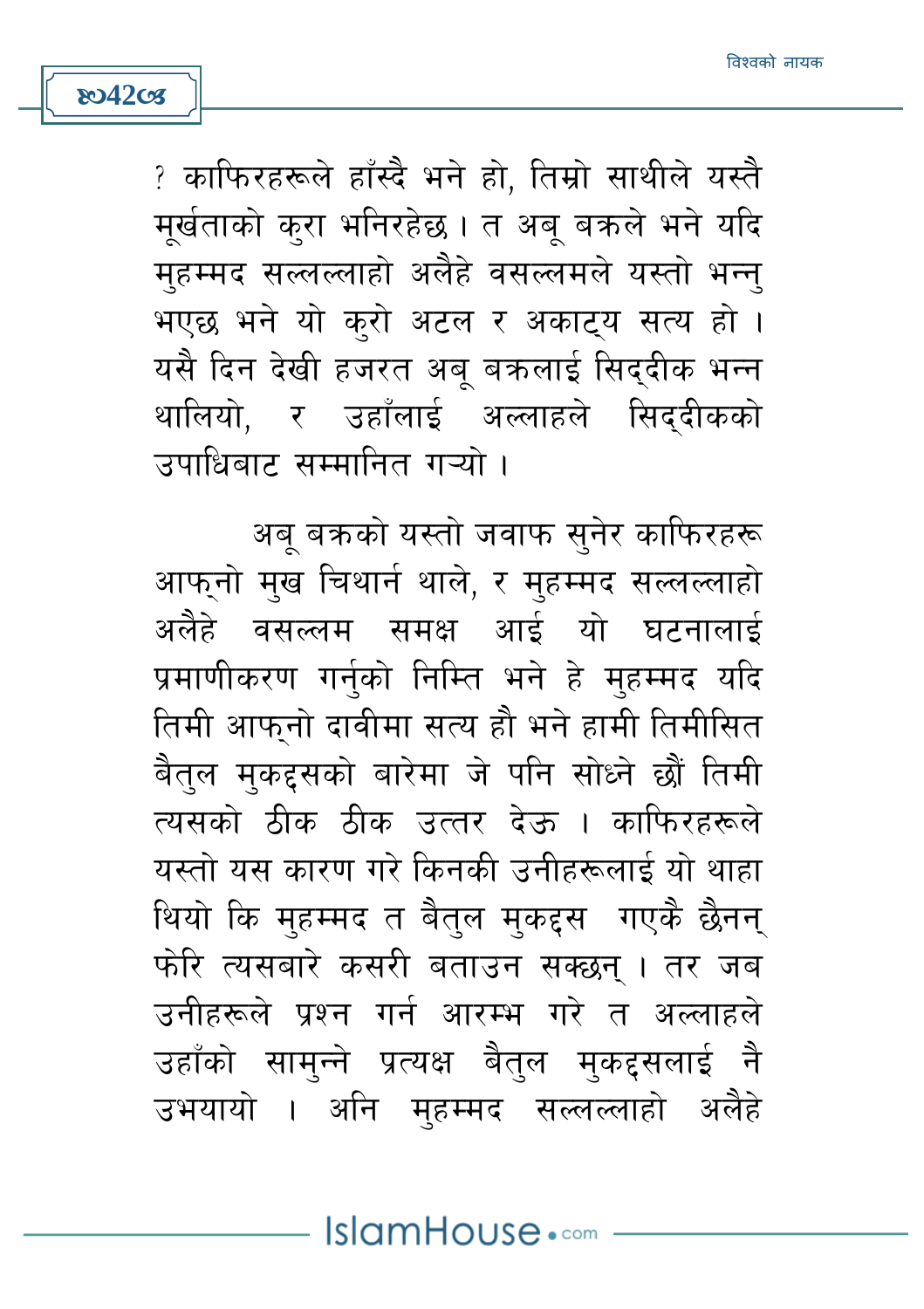वसल्लमले उनीहरूका समस्त प्रश्नहरूको ठीक ठीक उत्तर दिन्भयो, तै पनि उनीहरू उहाँमाथि विश्वास गरेनन् बरु नास्तिकतामा नै दढ रहे ।

### इस्लामको प्रचार अन्य कुलहरूमा

हज्जको मौसममा रसल सल्लल्लाहो अलैहे बाहिरबाट आएका कलहरू समक्ष वसल्लम इस्लामका निर्देशनहरू राख्दथे। र हालको वर्ष पनि अन्य बाहिरी कुलहरू समक्ष इसलामका निर्देशनहरू राखे। जन कलहरू समक्ष रसल सल्लल्लाहो अलैहे वसल्लमले इस्लामीय निर्देशन राख्न् भयो ती मध्ये प्रमख कलहरू निम्न हन:

बन आमिर बिन सअसअह, बन महारिब बिन खसफा, बन् फ्जारह, बन् गस्सान, बन् म्र्रह, बन हनीफाँ, बन सलैम, बन अबस, बन नसर, बनल बकाअ, किन्दह र कल्ब, र बनल हारिस बिन कअब. र अजरह एवं हजारमह… आदि ।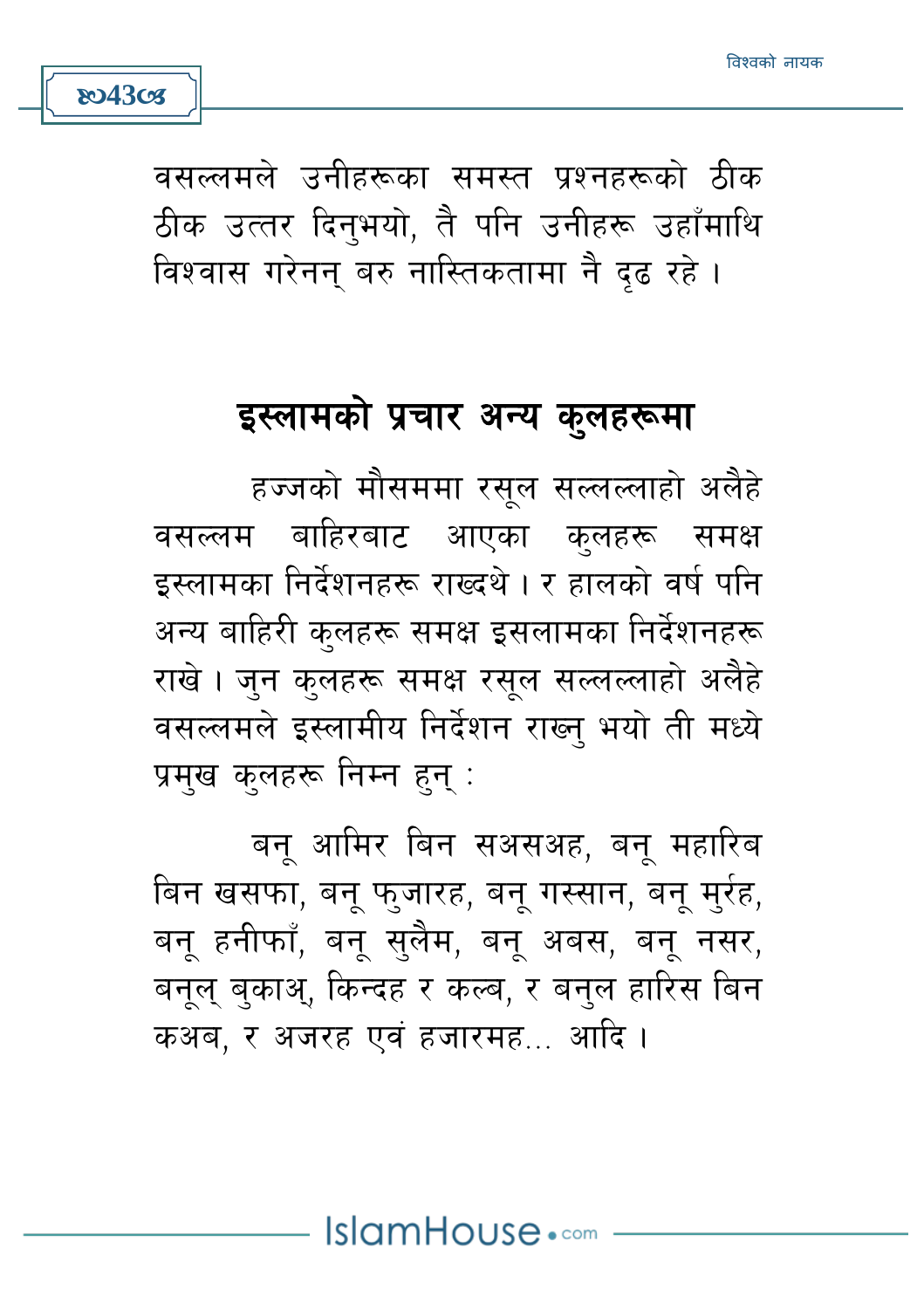उपरोक्त कुलहरू मध्ये कसैले पनि त्यस बखत इस्लाम ल्याएन. तर कसैले राम्रो प्रतिक्रया ज्ञापन गरे त कसैले भने यदि हामीलाई प्रधान ( सरदार ) बनाइयोस भने हामी इस्लाम कबल गर्ने छौ, तर बन हनीफाँले सबै भन्दा नराम्रो प्रतिक्रया व्यक्त गर्यो ।

**804403** 

### मदीनामा इस्लामको प्रकाश

नबवतको ग्याह्रौं वर्षको हज्जमा केही मान्छेहरू मदीनाबाट हज्जगर्न आएका थिए । ती मध्ये ६ जनाले इस्लाम कबूल गरे, ती भाग्यवानहरू यी हुन् : असअद बिन जोरारह, औफ बिन हारिस, राफेअ बिन मालिक, कतबह बिन आमिर, उकबह बिन आमिर, जाबिर बिन अब्दल्लाह ।

र नबवतको बाह्रौं वर्षको हज्जमा १२ जना मस्लिम भई रसूल सल्लल्लाहो अलैहे वसल्लम सित मिना नामक स्थानमा भेटन भयो र रसुल सल्लल्लाहो अलैहे वसल्लमको हातमा बैअत ( अटोट, प्रतिज्ञा ) गर्न भयो, जसलाई बैअतल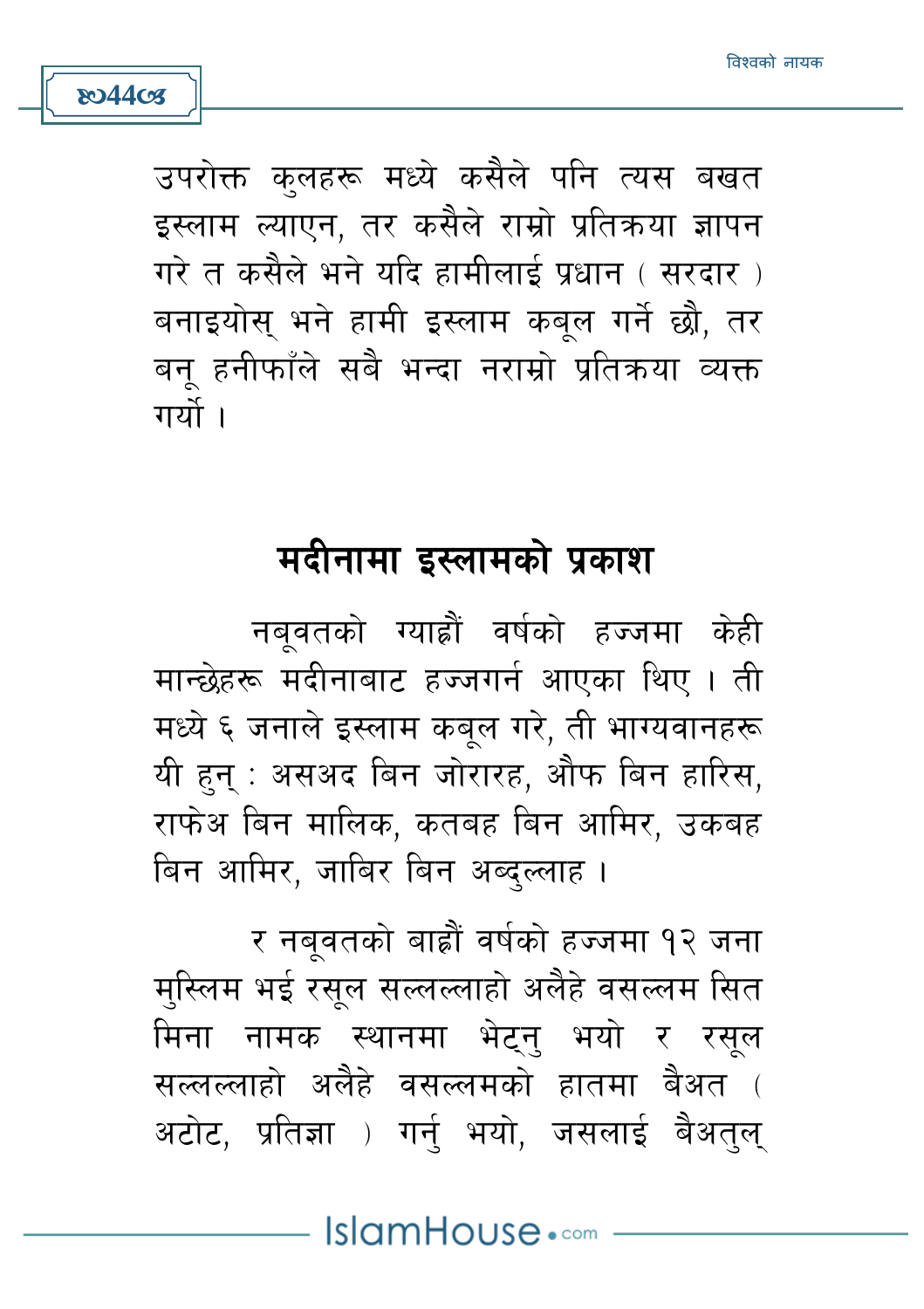उकबत्**ल् ऊला भनिन्छ । बैअत पश्चात रसू**ल सल्लल्लाहो अलैहे वसल्लमले मुस्अब बिन उमैरलाई यसै समहको साथ मदीना पठाउन भयो यो उद्देश्यको लागि कि उनीहरूलाई इस्लामीय निर्देशनहरूको पर्ण जानकारी गराई परिपर्ण पारुन् ।

**ষ্ঠে45** তের

र नबवतको तेह्रौं वर्षको हज्जमा मदीनाबाट धेरै जना हज्जको लागि आए र रात्रीमा मिनामा भेला भएर बैअते अकबह अस्सानियह अर्थात दास्रो प्रज्ञाि गरे । र रसुल सल्लल्लाहो अलैहे वसल्लमले उनीहरूलाई थरि थरिका लाभदायक निर्देशनहरू बताए. अनि उनीहरूको लागि १२ वटा सरदार नियक्त गरे । र यस सानो समूहले रसूल सल्लल्लाहो अलैहे वसल्लम र उहाँका साथीहरूको प्रत्येक प्रकारले सहायता गर्ने दृढ प्रतिज्ञा गरेर मदीना फर्के ।

यस घटना पश्चात मक्काका मुसलमानहरू मदीना तर्फ प्रवास गर्नथाले । मदीना तिर पहिलो प्रवास गर्ने व्यक्ति अबू सलमा अलमखुजूमी हुन् । तत पश्चात समस्त मसलमानहरूले मदीनातिर प्रवास गरे, अब बक्र र हजरत अली र अरु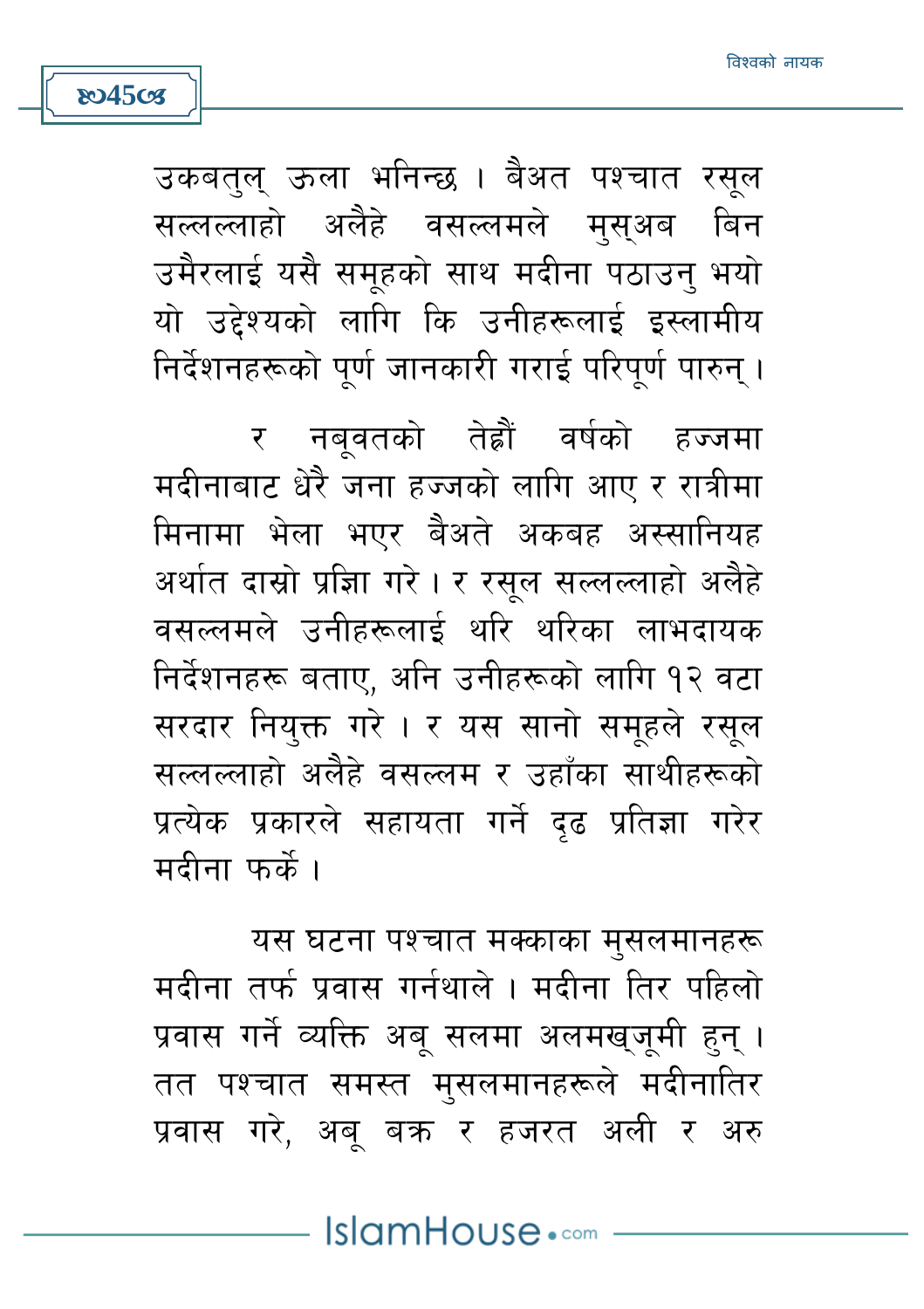

**804603** 

## रसुल सल्लल्लाहो अलैहे वसल्लमको मदीनातर्फ प्रवास

जब काफिरहरू हरेक प्रकारका प्रयासमा विफल भए त सबैले महम्मद सल्लल्लाहो अलैहे वसल्लमलाई हत्यागर्ने षडयन्त्रमा एकमत भए र उद्दाँको हत्यागर्ने योजना पारित गरे ।

यस घटनाको सारांश यस्तो छ कि काफिरहरुले प्रत्येक कलबाट एक एक नवयवकलाई तरवार दिएर रसल सल्लल्लाहो अलैहे वसल्लमको घरको वरिपरि बसाले, र भने कि जन बेला पनि महम्मद घरबाट निस्कन्छन् सबैले एकैचोटि प्रहार गर्नु, अनि मुहम्मदको सेवा समाप्त गरिदिन्, यस्तो भनेर काफिरहरूले युवकहरूलाई त्यहाँ बसाले । तर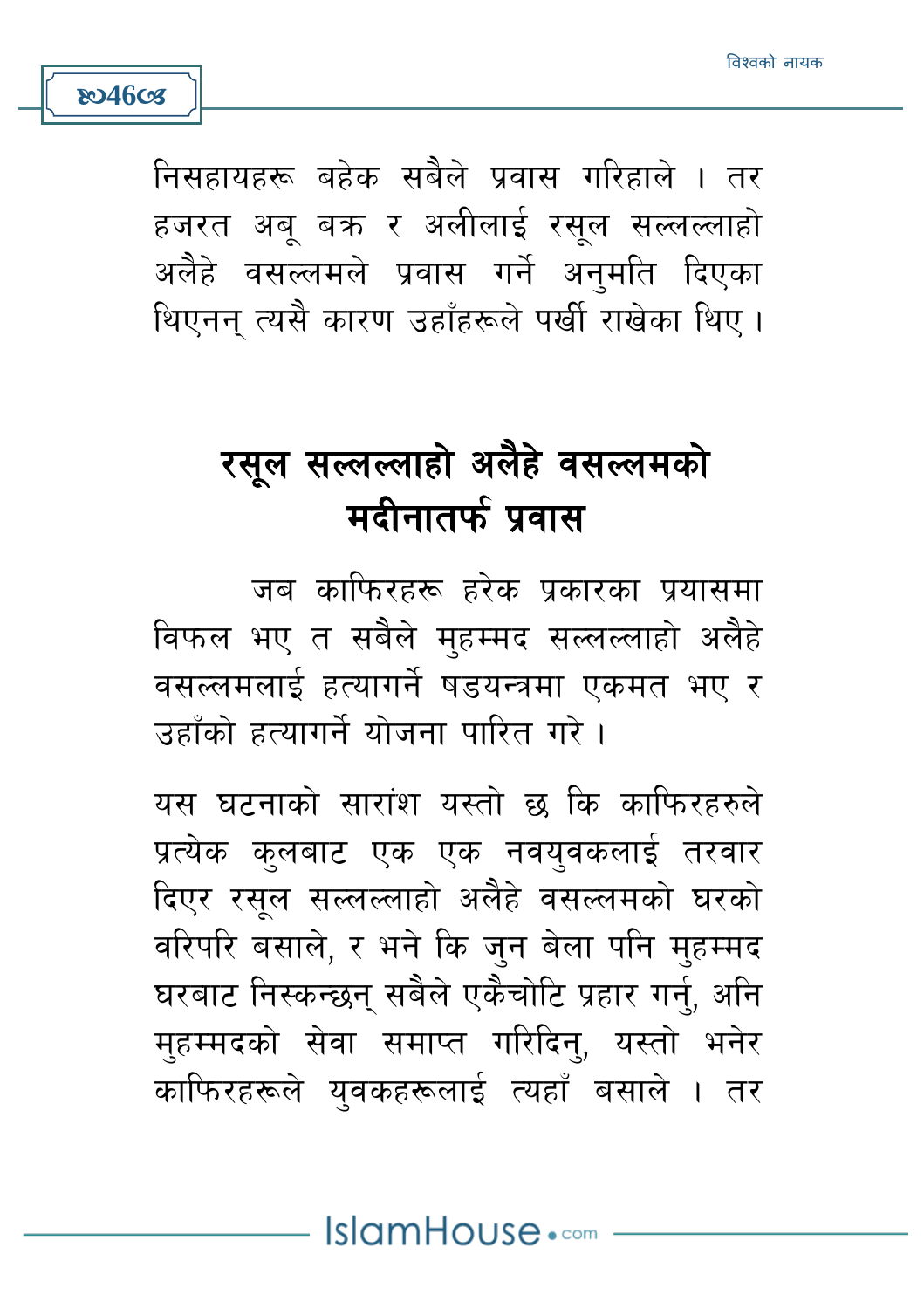अल्लाहले रसल सल्लल्लाहो अलैहे वसल्लमलाई प्रकाशना ( वहय ) द्वारा यस षडयन्त्रको खबर गरिदियो । अनि रसल सल्लल्लाहो अलैहे वसल्लम उनीहरूको सामुन्नेबाट उनीहरूको टाउको माथि माटो हाल्दै निस्के र हजरत अब बक्रलाई साथलिई सौर नामक गफातर्फ लागे, तर काफिरहरू उहाँलाई हेर्न सकेनन् । अनि तीन दिन त्यसै गुफामा लुकेर बसिरहे, तत पश्चात मदीना तर्फ पवास गरे।

**ষ্ঠে47cg** 

काफिरहरू द्वारा मुहम्मदलाई खोजेर ल्याउने मान्छेलाई ठलो परस्कार दिने घोषणा पनि गरियो. र उहाँलाई खोज्नको लागि काफिरहरूले धर्ती आकाश एक पारिदिए तर जसलाई अल्लाह बचाउन चाहन्छ त्यसलाई को हानि पऱ्याउन सक्छ। एउटा उखान छ " जाको राखे साईयां मार सके न कोय " अर्थात जसलाई अल्लाह जीवित राख्न चाहन्छ सम्पूर्ण संसार त्यसलाई कुनै हानि प्ऱ्याउन सक्दैन  $\overline{1}$ 

अनि रसल सल्लल्लाहो अलैहे वसल्लम सोमवारको दिन कुबा नामक स्थानमा पुगे, अनि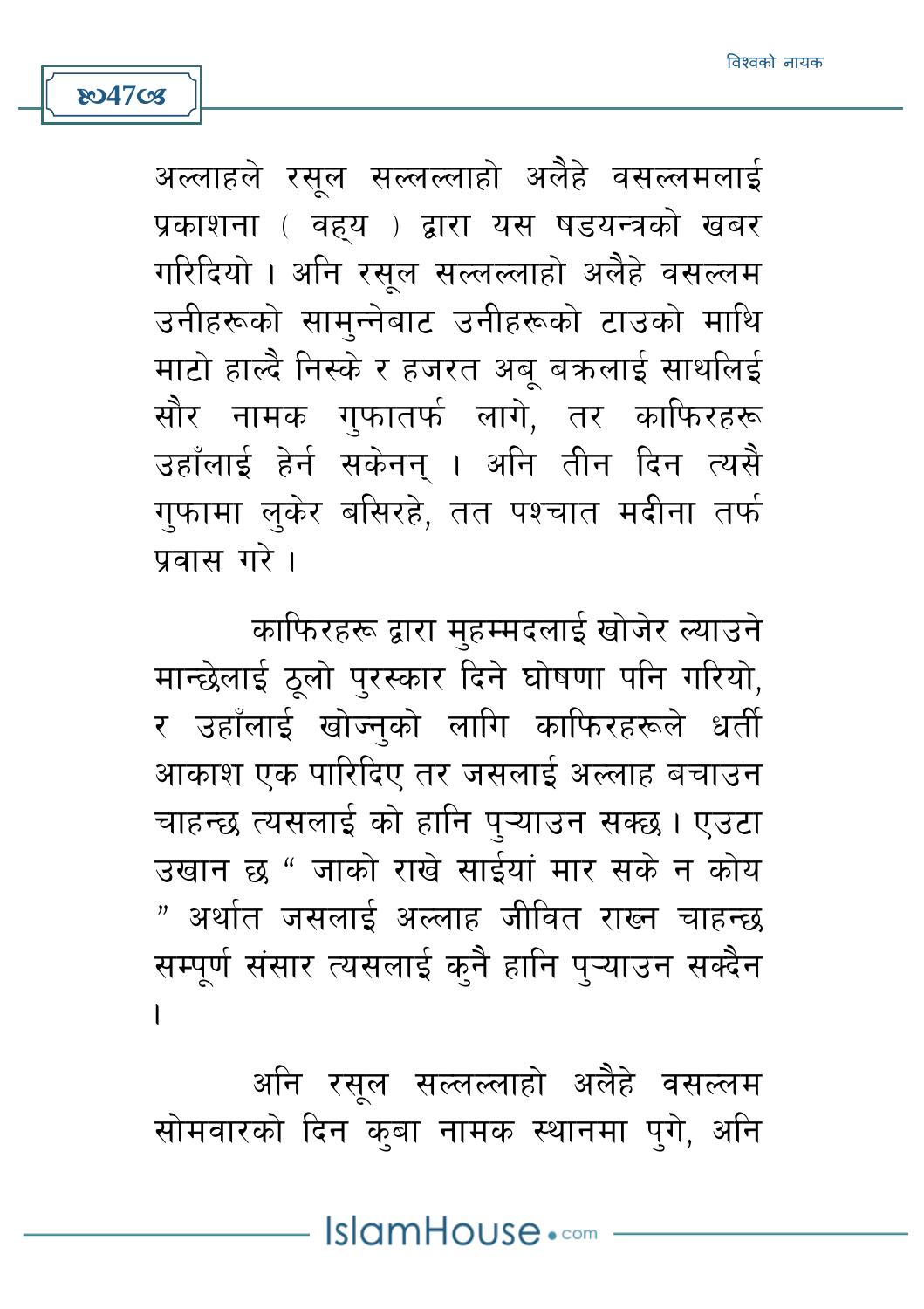त्यहाँ चार दिन बसे । तत पश्चात मदीना तर्फ प्रस्थान गरे, र मदीनामा प्रवेशगर्ने समय उहाँको भब्य स्वागत गरियो. र मदीनामा उहाँ सल्लल्लाहो अलैहे वसल्लम अब अययब अनुसारी रजिअल्लाहो अन्होको घरमा बस्ते निर्णय गरे। र जस स्थानमा उहाँको ऊँटनी बसेको थियो त्यसै स्थानमा आज मस्जिदे नबवी स्थित छ जसमा एक नमाजको पण्य एक हजारको बराबर छ।

**804808** 

र तीन दिन पश्चात हजरत अली पनि प्रवास गरेर मदीना पुगे । तत पश्चात रसुल सल्लल्लाहो अलैहे वसल्लमले जैद बिन हारसा र अब राफेअलाई मक्का पठाई आफनो जहान परिवारलार्द पनि मदीना ल्याउने आदेश गरे ।

मदीना पुगेपछि सर्वप्रथम मस्जिदे नबवी बनाउने आदेश गरे, र नमाजको लागि अजान दिने कलेमात ( केही पंक्तिहरू जसबाट नमाजको आव्हान गरिन्छ ) एउटा सहाबीको कथन अनुसार प्रारम्भ गरियो ।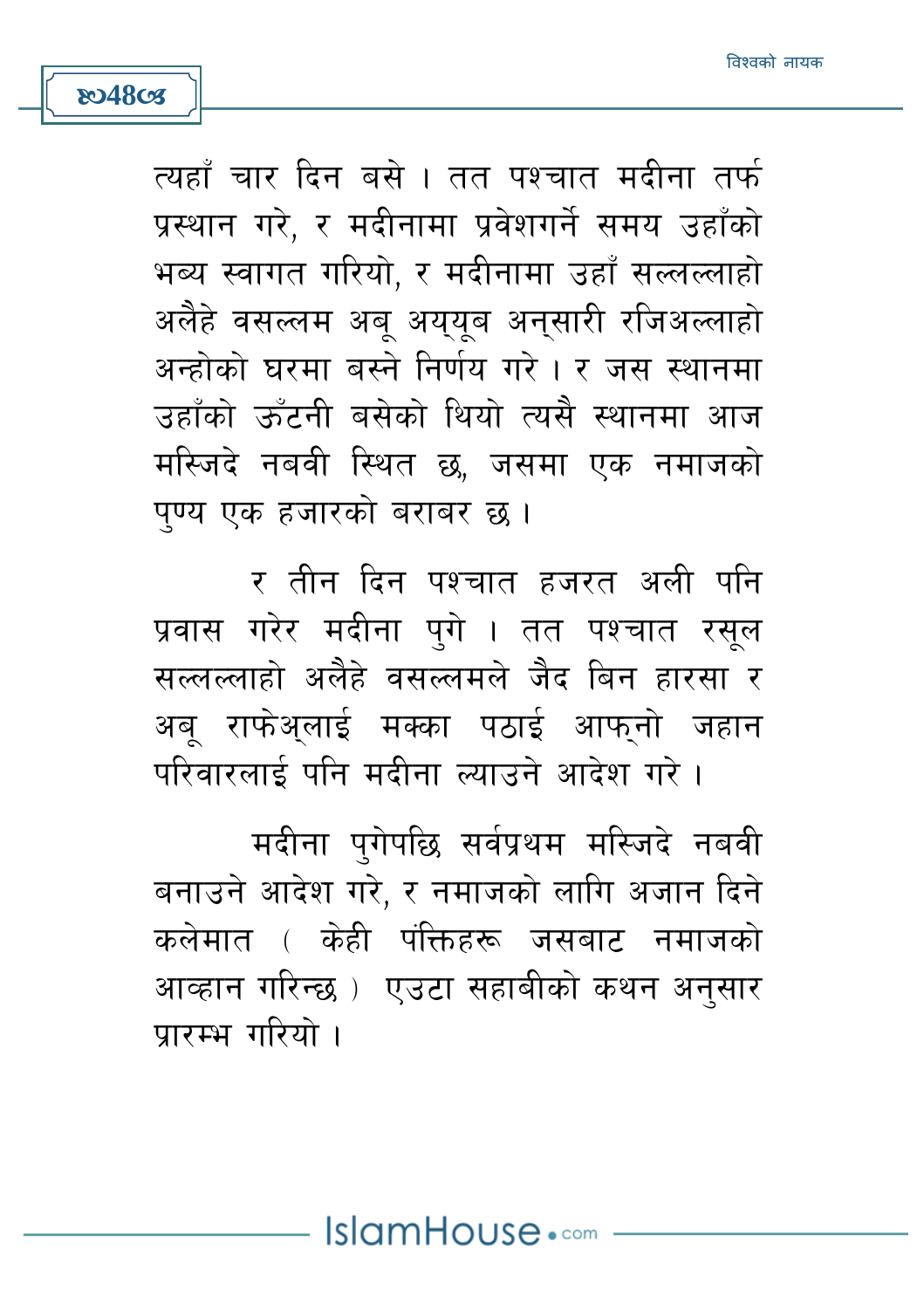यस्तै रसल सल्लल्लाहो अलैहे वसल्लमले प्रवासी र मदीना बासीहरू बीच ( म्**वाखात** ) एक आर्कालाई भाइ भाइ बनाउने नयाँ र अनोठो कार्य गर्न भयो। प्रेम सदभावको स्वच्छ समाजको निर्माण गर्नु भयो । र मदीनामा बस्ने अनास्थावान र यहूदीहरू सित केही शर्तहरू माथि प्रतिज्ञाबद्धता ज्ञापन गर्न भयो. यसलेगर्दा मदीना एउटा शक्तिशाली नगर भएर सर्व समक्ष सुदर्शित भयो।

**ষ্ঠে49ত্তে** 

# रसूल सल्लल्लाहो अलैहे वसल्लमले गरेका केही प्रमुख युद्धहरू

रसूल सल्लल्लाहो अलैहे वसल्लमले प्रवास गरेर मदीना आए पश्चात पनि काफिरहरू चपलागेर बसेनन् बरु मुसलमानहरूलाई कष्ट प्ऱ्याउनको लागि र उनीहरूलाई सिद्धयाउनको लागि षडयन्त्र गर्दैरहे । त्यसैको परिणम स्वरूप मुसलमानहरू युद्ध गर्नुमा बाध्य भए, र अन्याय र अत्याचार अगाडि नतमस्तक नभई अन्यायलाई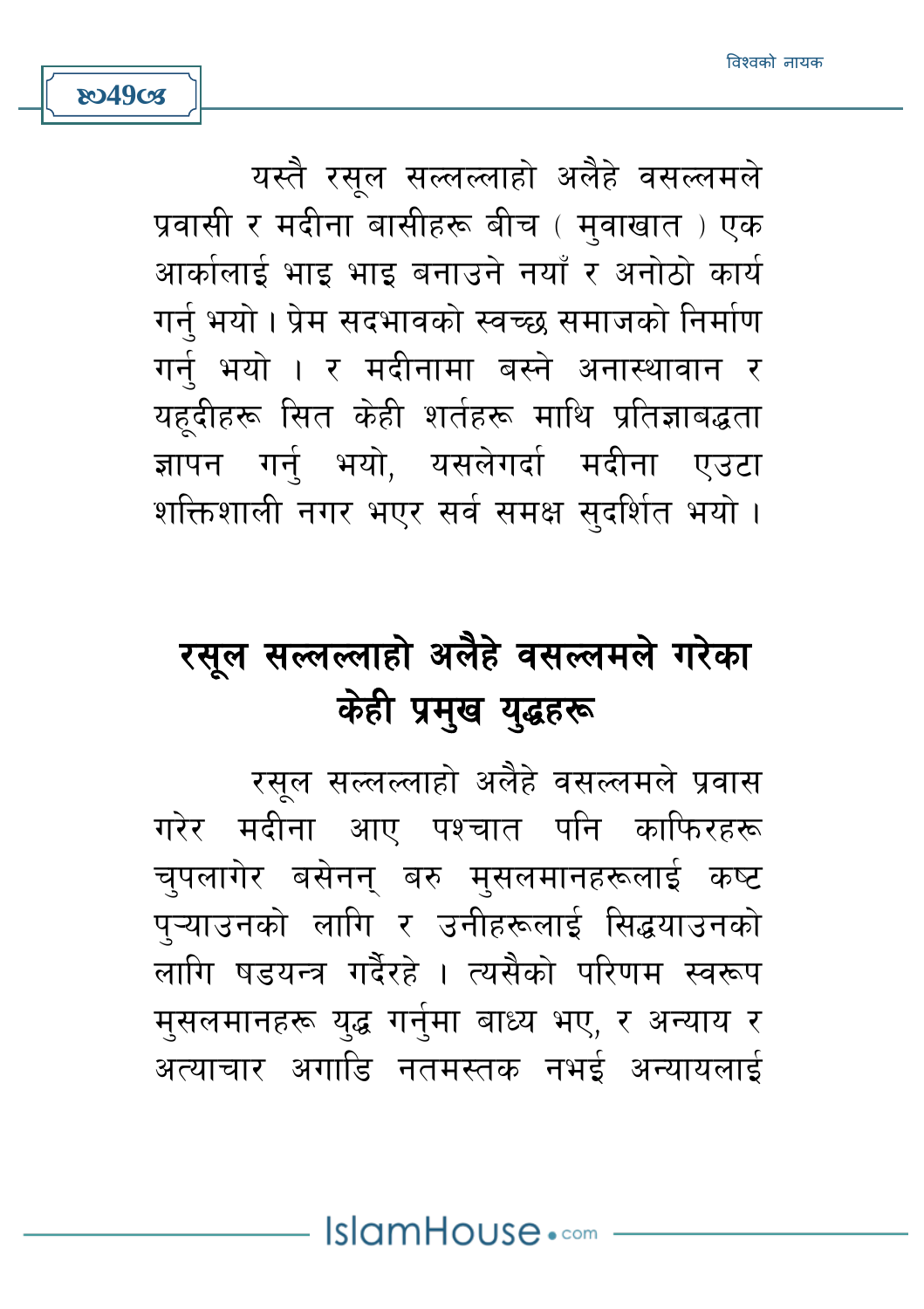मेटाउनको उद्देश्यले युद्ध गर्नथाले, त्यस मध्ये केही प्रमुख युद्धहरू निम्न हुन् ।

 $8050$ cz

१ - **गजवत्***ल* **बद्र अलक्ब्रा** : बद्रको निर्णायक युद्ध ( रमजान सन् २ हिज्री )

यस यद्धमा रसूल सल्लल्लाहो अलैहे वसल्लम स्वयम् सहभागी हुन् भयो। यो युद्ध सत्य र असत्यको पहिलो निर्णायक युद्ध थियो । यस युद्धमा मुसलमानहरूको संख्या लगभग ३१३ थियो, र काफिरहरूको संख्या लगभग १००० थियो। यस मुसलमानहरूको विजय भयो र यद्धमा काफिरहरूलाई पराजय विहोर्न् पऱ्यो । र यसै युद्धमा ७० काफिरहरु मारिये र ७० नै बन्दी बनाईए ।

२ - **गजवतो उहद**ः उहदको युद्ध ( शव्वाल ३ हिजी)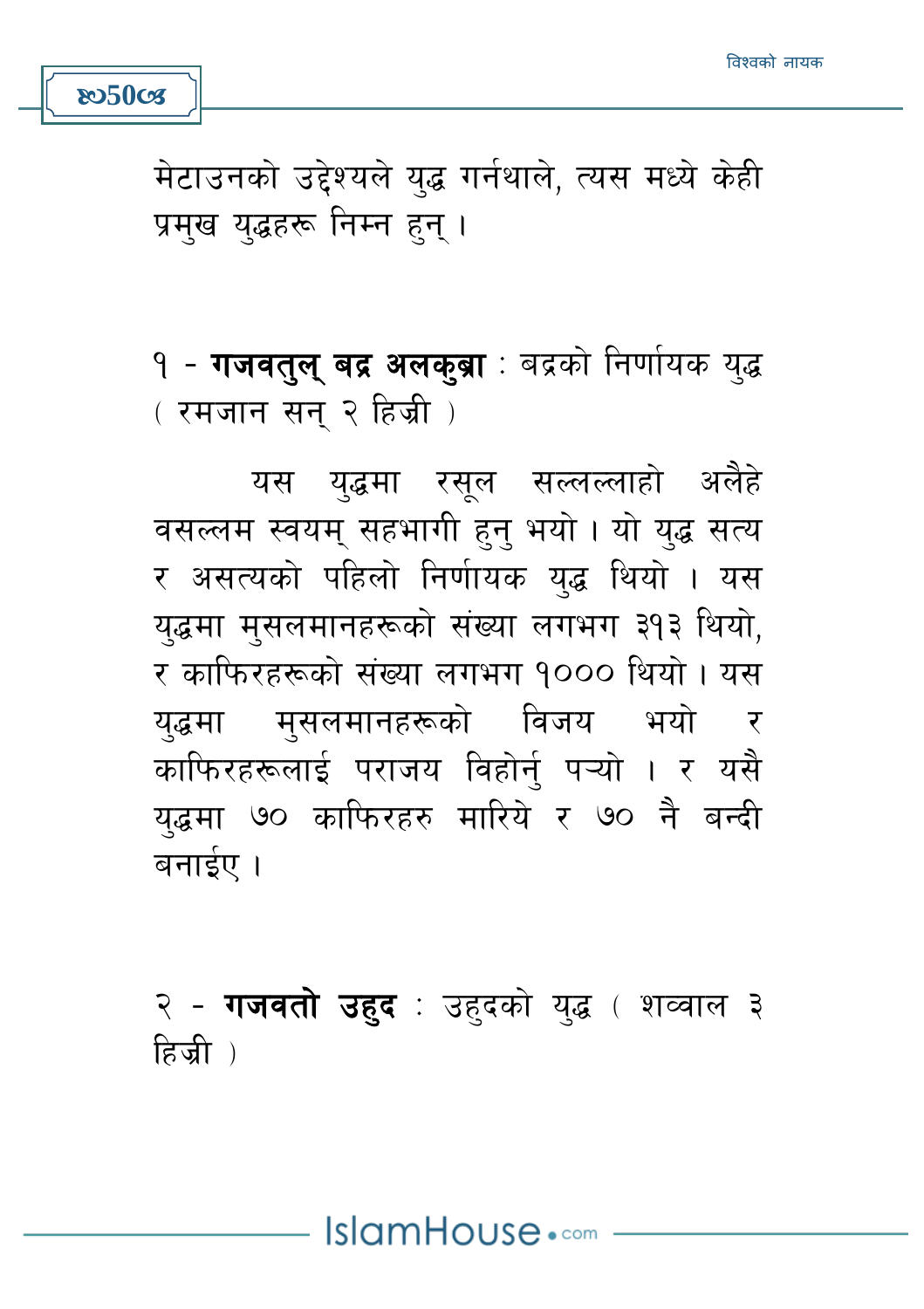**805108** 

बद्रको यद्धमा मक्काका काफिरहरूलाई पराजय विहोर्न् परेको थियो, त्यसैको प्रतिशोध लिनको लागि काफिरहरूले मदीनामाथि आक्रमण गरे। यो युद्ध उहद नामक पहाडको छेउमा भएको थियो । यस युद्धमा काफिरहरूको संख्या लगभग ३००० थियो. र यस युद्धमा काफिरहरू महिलाहरूलाई पनि ल्याएका थिए ताकि रणभूमिबाट पिठयू फर्काई नभागुन् । र मुस्लिमहरूको संख्या यस युद्धमा ७०० थियो। यस युद्धमा पहिला मुसलमानहरूको विजय भयो र काफिरहरू रणभूमि छाडेर भागे तर रसुल सल्लल्लाहो अलैहे वसल्लमको आदेशको उल्लंघन गर्नुको कारणले मुसलमानहरूको पराजय भयो । कुरो यस्तो थियो कि उहद पहाड नजिक एउटा सानो पहाड (ढिस्को) थियो, त्यसमा सहाबाका एक समूहलाई नियुक्त गरी रसूल सल्लल्लाहो अलैहे वसल्लमले भन्न भएको थियो कि यद्धको परिणम जे भए पनि तिमीहरू यो पहाड़बाट नभ्रुरने जब सम्म कि म आदेश न दिऊँ । तर जब काफिरहरू भागी हाले त सहाबाहरूले सोचे अब त हाम्रो विजय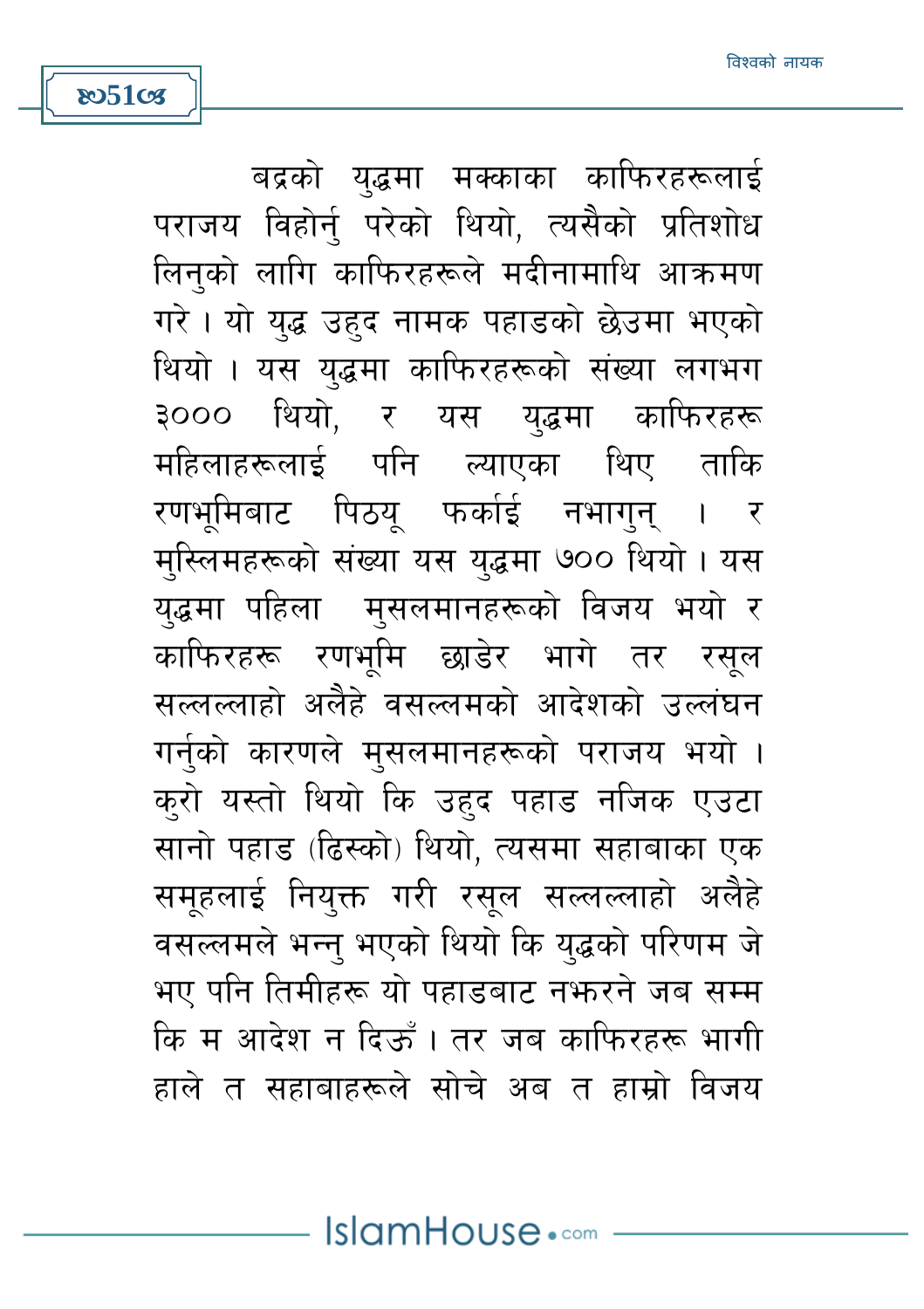भइसकेको छ अब केको खतरा अनि यो सानो समूहले अल्लाहको रसूलको आदेशको उल्लंघन गर्दै पहाड़बाट भारिहाले. अनि परिणम स्वरूप जीतेको यद्ध हारे । अर्थात जब पहाडमा नियक्त सहाबीहरू मध्ये अधिकतम सहाबीहरू तलफरे त खालिद बिन वलीदले त्यसै पहाडीको बाटो मुसलमानहरू माथि एक्कासी आक्रमण गरे अनि मसलमानहरूको पराजय निश्चित भयो । र यसै युद्धमा रसुल सल्लल्लाहो अलैहे वसल्लमको काका हजरत हम्जह रजिअल्लाहो अन्हो शहीद भए। र अरु लगभग ७० सहाबीहरू पनि शहीद भए। र यसै युद्धमा उहाँको दाँत पनि भाँचिएको थियो ।

३ - **गजवत्***ल् अहजाब***ः** अहजाबको युद्ध ( सन् ५ हिज्री )

अहजाबको अर्थ हो समूहहरू । र यस युद्धलाई अहजाब यसै कारण भनिन्छ कि यहदीहरूले अरबका अधिकतम् कुलहरूमा गएर मदिनामाथि आक्रमण गर्ने सुभ्रावदिए पश्चात सबै समूहहरू मक्काका काफिरहरूसंग मिली मदीनामाथि आक्रमण गर्ने दुसहास गरे । यस युद्धमा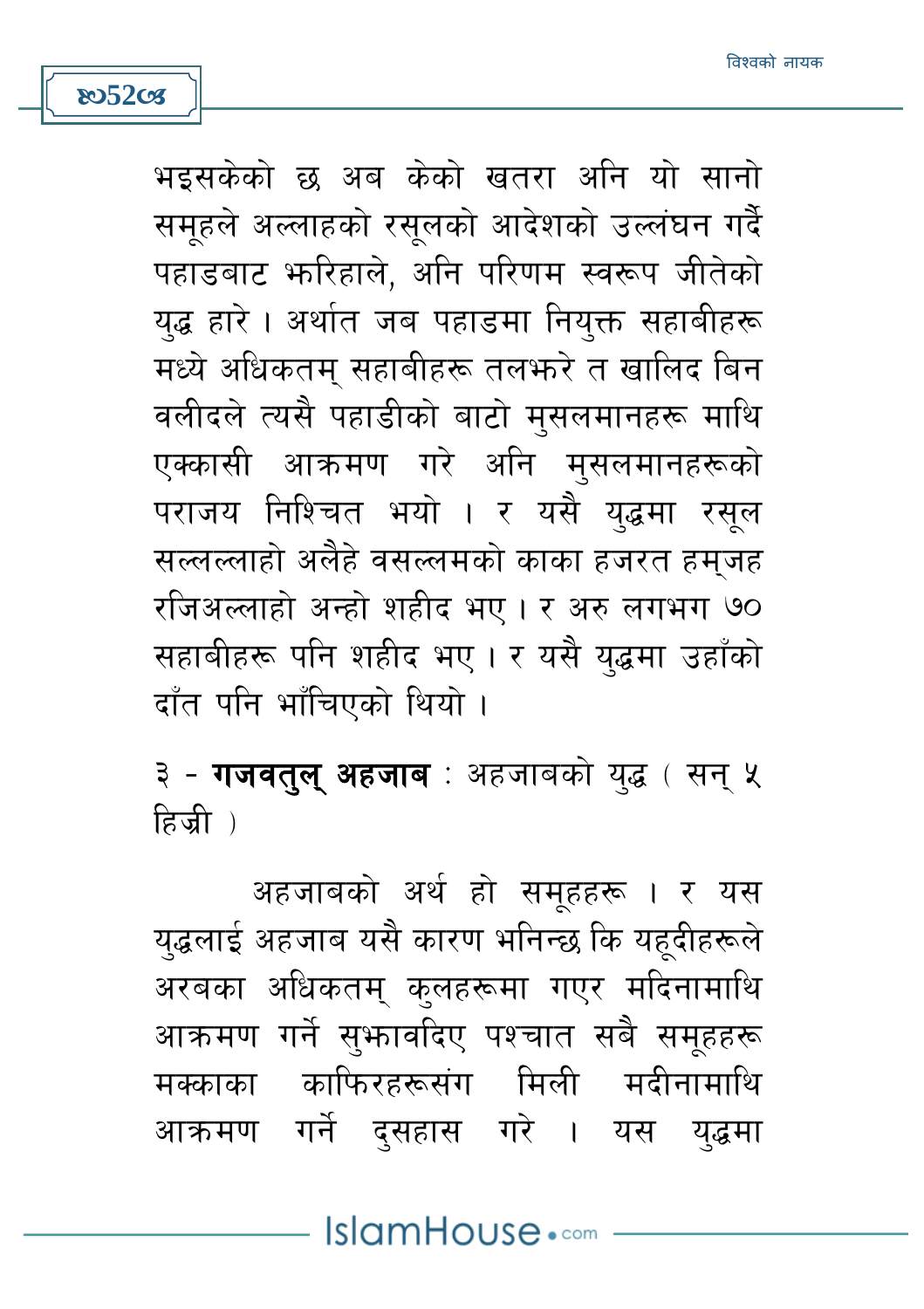හ**53**ය

काफिरहरूको संख्या लगभग दश हजार १०००० थियो । ( अर्रहीक्ल मख्तूम) जब यो समाचार रसूल सल्लल्लाहो अलैहे वसल्लमलाई पग्यो त उहाँले आफ्ना साथीहरू सित प्रामर्श गर्न थाले. अनि सलमान फार्सीले भने मदीनाको वरिपरि खाल्टो खोदन नै उचित हुन्छ । अनि यो नै पारित भयो कि सलमान फार्सीको कथन अनसार खाल्टो खोदन नै अति उत्तम छ । अनि सबैले मिलेर खाल्टो खोदे । र जब काफिरहरू मदीनामाथि आक्रमण गर्नुको निम्ति अगाडी बढे त अवाक भए र अचम्म मान्दै भने यो के हो ? यो त हाम्रो लागि नौलो करो हो । अनि काफिरहरूले खाल्टोको चारैतिरबाट घेराउ गरे । तर अल्लाहको रसूलले अल्लाहसित प्रार्थनागरे पश्चात अल्लाहले उनीहरू माथि भयंकर हरी पठाडदियो यसले गर्दा काफिरहरू आफ्**नो** योजनामा विफल भई अआफना घरतिर फर्के । र मदीना माथिबाट यो ठूलो संकट हट्यो, र मुसलमानहरू प्रसन्न भएर अल्लाहको गणगान गर्दै अआफ्ना घरतिर फर्के।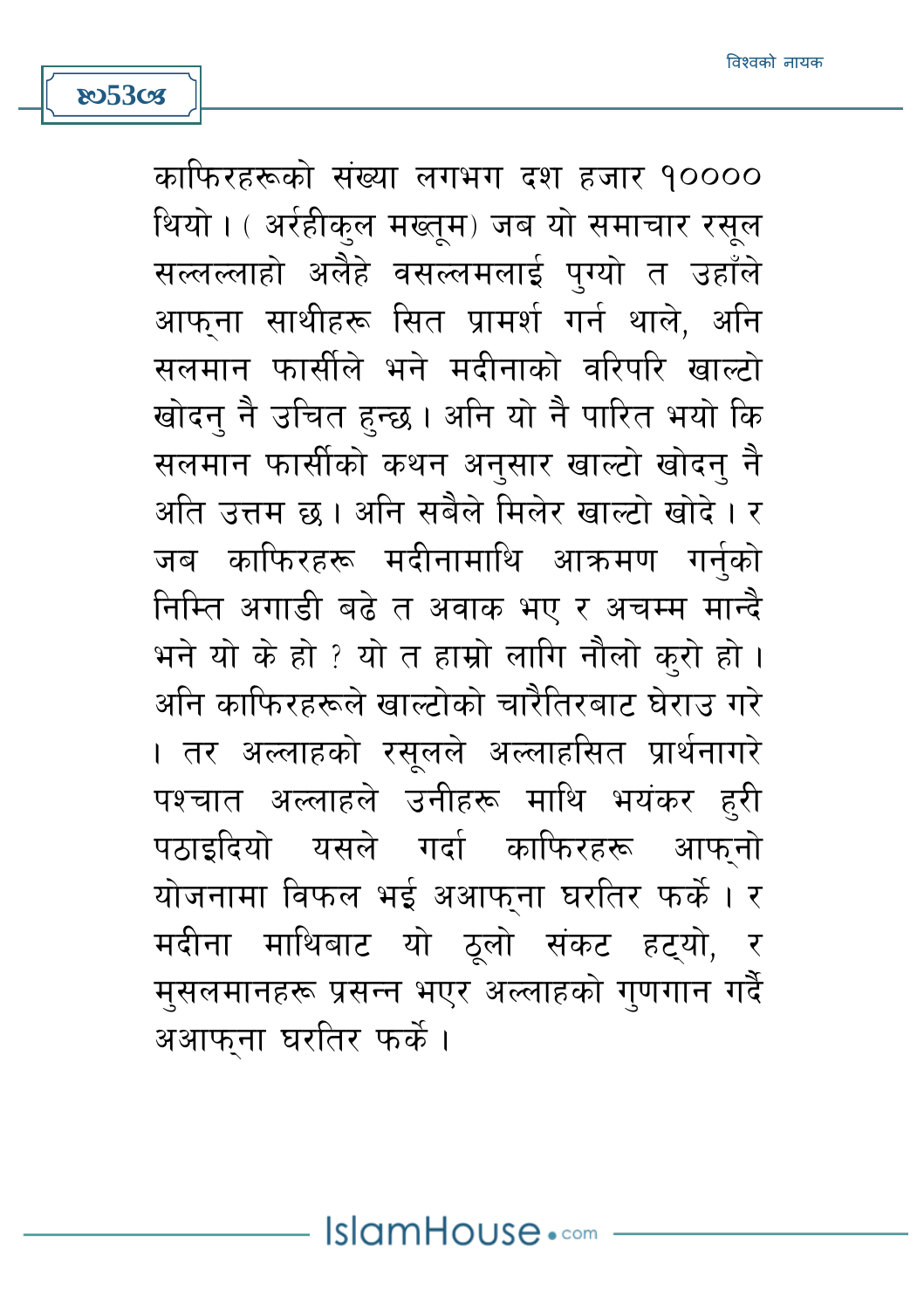४ - **गजवतो बनी क्7ैजह** : बनू क्7ैजहको युद्ध ( जिलकअद: ५ हिजी )

හ54**c**s

जस दिन रसूल सल्लल्लाहो अलैहे वसल्लम अहजाबको यद्धबाट फर्केर आए त्यसै दिन हजरत जिब्रीलले आएर यो आदेश सुनाउनु भयो कि बन् करैजह गोत्रमाथि आक्रमण गर्नस । यो सन्न साथ रसुल सल्लल्लाहो अलैहे वसल्लमले सबै सहाबीहरूलाई एउटा सचेतक द्वारा यस आदेशको सचना पठाई दिन भयो । र यो भन्न भयो कि सबैजना अस्रको नमाज बन् क्रैजहमा नै पढ्न् । अनि बन करैजहको घेराउ गरियो, र केही दनिको धेराउ पश्चात बन करैजहका मानिसहरुले आत्मसमर्पण गरे र मसलमानहरूको विजय भयो।

५ - गजवतो बनील् मुस्तलिक वा अल् मुरीसीअ्ः (सन् ५ वा सन् ६ हिज्री)

मरीसीअ एउटा पानी भएको ठाउँको नाम हो, र बन् मुस्तलिक एउटा कुलको नाम हो। बन् मस्तलिक त्यो पानी भएको टाउँमा बसोबास गरेका थिए. र यिनीहरू मक्काका काफिरहरूसंग मिलेर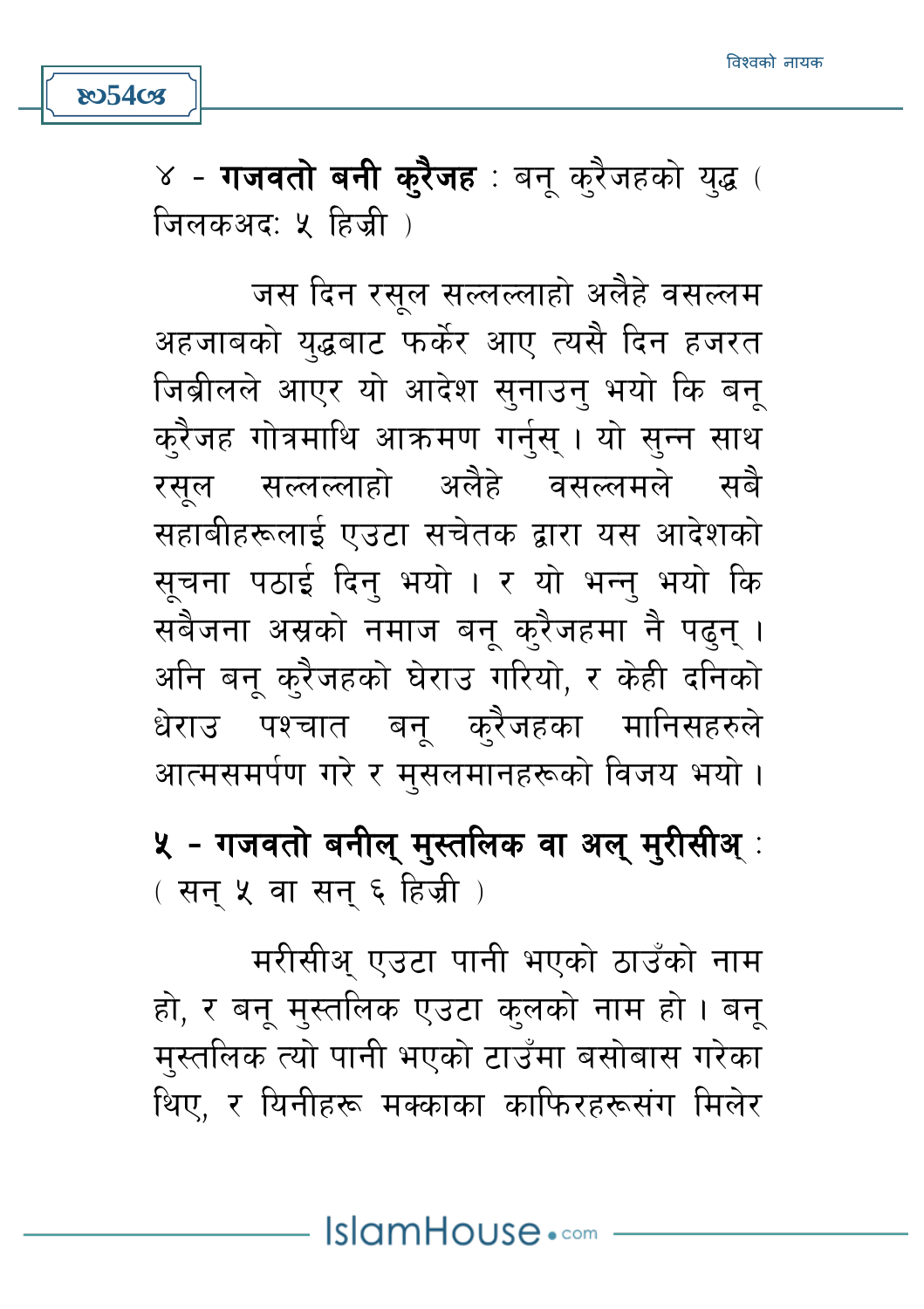मदीनामाथि आक्रमण गर्ने विचारमा थिए । तर रसूल सल्लल्लाहो अलैहे वसल्लमलाई यसको खबर पग्यो अनि उहाँले यस सचनाको प्रमाणीकरण गर्नको लगि बरैदह नामक सहाबीलाई पठाए । खबर साँचो हो यो सूचना मिले बित्तिकै रसूल सल्लल्लाहो अलैहे वसल्लमले उनीहरूलाई यस षडयन्त्रको दण्ड दिन्को लागि बन् मस्तलिक कलका मान्छेहरू एकत्रित भएको ठाउँ मुरीसीअ् नामक स्थानमा पुगे । अनि युद्धको परिणाम मसलमानहरूको हकमा भयो रसल सल्लल्लाहो अलैहे वसल्लम विजयी भएर मदीना फर्के।

यस यद्धमा एउटा ठूलो घटना घटित भयो जसले रसल सल्लल्लाहो अलैहे वसल्लमलाई व्याकुल गरिदियो । कुरो यो थियो कि यस युद्धबाट फर्कदाखेरी बाटोमा बासबसेको समय हजरत आयशाको हार हरायो अनि त्यसैलाई खोज्नको कारण हजरत आयशा रजिअल्लाहो अन्हा पछाडी छटिन । अनि एउटा सहाबी सफवानले उहाँलाई हेरे पश्चात मदीना ल्याए । तर कपटिहरूलाई रसुल सल्लल्लाहो अलैहे वसल्लमलाई द:ख पऱ्याउनको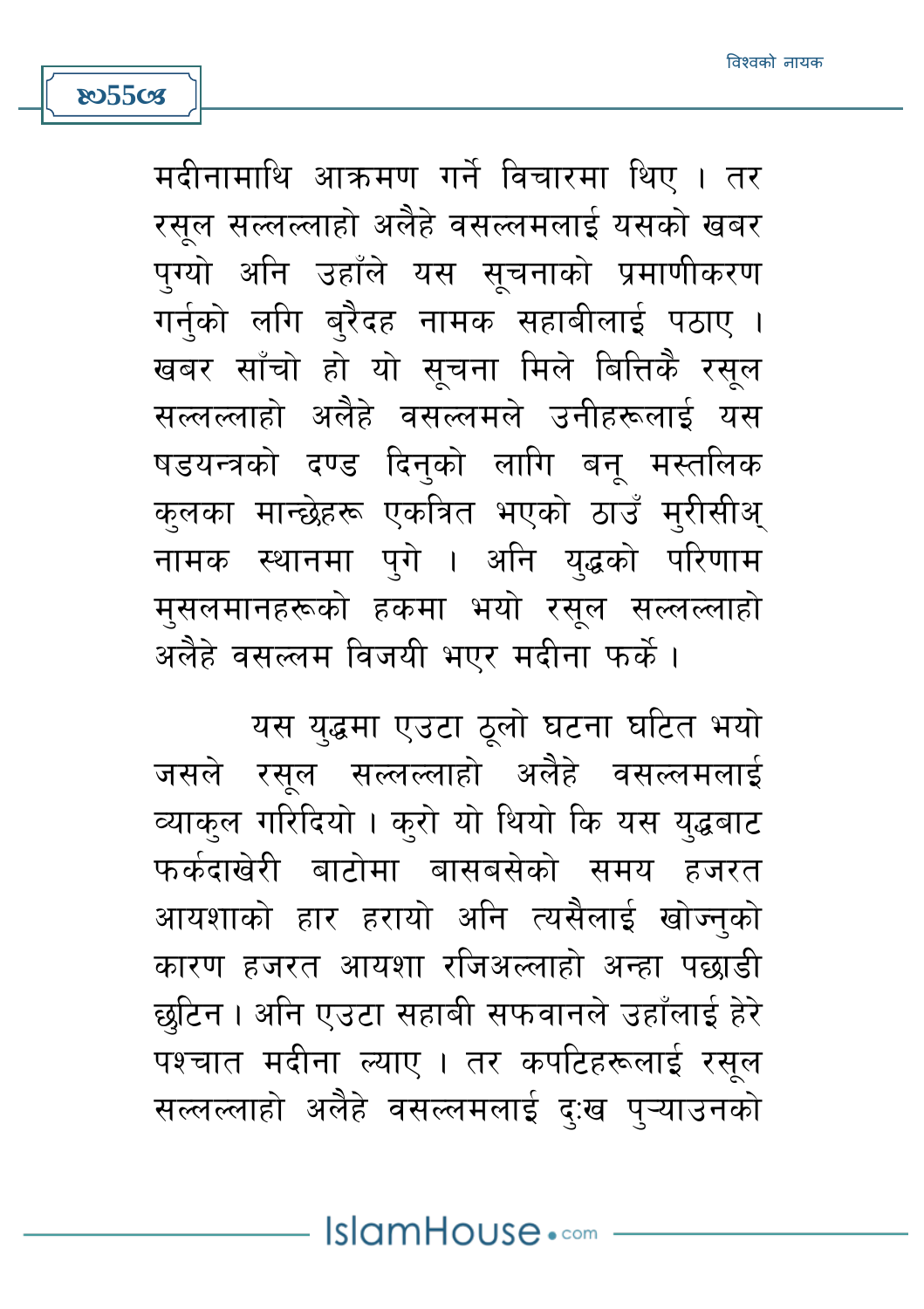लागि एउटा राम्रो अवसर प्राप्त भयो, अनि उनीहरूले हजरत आशाको सतित्वमाथि दोषारोपण गरे । तर अल्लाहले उहाँ रजिअल्लाहो अन्हाका सतित्वलाई प्रमाणित गर्नको लागि सातौं आकाशबाट आयहरू अवतरित गऱ्यो । तत पश्चा दोषारोपण गर्नेहरूलाई कोरी लगाई दर्णडत गरियो ।

හ**56**ය

**६ - गजवतो खैबर** : खैबरको युद्ध (सन् ६ हिज्री)

खैबर एउटा नगरको नाम हो, जसमा यहदीहरू बसोबास गर्थे । र यिनीहरू नै काफिरहरूलाई मुसलमानहरू विरुद्ध आक्रमण गर्नमाथि उत्तेजित गर्थे। यसै कारण उनीहरूलाई पाठ पढाउन् अनिवार्य भइसकेको थियो । तसर्थ रसल सल्लल्लाहो अलैहे वसल्लमले सोही उद्देश्यले १४०० सहाबाहरूलाई साथ लिई खैबरतिर प्रस्थान गर्नु भयो । त्यहाँ पुगे पश्चात खैबरको किल्लाको घेराउ गर्न भयो । र खैबर नगरका समस्त किल्लाहरूको संख्या ७ थियो। (अर्रहीकुल् मख्तुम ) तर यो सबै किल्लाहरू पीन मुसलमानहरूको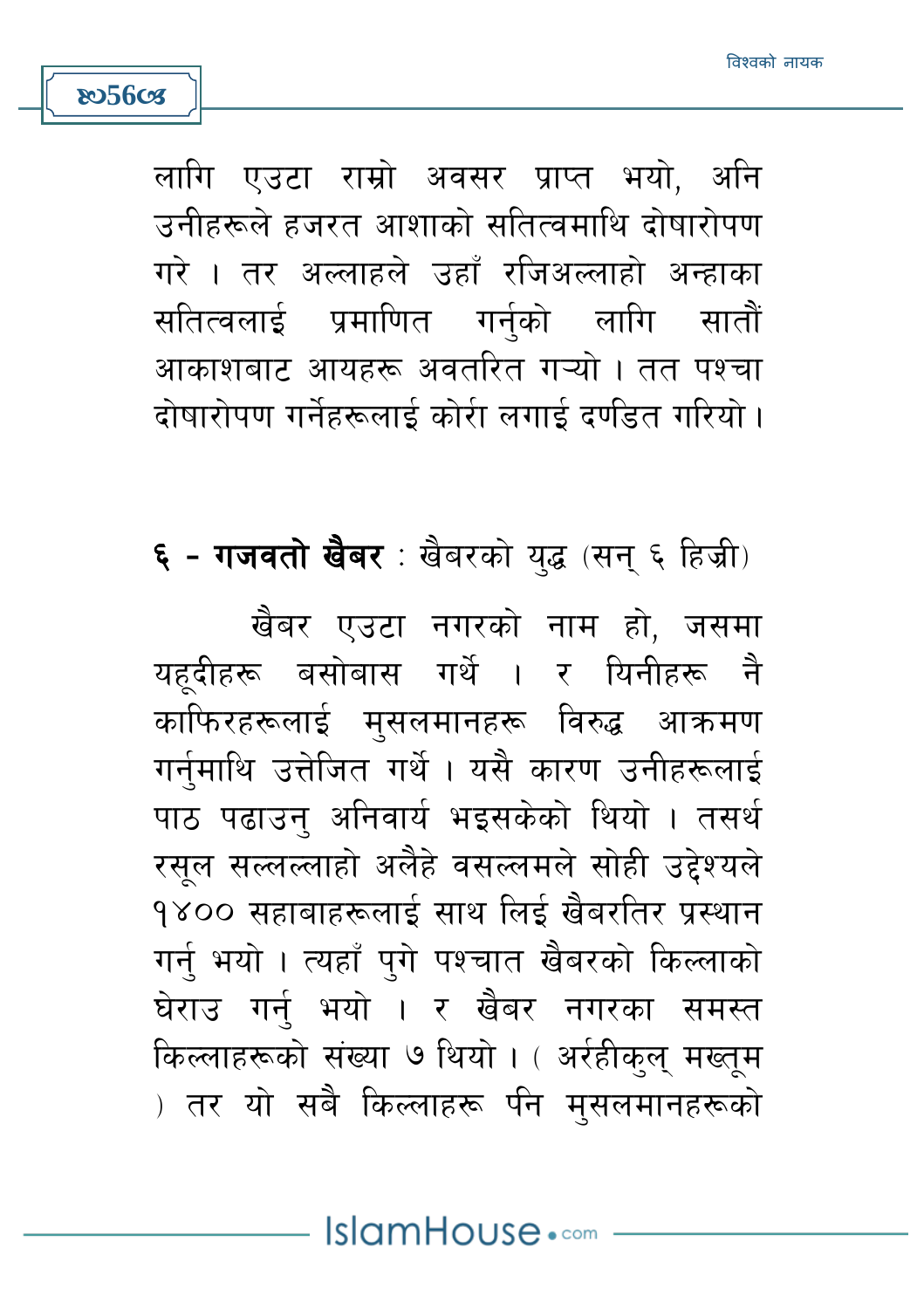विजयमा बाधा पऱ्याउन सकेनन बरु विजय एकेश्वरवादीहरूको नै भयो, र यहूदीहरू पराजित भए। र यस यद्धमा ९३ यहदीहरू मारिए . र अरु बन्दी बनाइए । ती बन्दी मध्ये नै सफीयह बिन्ते हुईइ थिइन् जससित रसुल सल्लल्लाहो अलैहे वसल्लमले विवाह गर्न् भयो र उहाँको स्वन्त्रालाई उहाँको महर तोकन भयो।

**805708** 

र यसै यद्धमा नै रसूल सल्लल्लाहो अलैहे वसल्लमलाई एउटी यहदी महिलाद्वारा बाखाको मासमा विष दिईयो, तर अल्लाहको कुपाले उहाँ त बाँच्न भयो तर उहाँको एउटा साथी बिशर बिन बराअ् बिन मअरुर नामक सहाबीको मत्य भयो । अनि त्यो महिलालाई त्यस सहाबीको बदलामा मारियो ।

७ - मअ़्रकतो मृता : मूताको युद्ध ( जमादिल् ऊला सन् ८ हिज्री )

वर्ष ६ हिज्रीको अन्तमा रसूल सल्लल्लाहो अलैहे वसल्लमले विभिन्न राजाहरू तर्फ पत्र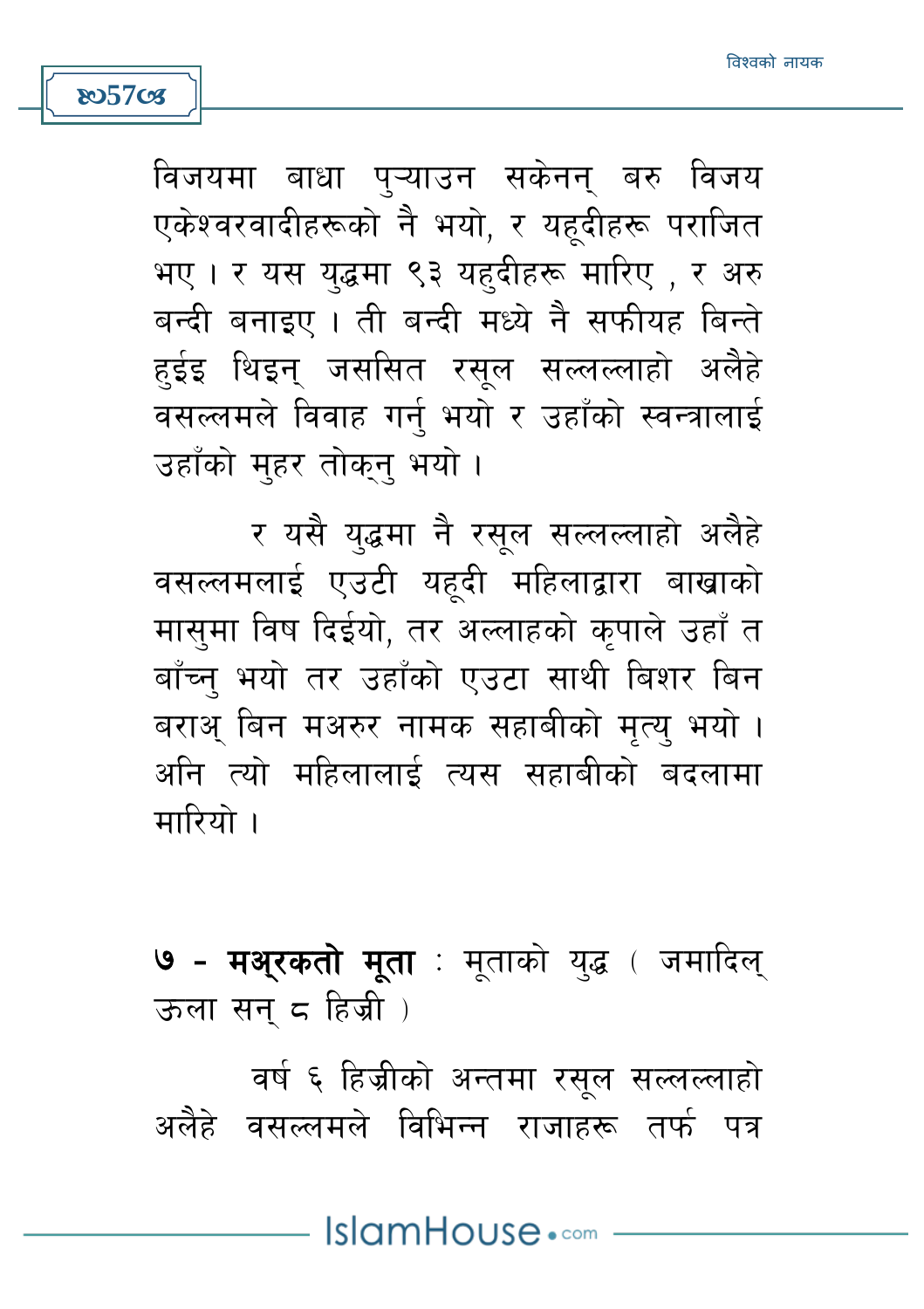## यद्धको कारण !

- ८ ओमानको राजा …. आदि ।
- टमश्कको दाकिम ।

**805808** 

- ७ हारिस बिन अबी शमर अल गस्सानी
- ६ हौजह यमामाको हाकिम ।
- ५ मंजिर बहरैनको हाकिम ।
- ४ कैसर हेरक्ल रोमको राजा ।
- 
- २ मुकौकिस मिश्रको राजा ।

३ - किसरा अबरवेज फारसको राजा ।

- १ अन्नजाशी असहमह बिन अल अबजर हब्शाको राजा।
- पठाउन भएको थियो. जस पत्रद्वारा उनी सबैलाई इस्लामको शान्तितर्फ निम्तो दिन् भएको थियो । रसल सल्लल्लाहो अलैहे वसल्लमले पत्र पठाएका केही राजा एवं सरदारहरूको नाम निम्न हन :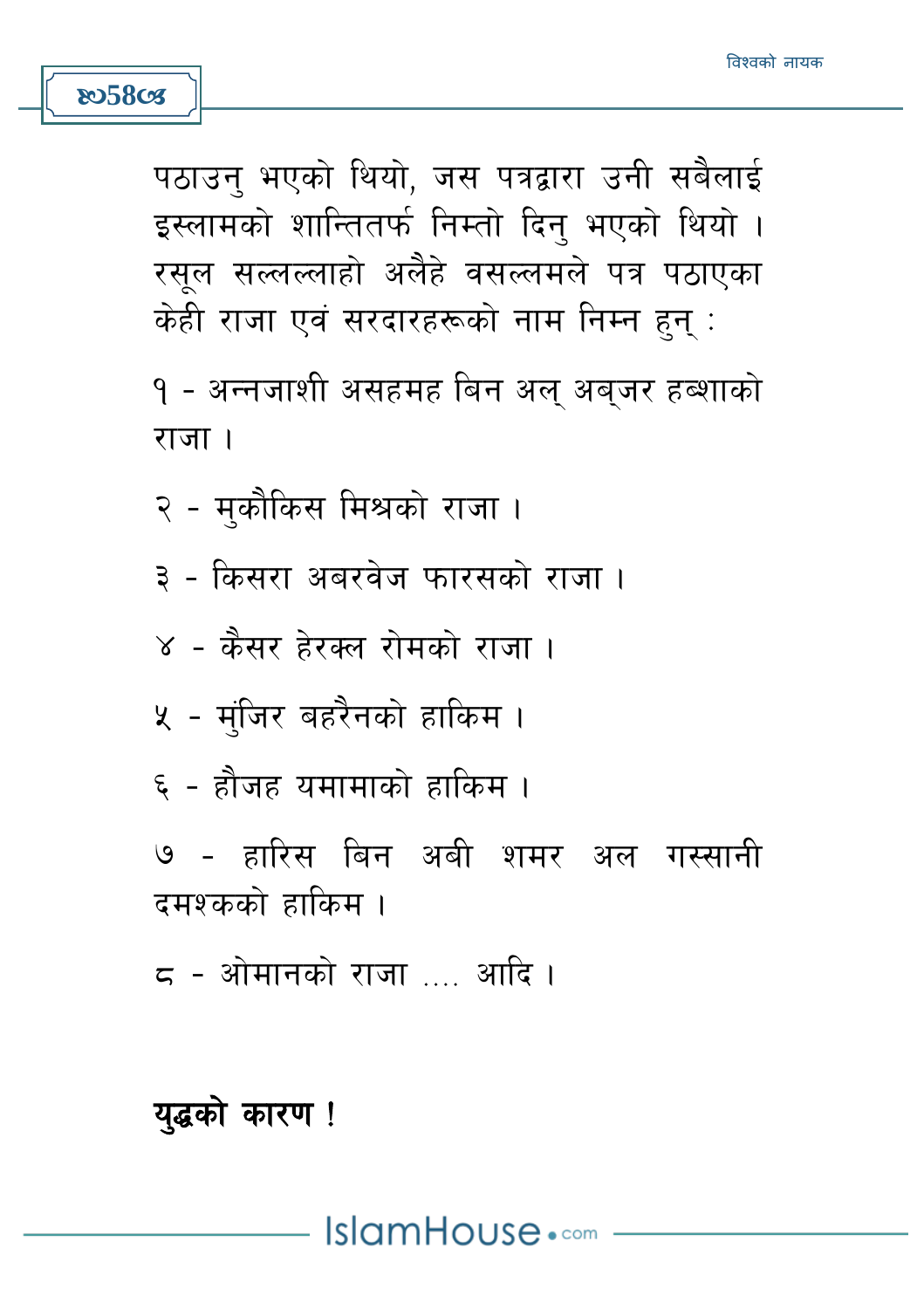හ**59**ය

रसूल सल्लल्लाहो अलैहे वसल्लमले जुन पत्रहरू आफ्ना दूतहरू द्वारा पठाएका थिए ती मध्ये एउटा दतको हत्या गरिएको थियो जस दतको नाम हारिस बिन उमैर थियो। र जस हाकिमले उहाँको हत्या गरेको थियो त्यसको नाम शरहबील बिन अमर अल गस्सानी थियो । जब यस घटनाको खबर रसल सल्लल्लाहो अलैहे वसल्लमलाई पग्यो त रसुल सल्लल्लाहो अलैहे वसल्लमलाई धेरै द:ख भयो. अनि त्यस अभिमानीलाई पाठ पढाउनको लागि रसल सल्लल्लाहो अलैहे वसल्लमले एउटा सेनाको ठुलो टोली त्यार पार्नु भयो, जसको संख्या ३००० थियो । र जैद बिन हारसालाई सेना कमान्डर नियुक्त गर्नु भयो, र भन्नु भयो यदि जैद शहीद हन्छन् भने जअ्फरलाई कमान्डर बनाउन्, यदि उहाँको पनि शहादत हुन्छ भने अब्दुल्लाह बिन रवाहालाई कमान्डर बनाउन .........। अर्थात उनीहरूलाई केही महत्वपर्ण निर्देशनहरू दिई रणभमि तर्फ पठाउन भयो ती निर्देशनहरू मध्ये केही निम्न हन: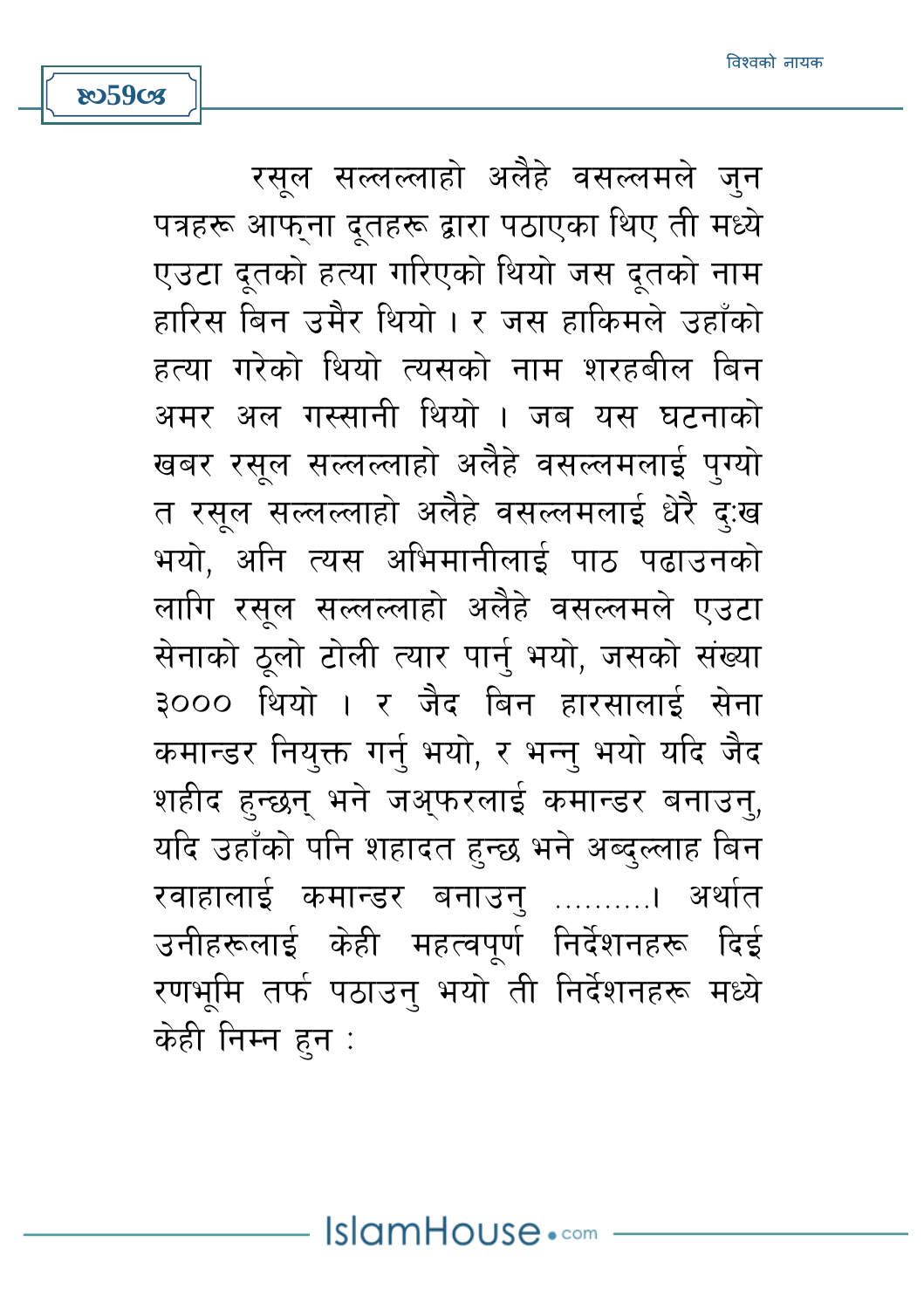अल्लाहको नामबाट - र उसको कपा पाउन्को लागि अल्लाहलाई नमान्नेहरू सित युद्ध गर्न , विश्वासघात नगर्न , बेईमानी नगर्न , बच्चा बढो महिला र पजा स्थलमा बसेर पजा गर्ने व्यक्तिहरूलाई नमार्न् , रुखहरूलाई नकाटन् , धन सम्पत्तिलाई नष्ट नगर्न् , र घरहरूलाई न भत्काउनु …. आदि ।

र यो युद्ध पहिलाको युद्धहरुबाट भिन्न थियो किनकी यस यद्धमा विरोधीहरूको संख्या दुई लाख २००००० थियो र मुसलमानहरू केवल तीन हजार ३००० । दवै पक्षको सेनालाई हेर्दा आश्चर्य लाग्दो करो थियो । तर जब युद्धको आरम्भ भयो त इतिहास साक्षी छ कि मुसलमानहरू यस्तो वीरताले आफनो शत्रसित यद्धगरे कि शत्रहरूको सेनालाई भयभीत गरिदिए। अनि दुवै सेना बीच भीषण युद्ध भया, र दुवै समूहलाई क्षति पुग्यो, तर हजरत खालिद बिन वलीदको युद्धशैली र चतुराईले गर्दा मुसलमानहरू काफिरहरू माथि प्रभावी रहे। र यो युद्ध बिना कुनै परिणाम समाप्त भयो ।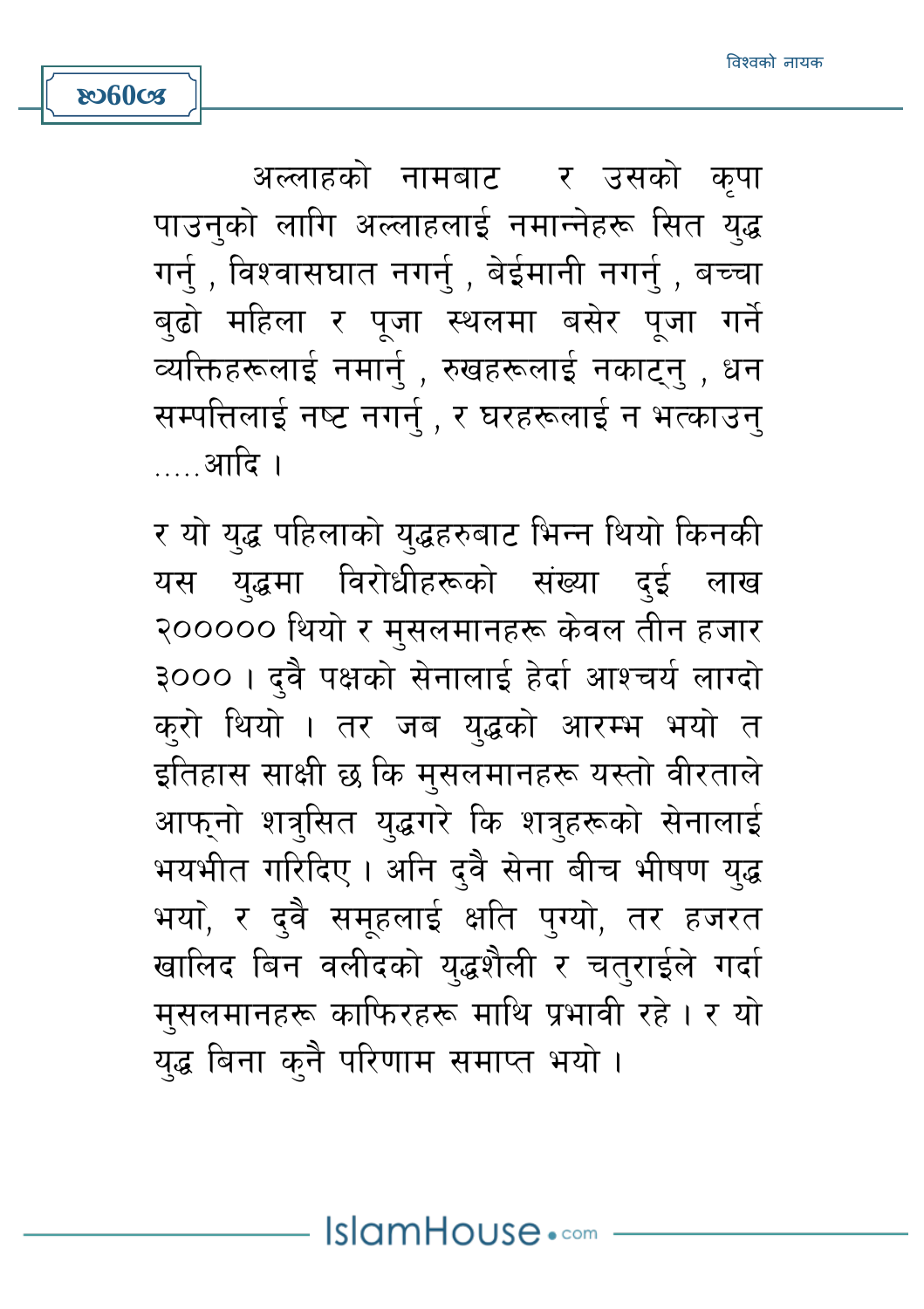5 - फतहे मक्का : मक्का माथि विजय (रमजान सन ८ हिज्री)

हिजीमा रमजान सन् आठ मसलमानहरूलाई मक्कामाथि विजय प्राप्त भयो, र यो मुसलमानहरूको सबै भन्दा ठूलो विजय थियो। यो विजय अल्लाहले आफनो भक्तहरूलाई उपहारको रूपमा दियो । यस यद्धमा मुसलमानहरूको संख्या लगभग दश हजार थियो। यत्रो संख्या हेरेर शत्रहरू भयभीत भए । यस युद्धमा फाटफट भिन्डप बाहेक कुनै युद्ध भएन । र मक्कामाथि मुसलमानहरूलाई विजय प्रप्त भयो । अनि रसूल सल्लल्लाहो अलैहे वसल्लमले कअ्बालाई मर्तिहरूबाट पवित्र गरे र हजरत बिलाल कअ़बामाथि चढ़ेर अजान भन्न भयो। अनि सबैले अल्लाहको कृतज्ञता प्रकट गर्दै र गणगान गर्दै मर्सजदे हराममा नमाज कायम गरे , र असत्य र बहदेववाद परास्त भयो।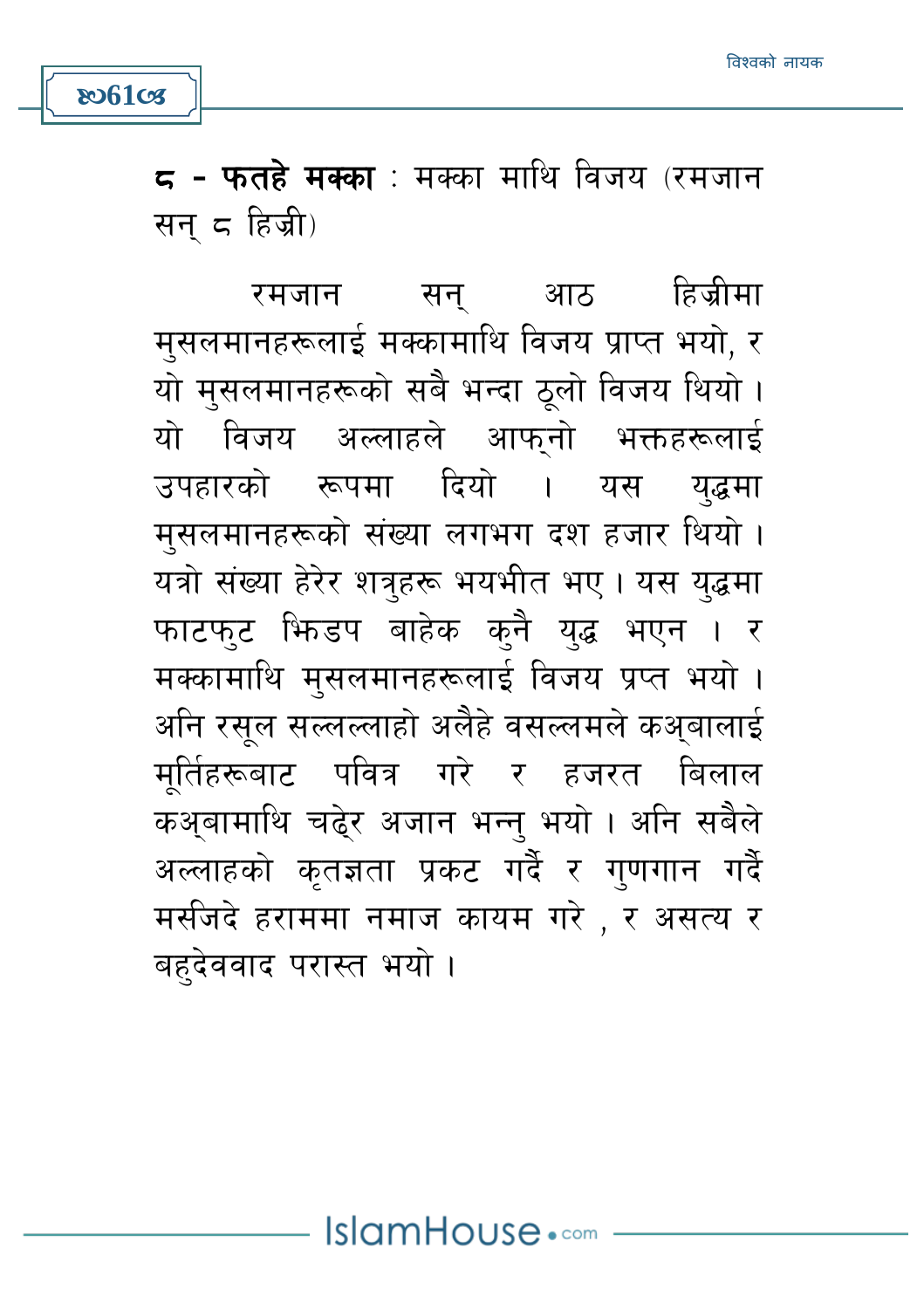यस युद्धमा मुसलमानहरूको संख्या १२००० थियो । र मसलमानहरूमा धेरै जसो मान्छेहरू नयाँ मुसलमानहरू थिए, अनि कतिपयले त अभिमान गर्दै भन्न थाले हाम्रो यत्रो ठलो सेनालाई को पराजित गर्नसक्छ ? हामी त अवश्य विजयी हुनेछौं । यस्तो अभिमानी कुरा सुनेर रसूल सल्लल्ल<mark>ा</mark>हो अलैहे वसल्लम धेरै द:खी भए, र यसै अभिमानको कारण युद्ध प्रारम्भ हुने बित्तिकै मुसलमानहरूलाई पराजय बिहोर्न पऱ्यो । तर रसल सल्लल्लाहो अलैहे वसल्लमले अल्लाअसित दआ गरे र सबैलाई एकजुट पारेर फोरि आक्रमण गरे. अनि मुसलमानहरूको विजय भयो र शत्रुहरू सबै माल सामान छाडेर भागे । अनि शत्रहरू भागेर तीन ठाउँमा एकत्रित भए तर मुसलमानहरूले सबै ठाउँमा आक्रमण गरी सबै शत्रहरूलाई पराजित गरे । र मसलमानहरू शत्रहरूलाई लखेटदै तायफ सम्म पनि पुगेका थिए र त्यहाँ पनि युद्ध भएको थियो जसलाई गजवत् त्तायफको नामले याद गरिन्छ ।

**९ - गजवतो हनैन** : हनैनको युद्ध ( शव्वाल सन् ८ हिजी )

හ**62**cs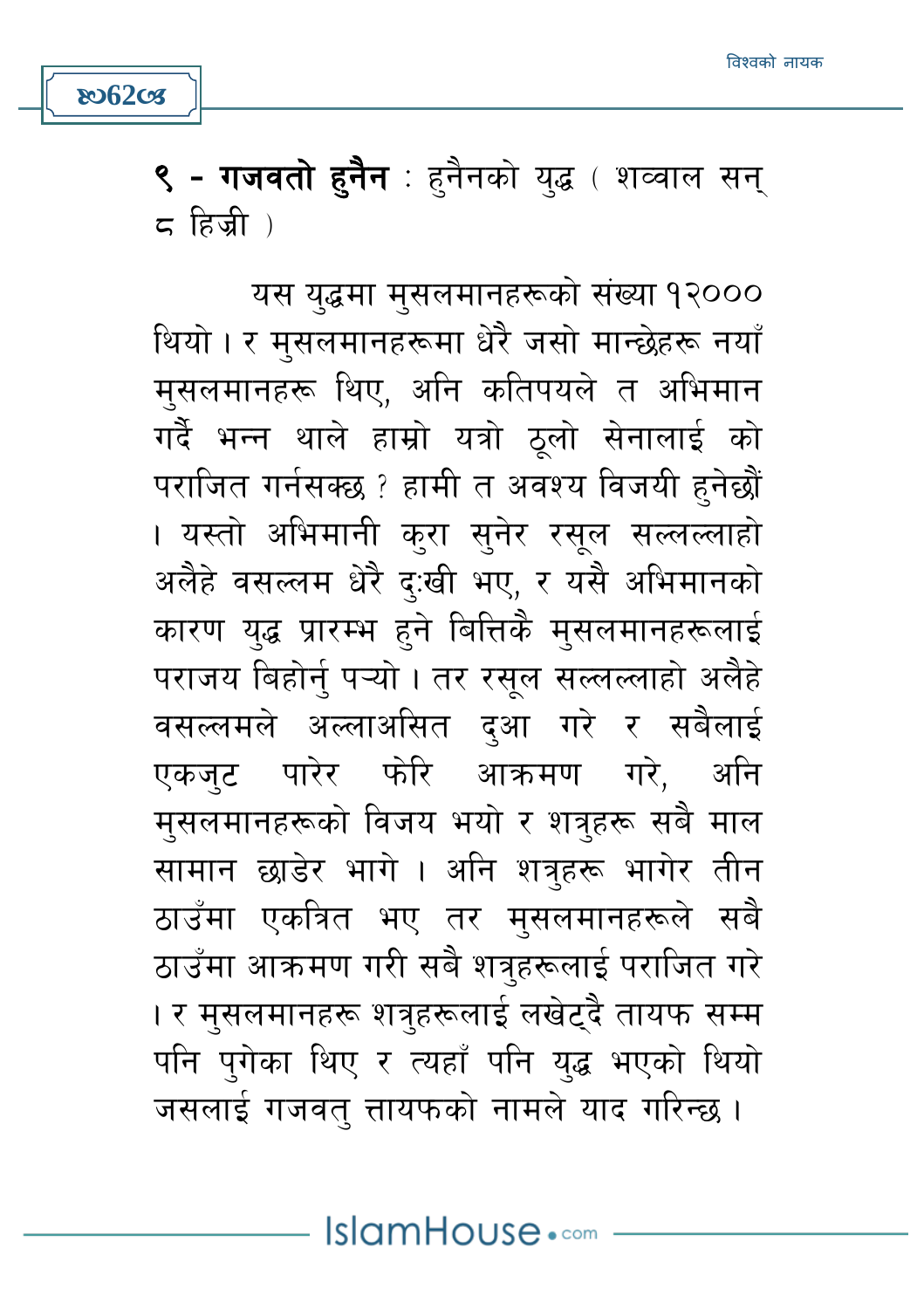यो यद्ध नै रसुल सल्लल्लाहो अलैहे वसल्लमको अन्तिम युद्ध थियो, र यस युद्धपछि

मताको यद्धमा मसलमानहरू रोमीहरू मथि प्रभावी रहेका थिए त्यसैको प्रतिशोध लिन्को निम्ति रोमीहरूले ठुलो सेना एकत्रित गरे, र एउटा निर्णायक युद्धको योजना बनाए । जब रसुल सल्लल्लाहो अलैहे वसल्लमलाई यसको खबर मिल्यो त रसुल सल्लल्लाहो अलैहे वसल्लमले सबैलाई यस युद्धको त्यारीको आदेश दिए। यस युद्धमा मुसलमान सेनाको संख्या ३०००० थियो । तर जब मसलमानहरू तबक नामक स्थानमा पगी शत्रको प्रतिक्षा गर्दै बसीरहे त शत्रहरू मसलमानहरूको यो सहास हेरी भयभीत भए र यद्धको लागि आएनन् ।

**१० - गजवतो तब्**क : तब्कको युद्ध ( रजब सन् ९ हिजी)

र यसै उद्ध पश्चात रसूल सल्लल्लाहो अलैहे वसल्लमले जेईरीना नामक स्थानबाट जन कि मक्काबाट अति नजिक छ उमरा गर्न भयो।

හ**63**ය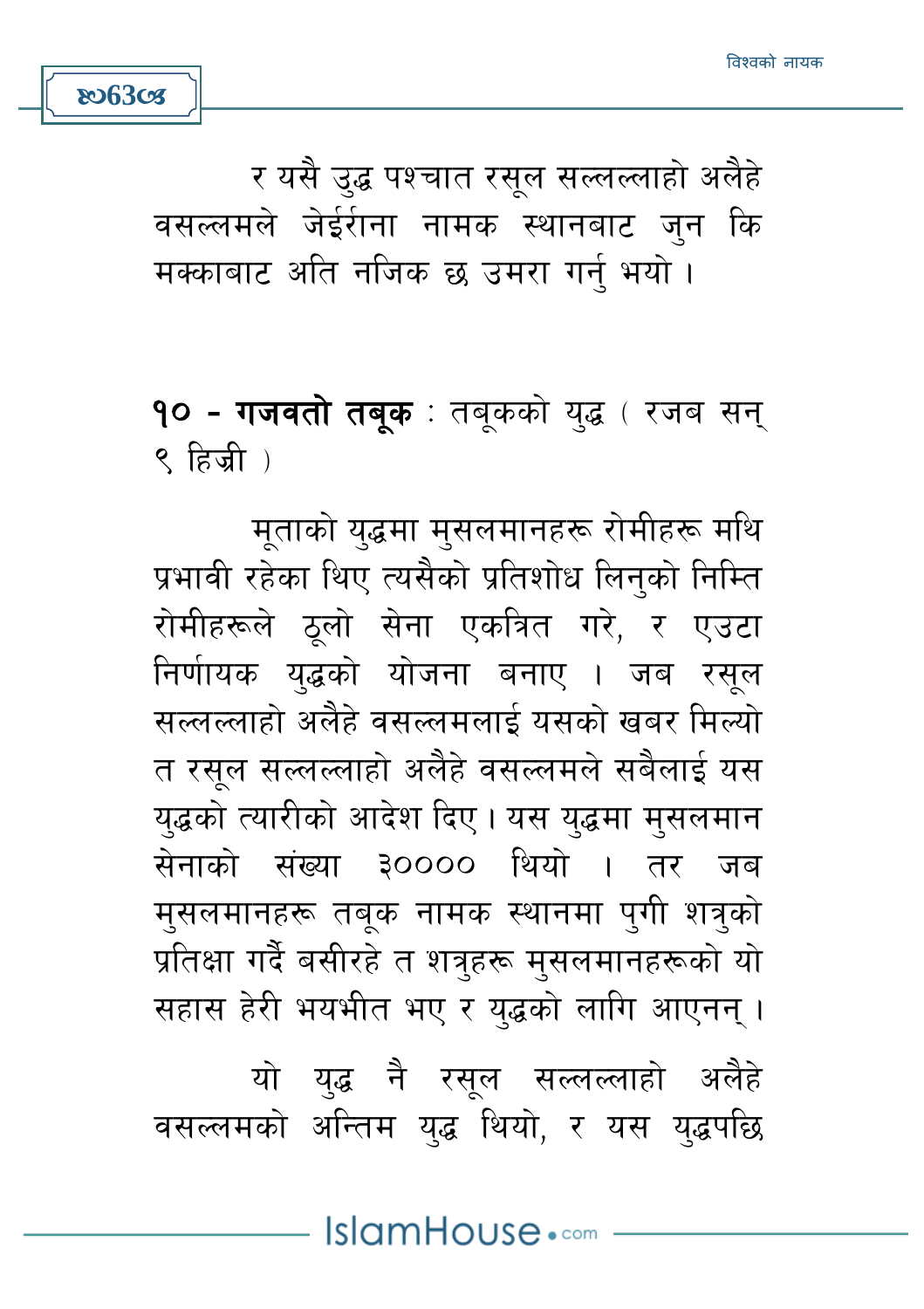मान्छेहरू समूह दर समूह इस्लामलाई कबूल गरे, र इस्लामको प्रकाश समस्त अरब महाद्वीपमा फैलियो  $\overline{1}$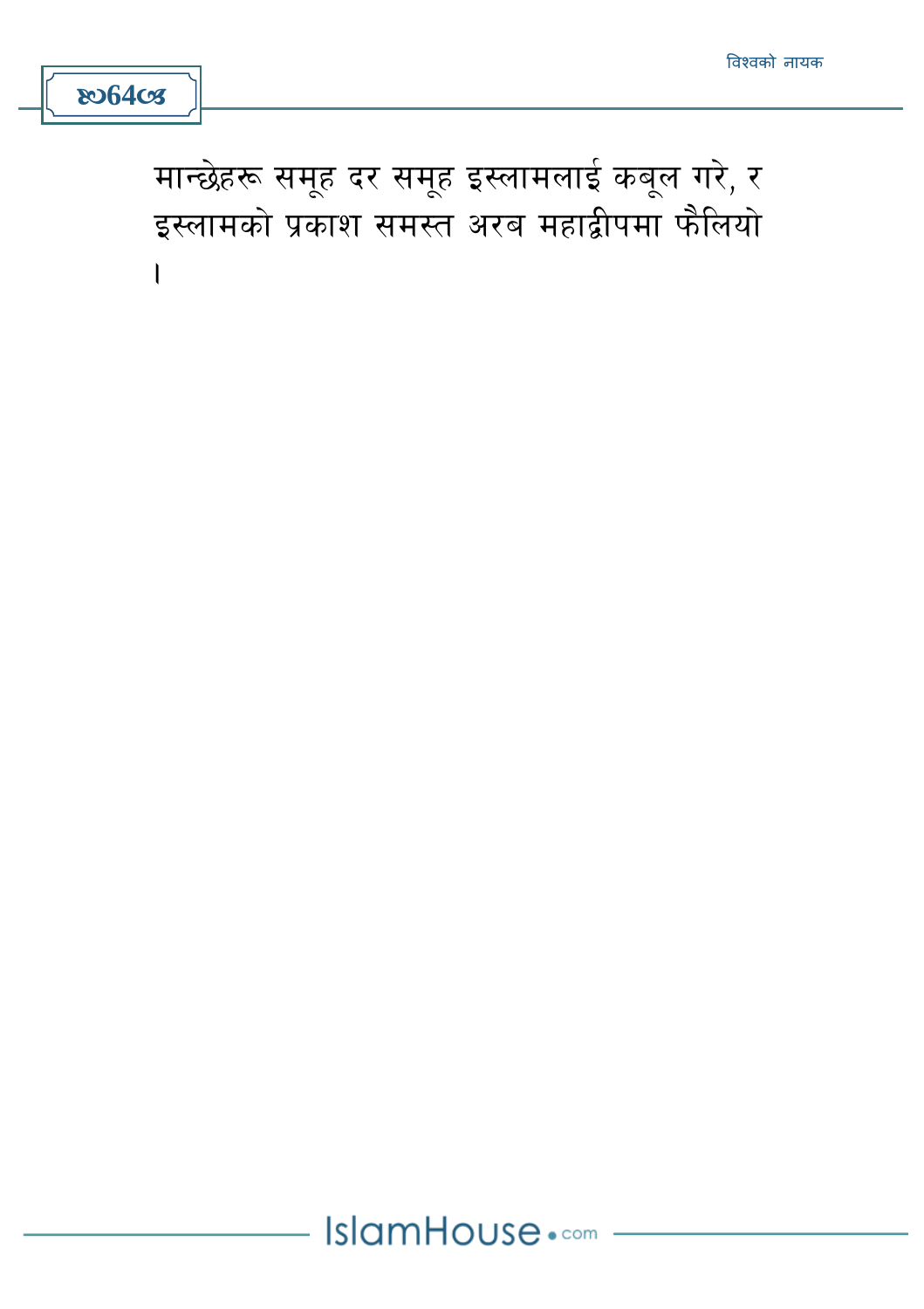**ಜು65cg** 

रसूल सल्लल्लाहो अलैहे वसल्लमले ४ उमरा र मात्र एक हज्ज गर्नु भयो । जसलाई हज्जत्**ल् वदाअ्को नामबाट याद गरिन्छ । यस** हज्जमा उहाँ सल्लल्लाहो अलैहे वसल्लमको साथमा लगभग एक लाख मुसलमानहरूले हज्ज गरे, र यसै हज्जको सुअवसरमा उहाँले एउटा यस्तो वक्तव्य दिनभयो जसले त्यस बखतको सपरपावर कैसर र किसराको सामराजको जगलाई पनि हल्लाई दियो, र त्यो वक्तव्य आउनेवालाहरूको लागि आदर्श भयो I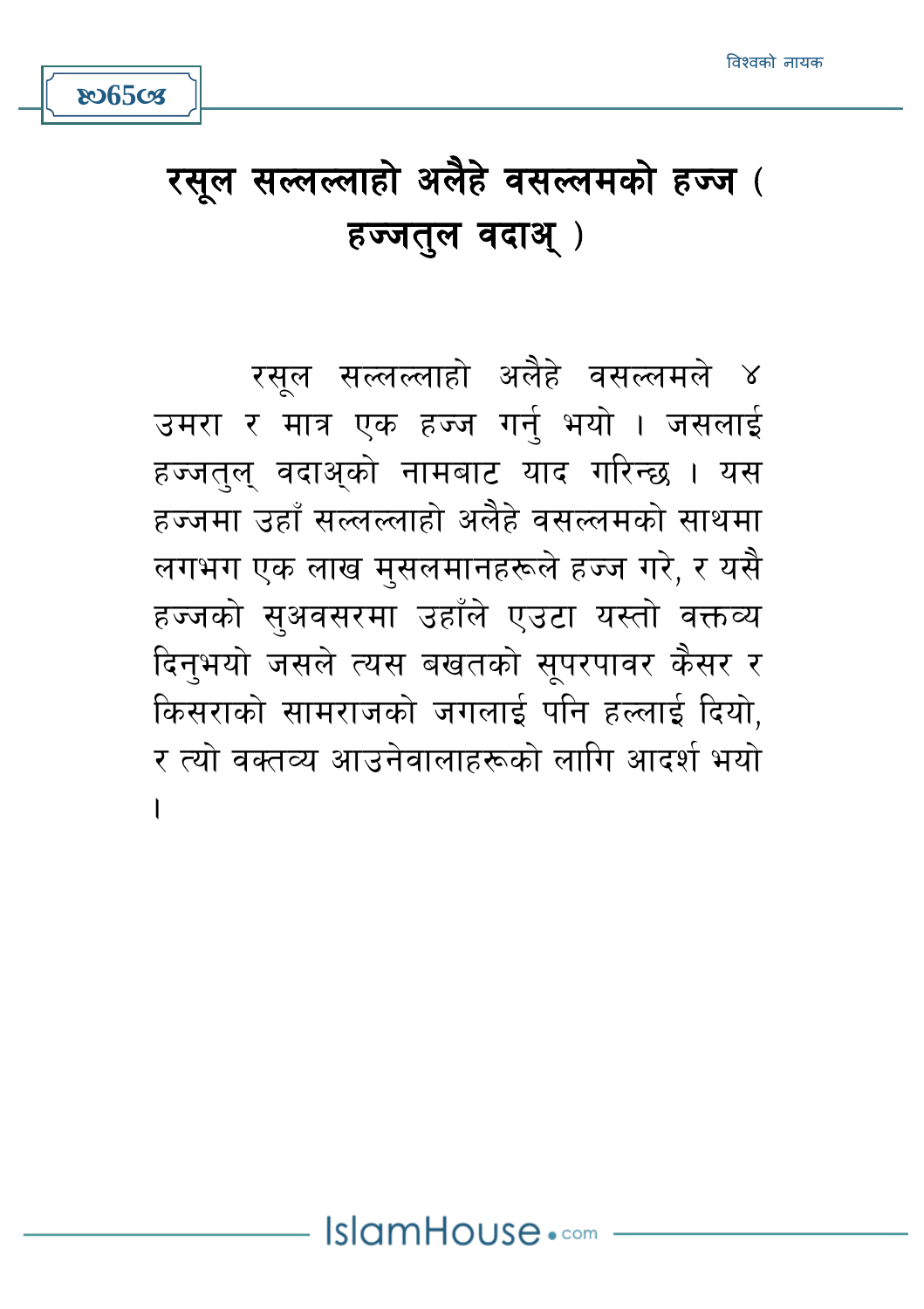

8066cs

हज्जको अवसरमा जब अल्लाहले क्रआनको यो आयत " अलयौमा अक्मलतो लक्म दीनक्म........" अवतरित गऱ्यो त्यसै बखत सहाबाहरूलाई यो थाहा भइहाल्यो कि अब बिछोडको समय आई पुगेछ, र उहाँ सल्लल्लाहो अलैहे वसल्लमको कार्यकाल यस संसारमा समाप्त हनेवाला छ ।

अनि जब उहाँ सल्लल्लाहो अलैहे वसल्लम हज्जबाट फर्केर मदीना आए त सोमवारको दिन अरबीको सफर महीनामा सन् ११ हिज्रीको दिन उहाँ बकीअु नामक कब्रस्तानमा एउटा जनाजामा सहभागी भएर घर फर्कुदाखेरी उहाँको टाउकोमा पीड़ा उत्पन्न भयो. र पीड़ा बढ़दै गयो । अनि उहाँले हजरत अब बक्रलाई नमाज पढाउने आदेश गरे। र जस दिन उद्दाँको स्वर्गबास भयो त्यस दिन उहाँले आफुनी प्रिय छोरी फातिमालाई जन्नतकी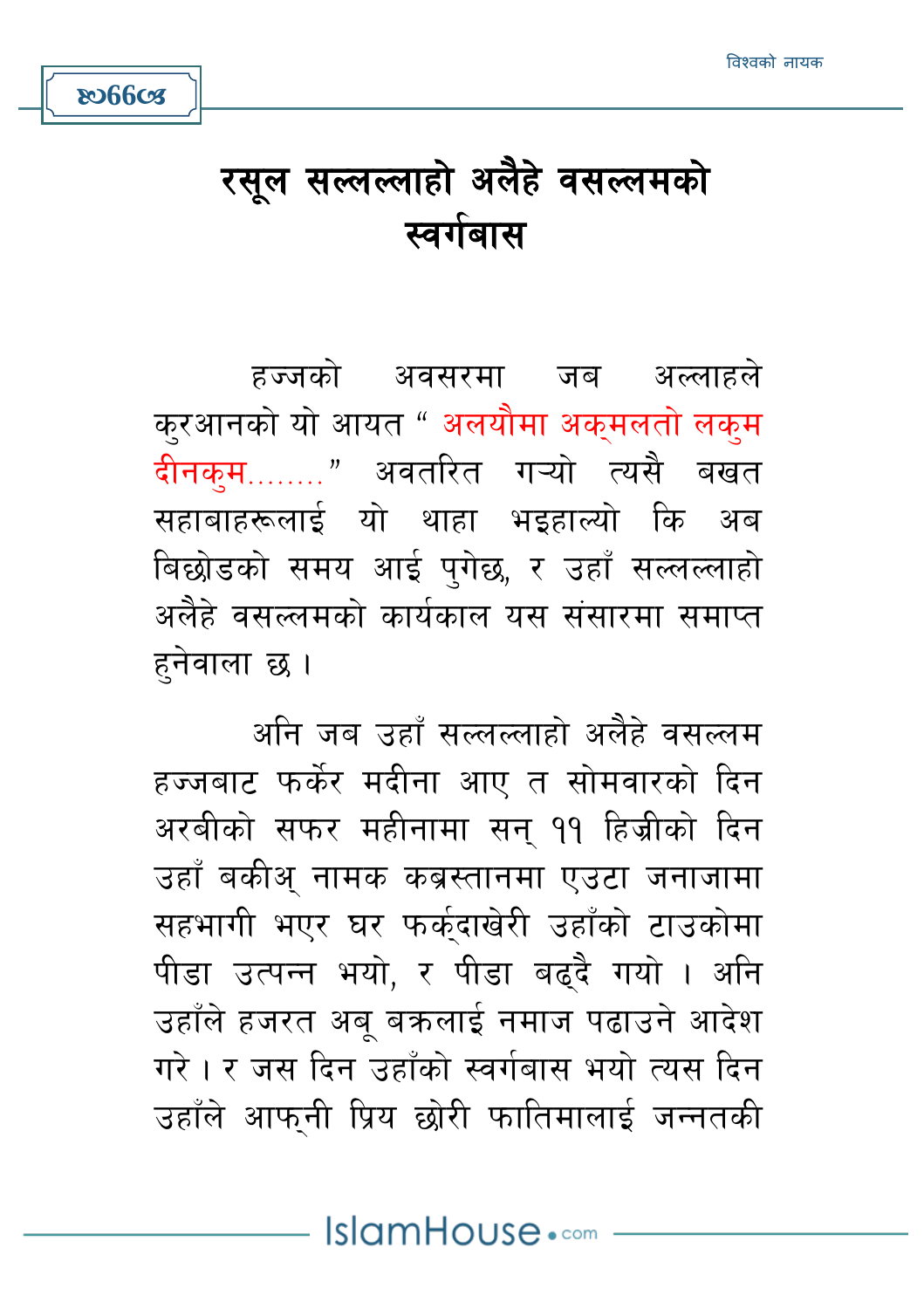හ**67**ය

सबै महिलाहरूकी सरदारनी हने शुभ समाचार एवं वरदान दिए । र सोमवारको दिन अल्लाहम्मा अर्रफीकल अअला भन्दै परलोक सुधार्नु भयो । ( इनना लिल्लाहे वइन्ना इलैहे राजेऊन ) अनि जब उहाँको देहान्तको समाचार हजरत उमरलाई पग्यो त उहाँ यति शोकचकित भए कि तरवार लिएर भन्न थाले जसले यो भन्छ कि महम्मदको मत्य भयो त्यसको गर्दन यस तरवारले छिनाली हाल्छु , अनि हजरत अबू बक्रले क्रआनको एउटा आयत पढी उहाँलाई शान्त गर्न भयो। अनि मंगलवारको दिन उहाँ सल्लल्लाहो अलैहे वसल्लमको कफन दफन भयो ।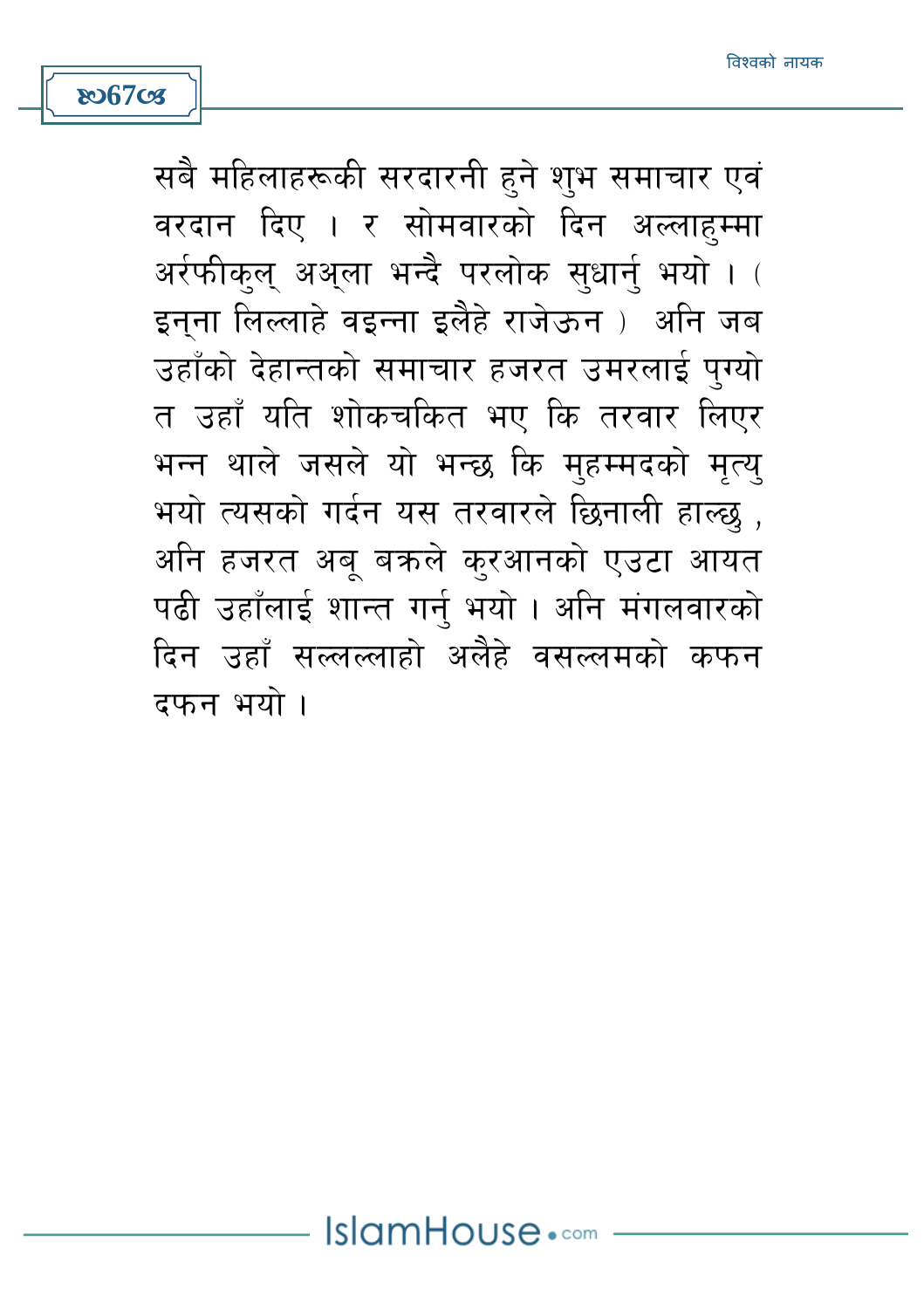so68cg

२ - हजरत सौदह बिन्ते जमअह रजिअल्लाहो अन्हा I ३ - हजरत आइशा सिद्दीकह रजिअल्लाहो अन्हा । ४ - हजरत हफसा बिन्ते उमर रजिअल्लाहो अन्हा Ì ५ - हजरत जैनब बिन्ते खजैमह रजिअल्लाहो अन्हा ı ६ - हजरत उम्मे सलमा बिन्ते अबी उमैया रजिअल्लाहो अन्हा ७ - हजरत जैनब बिन्ते जहश रजिअल्लाहो अन्हा ८ - हजर ज्वैरीया बिन्ते हारिस रजिअल्लाहो अन्हा  $\overline{1}$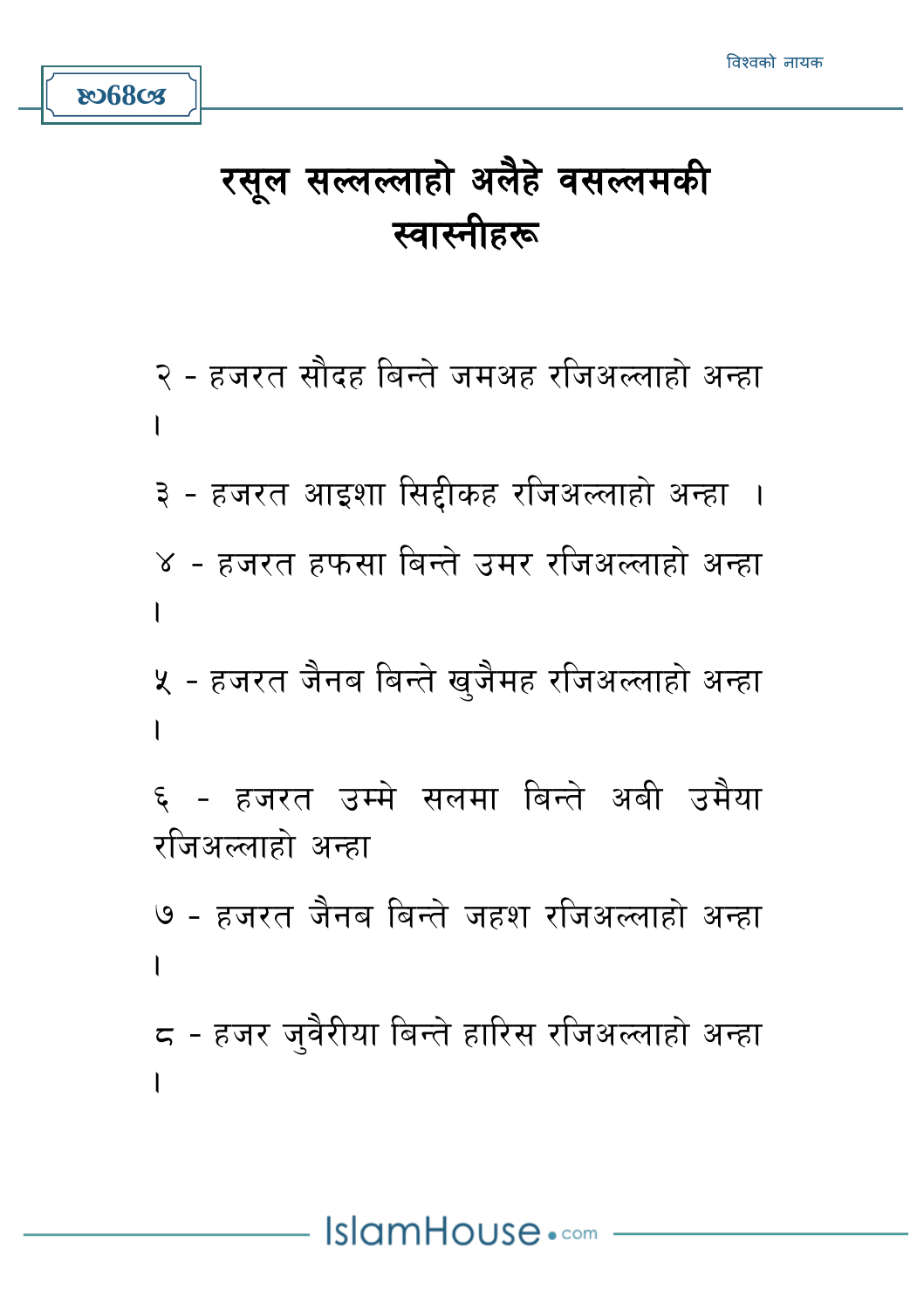

९ - हजरत उम्मे हबीबा रमला बिन्ते अबी सफियान रजिअल्लाहो अन्हा ।

१० - हजरत सफीया बिन्ते हुईइ बिन अख्तब रजिअल्लाहो अन्हा ।

११ - हजरत मैमूना बिन्तुल् हारिस रजिअल्लाहो अन्हा ।

# रसूल सल्लल्लाहो अलैहे वसल्लमका संतानहरू

- १ कासिम, जेठो छोरा ।
- २ जैनब. जेठी छोरी ।
- ३ रुकैया, छोरी ।
- ४ उम्मे कुलसम छोरी ।
- ५ फातिमा सानी (कान्छी) छोरी ।

६ - अब्दल्लाह, हजरत खदीजाबाट रसूल सल्लल्लाहो अलैहे वसल्लमको अन्तिम संतान ।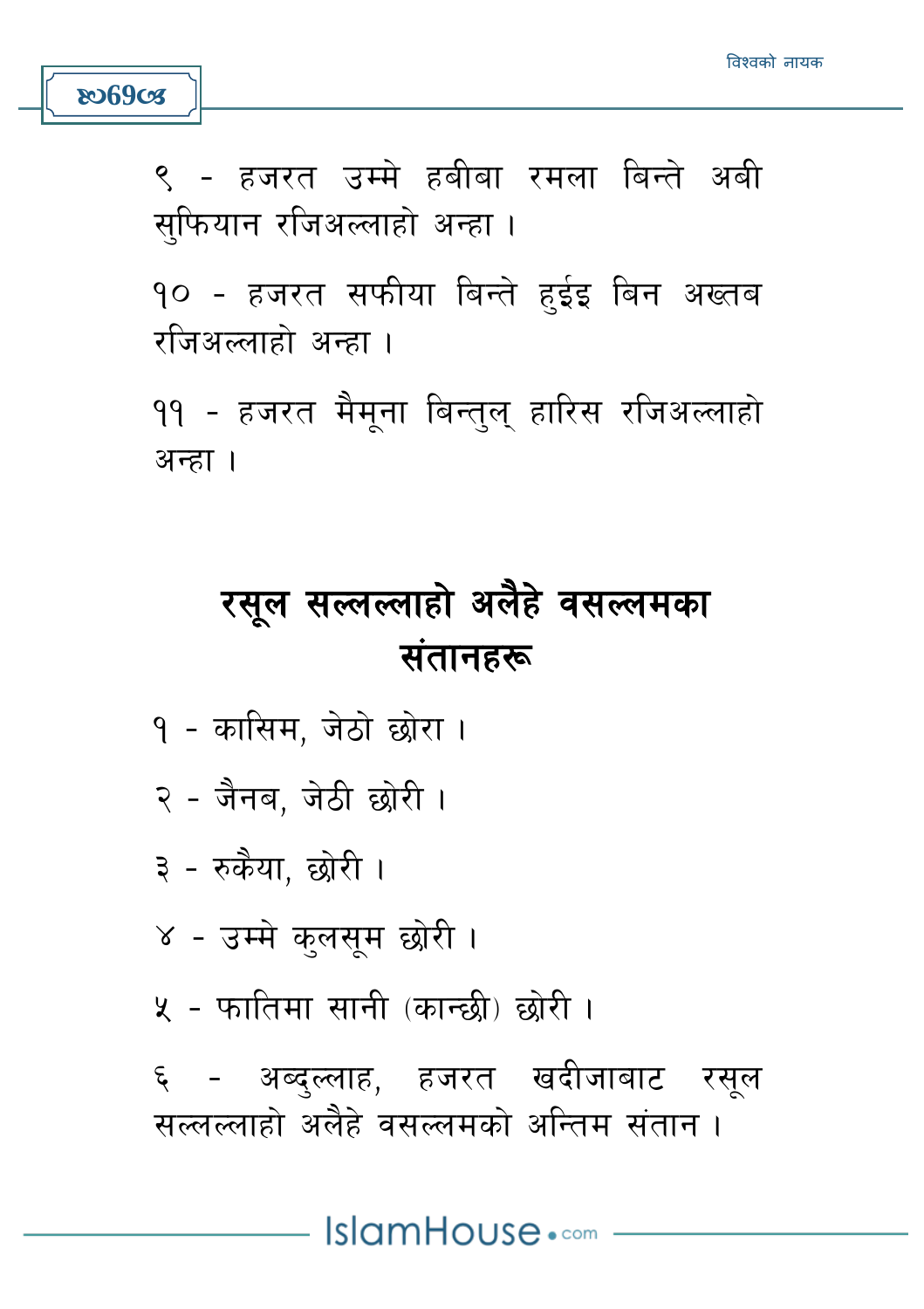

७ - इब्राहीम, हजरत मारियाको कोखबाट मदीनामा जन्मे (हजरत मारियालाई मिश्रको राजाले रसल सल्लल्लाहो अलैहे वसल्लमलाई उपहारको रूपमा अर्पण गरेका थिए ) ।

नोट :- रसुल सल्लल्लाहो अलैहे वसल्लमका सबै छोराहरूको बाल्यकालमा नै स्वर्गबास भइसकेको थियो । मात्र छोरीहरू नै इस्लामलाई पाइन् र इस्लामलाई अङ्गिकार गरिन् । उहाँको सात संतान मध्ये तीन छोरा र चार छोरीहरू थिए। इब्राहीमलाई छाडी सबै हजरत खदीजाको कोखबाट जन्मे ।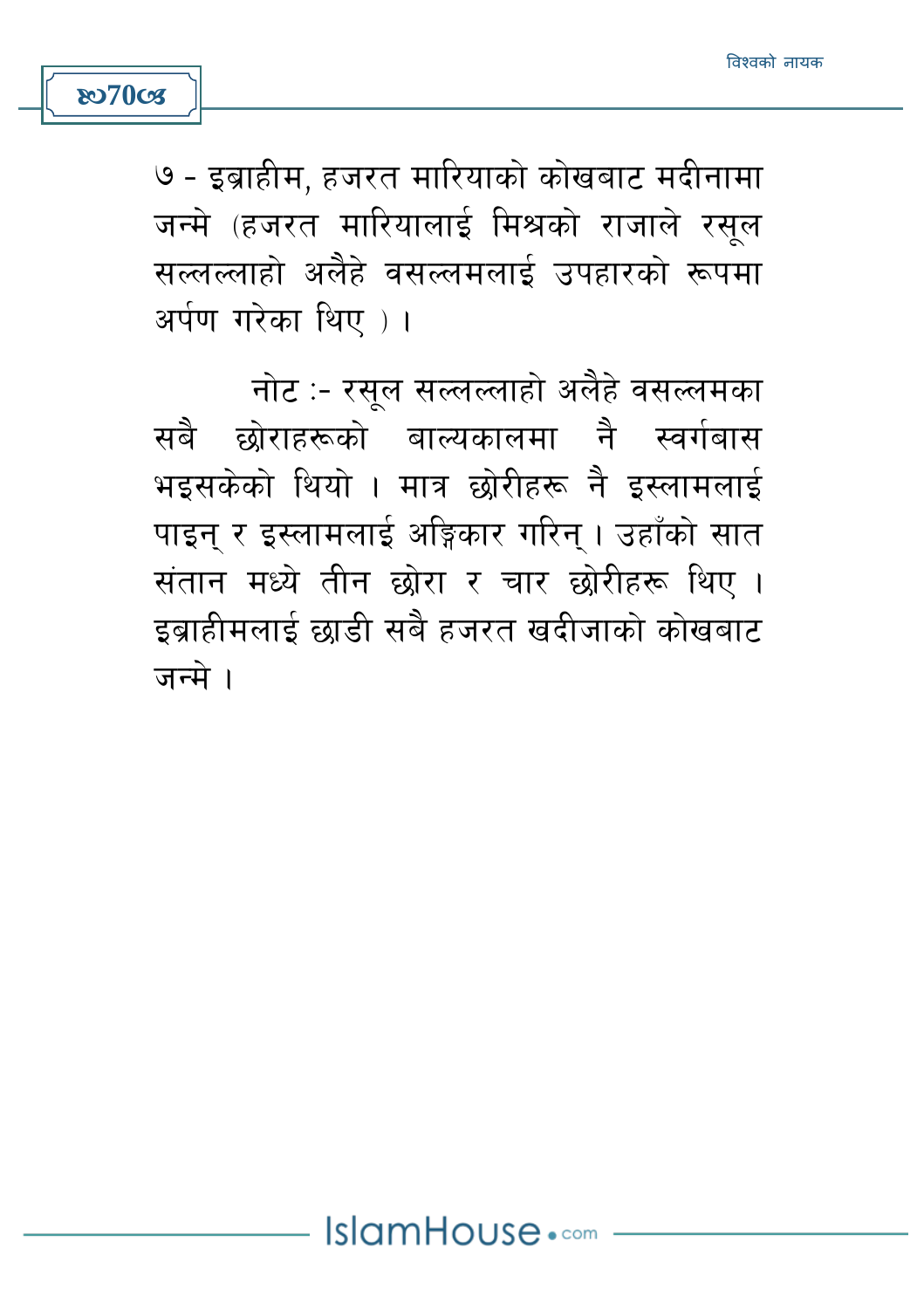**ষ্ঠ71** ডে

रसल सल्लल्लाहो अलैहे वसल्लमको अनहार जस्तो प्रकाशमय थियो, र उहाँको चन्द अनहारमाथि पसीना मोती भौ लाग्थ्यो । र उहाँको पर्ण शरीरको आकार सर्वोत्तम थियो. र उहाँको टाउको ठूलो र कपाल लामो थियो । र उहाँको शरीर र हात रेशम भन्दा अधिक कोमल थियो । र उहाँको पसीना मिस्क भन्दा अधिक सुगंधित थियो। उहाँ मीठो र कोमल स्वरमा कुरा गर्थे, र हंसमुख थिए। अभिमान र कोधबाट टाढा रहन्थे. सबै माथि दयावान थिए, सत्य बोलथे र सत्यवानलाई मनपराउँथे। भठबाट टाढा रहन्थे र भठूठाबाट घृणा गर्थे । निर्लज्जतालाई मापराउँदैन्थे र गाली गलजबाट कोधित हन्थे । नि:सहायलाई सहारा दिन्थे, र ऋणीको ऋण चक्ता गर्थे सबैसित सव्यवहार गर्थे.......आदि ।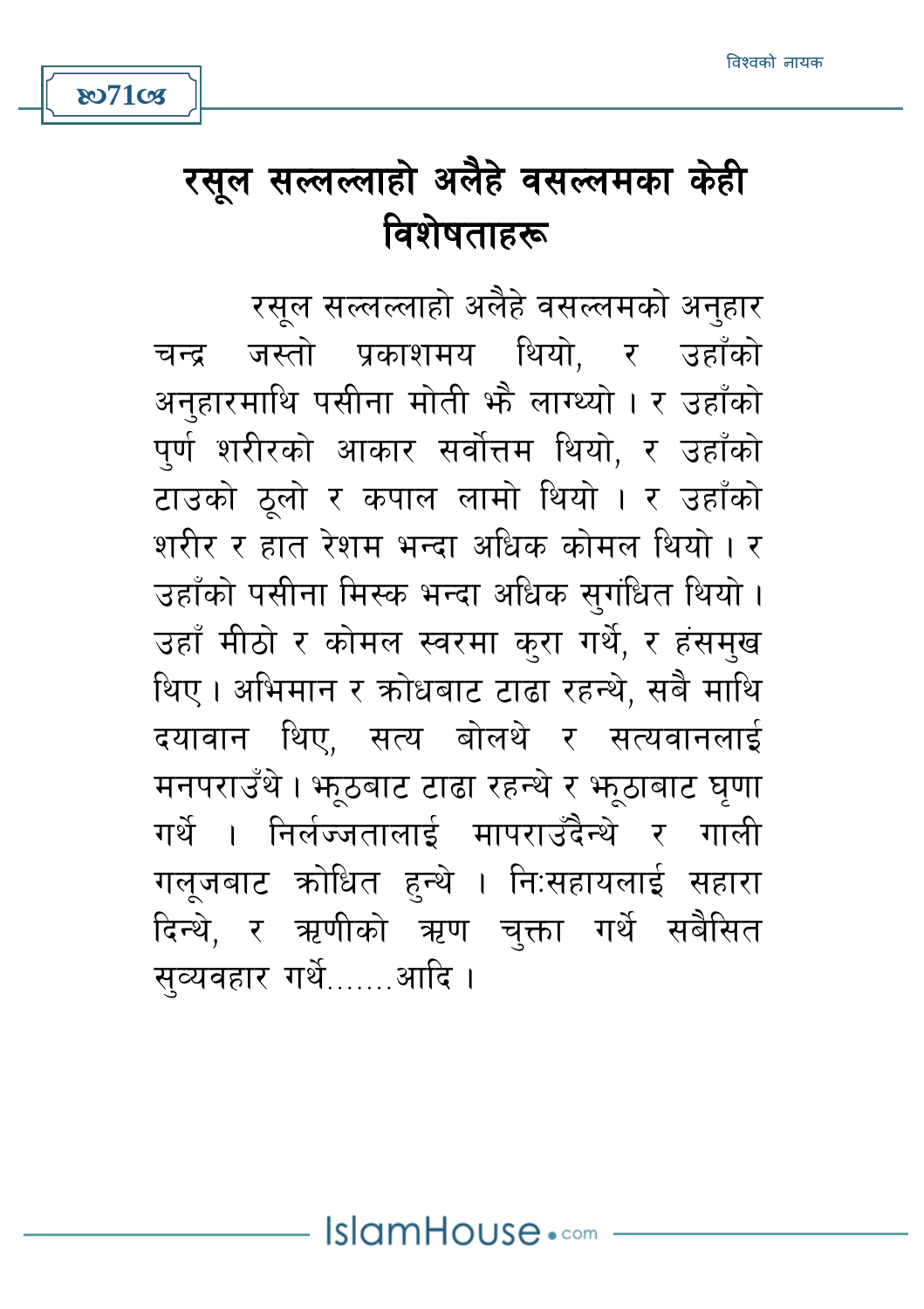रसल सल्लल्लाहो अलैहे वसल्लमको बखान त कदापि गर्न सकिन्न र यस्ता शब्द नै छैनन् जसद्वारा उहाँको बखान गरियोस् ।

**807208** 

यो संक्षिप्त ज्ञान महम्मद सल्लल्लाहो अलैहे वसल्लमको जीवनको बारेमा हो । यो लेख लेखने अर्थ यो होइन कि यो उहाँ सल्लल्लाहो अलैहे वसल्लमको जीवनबारे पुर्ण ज्ञान हो, जस्तो कि म पहिला नै वर्णन गरी सकेछ । मैले लेखेको जानकारी उस्तै हो जस्तो कि समुद्रबाट एक थोपा पानी । तसर्थ अधिक जानकारीको लागि उहाँको जीवनी माथि लेखिएका लेखहरूलाई अवश्य अध्यन गर्नुहोस् ।

अन्तमा अल्लाह सित प्रार्थना छ कि अल्लाह हामीलाई रसूल सल्लल्लाहो अलैहे वसल्लमको पद्धतिमा चलने शक्ति प्रदान गरुन्, र जीवनका हरेक क्षेत्रमा उहाँलाई नै आदर्श बनाई जीवन व्यतीत गर्ने भक्ति प्रदान गरुन् । र हामीलाई उहाँको सत्य उम्मती बनाई उहाँको सिफारिशको सुअवसर प्रदान गरुन्, र हाम्रा माल सम्पत्ति र संतानमा वृद्धि गरुन् , र हाम्रा निःसंतान दाजभाइ र

IslamHouse.com